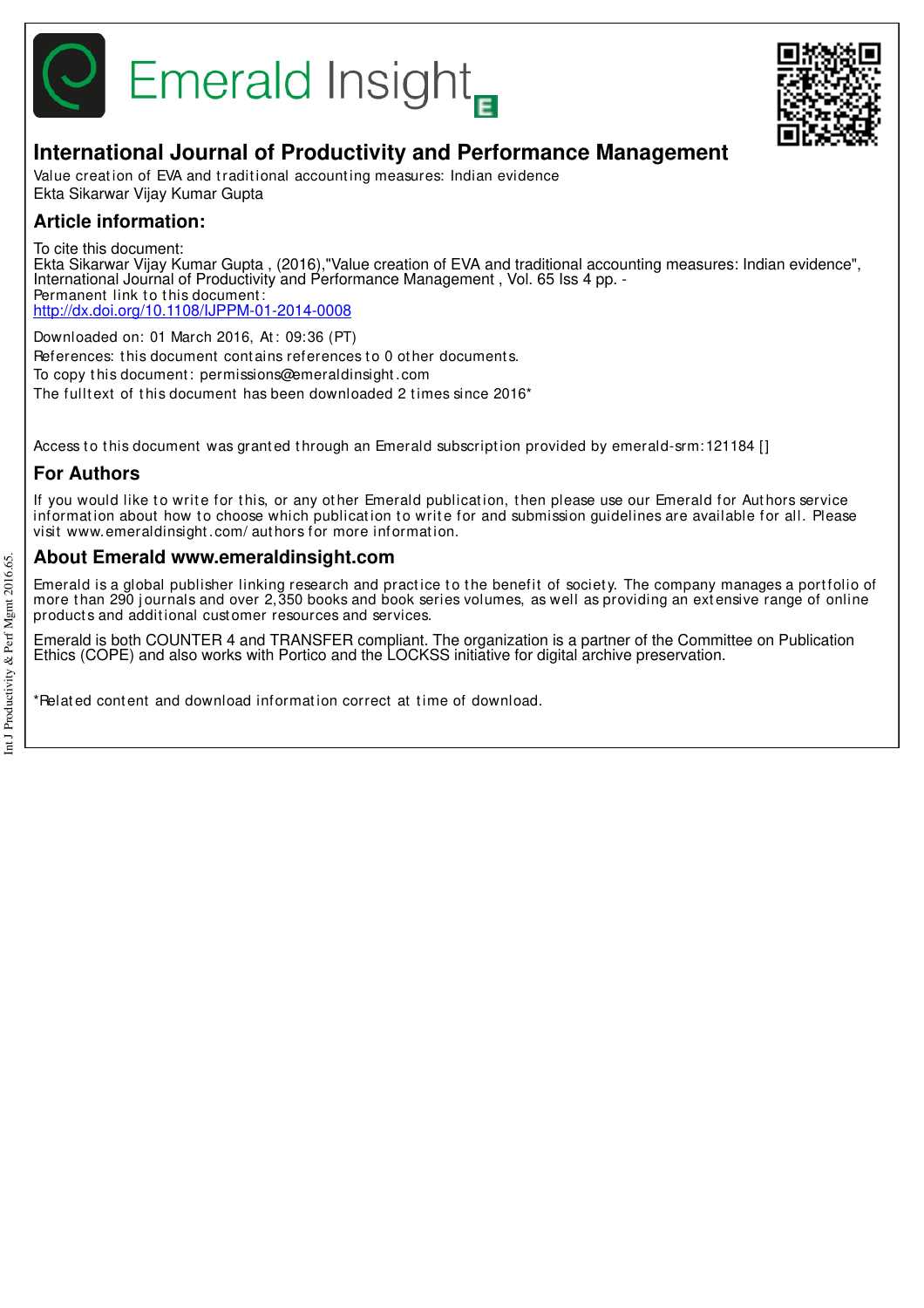# Value Creation of EVA and Traditional Accounting Measures: Indian **Evidence**

# 1. Introduction

The objective of corporate financial policy is to maximize the wealth of shareholders. To analyse how effectively the firm is contributing wealth to its shareholders is not only important for management of the firm but also for the other users of financial information. In order to judge the financial health of the firm, a variety of financial performance measures are used. These accounting measures also indicate the contribution of the firm to the wealth of shareholders. The wealth of shareholders is measured in terms of the returns they receive from their investments. The total return on investments includes the cash dividend or capital appreciation or both. Therefore, total return on the stock of the firm is supposed to indicate the wealth generated by the firm for shareholders. Theoretically, the firm having better financial and accounting measures should contribute more positively to the wealth of the shareholders. Therefore, it is logical to relate a good accounting measure with the positive stock returns of the firm. The financial measure which is highly associated with the stock returns should be considered as a good performance measure.

The association of financial performance measures with shareholder's wealth has been analysed by several researchers. Some of them have reported that there is no single accounting measure that explains the variability in shareholders' wealth (Chen and Dodd, 1997; Rogerson, 1997). Also the traditional accounting measures such as Earning per share (EPS), Return on assets (ROA) and Return on equity (ROE) do not report the residual income for shareholders after the consideration of the cost of capital.

In the early 1990s, in order to overcome the criticisms against traditional accounting measures, several scholars suggested new performance measures. One of these new measures is economic value added (EVA). EVA which is a trade-marked variant of residual income, developed by Stern Stewart & Co. Stewart (1994, p. 75) mentions that "EVA is almost 50% better than its closest accounting-based competitor (including EPS, ROE and ROA) in explaining changes in shareholder wealth".

Several empirical studies have been conducted to test the hypothesis given by Stern Stewart that EVA is a better value-based performance measure than traditional accounting measures. However, the results are mixed and do not provide any conclusive evidence. Some studies report that EVA is positively related to the stock returns and adds more to the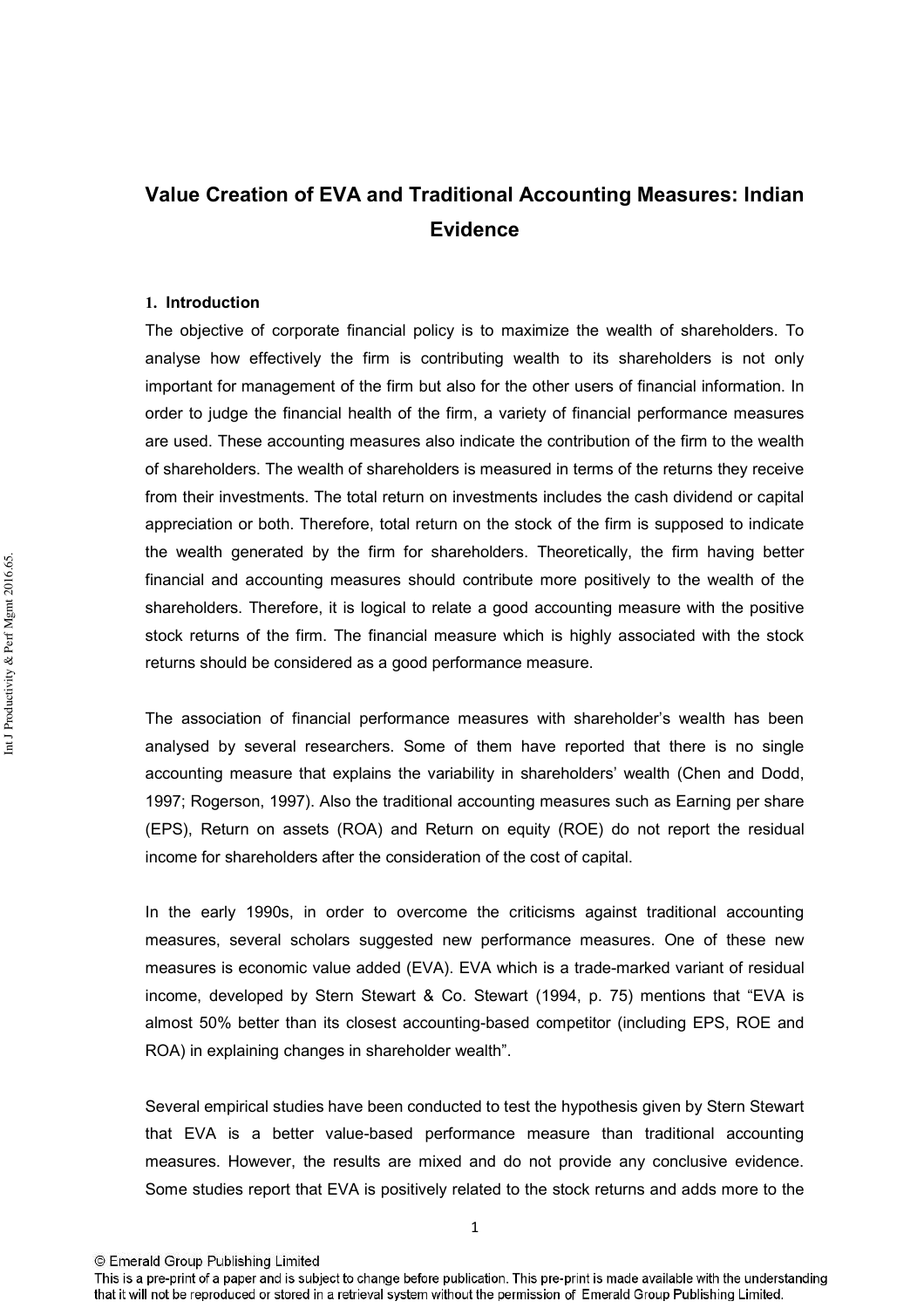wealth of shareholders (Lefkowitz, 1999; Lehn & Makhija, 1997; O'Byrne, 1996; Uyemura et al., 1996; Forker and Powell, 2004; Worthington and West, 2004) than any traditional accounting measure. On the other hand, some studies fail to find any support to Stern Stewart Hypothesis (Biddle et al., 1997 and 1998; Maditinos et al., 2006, 2009; Ismail, 2006). The review of the existing literature for this study reveals that most of the studies are conducted either in the US (Milunovich and Tsuei, 1996; O'Byrne, 1996; Uyemura et al., 1996; Biddle et al., 1998; Chen and Dodd, 1997, 2001; Bao and Bao,1998; De Villiers and Auret, 1998; Turvey et al., 2000; Kyriazis and Anastassis, 2007) or other developed economies (Worthington and West, 2001, 2004; Ismail, 2006; Maditinos et al., 2009) and limited empirical work has been done in developing markets. Since the emerging economies have different institutional environments, the findings of developed countries could not be generalized for other developing nations. In this regard, the reinvestigation of the Stern Stewart hypothesis is essential.

In the existing literature market price of stock is used as a proxy for shareholders' wealth. Previous studies have examined the relationship of financial performance measures with the market price of individual stocks or market returns in order to test the relative and incremental information content. However, the wealth of the shareholders includes not only the capital appreciation through market price of stock but also the cash dividends. Therefore it is more appropriate to consider total returns while examining this relationship.

The current study seeks to fill the above mentioned research gap by examining the superiority of EVA over the other traditional accounting measures in Indian context. For this purpose, a relative and incremental information content test is conducted by examining the association between these performance measures and stock returns. The analysis is performed for a sample of 50 Indian companies selected from the index Nifty 50 for the period of 2008-2011.

The novelty of this study is that unlike the previous literature it relates total return of firm's stock with the financial measures. The study contributes to the existing literature on superiority of value-based performance measure EVA by providing evidence of Indian firms. The results reveal that EVA has more relative and incremental information content than the traditional measures and therefore confirm the claim of Stern Stewart. The study has implications for the management and corporate managers who are responsible for generating the wealth of shareholders by formulating corporate financial policies. The findings would also help the investors who are closely concerned with the financial health of

© Emerald Group Publishing Limited

This is a pre-print of a paper and is subject to change before publication. This pre-print is made available with the understanding that it will not be reproduced or stored in a retrieval system without the permission of Emerald Group Publishing Limited.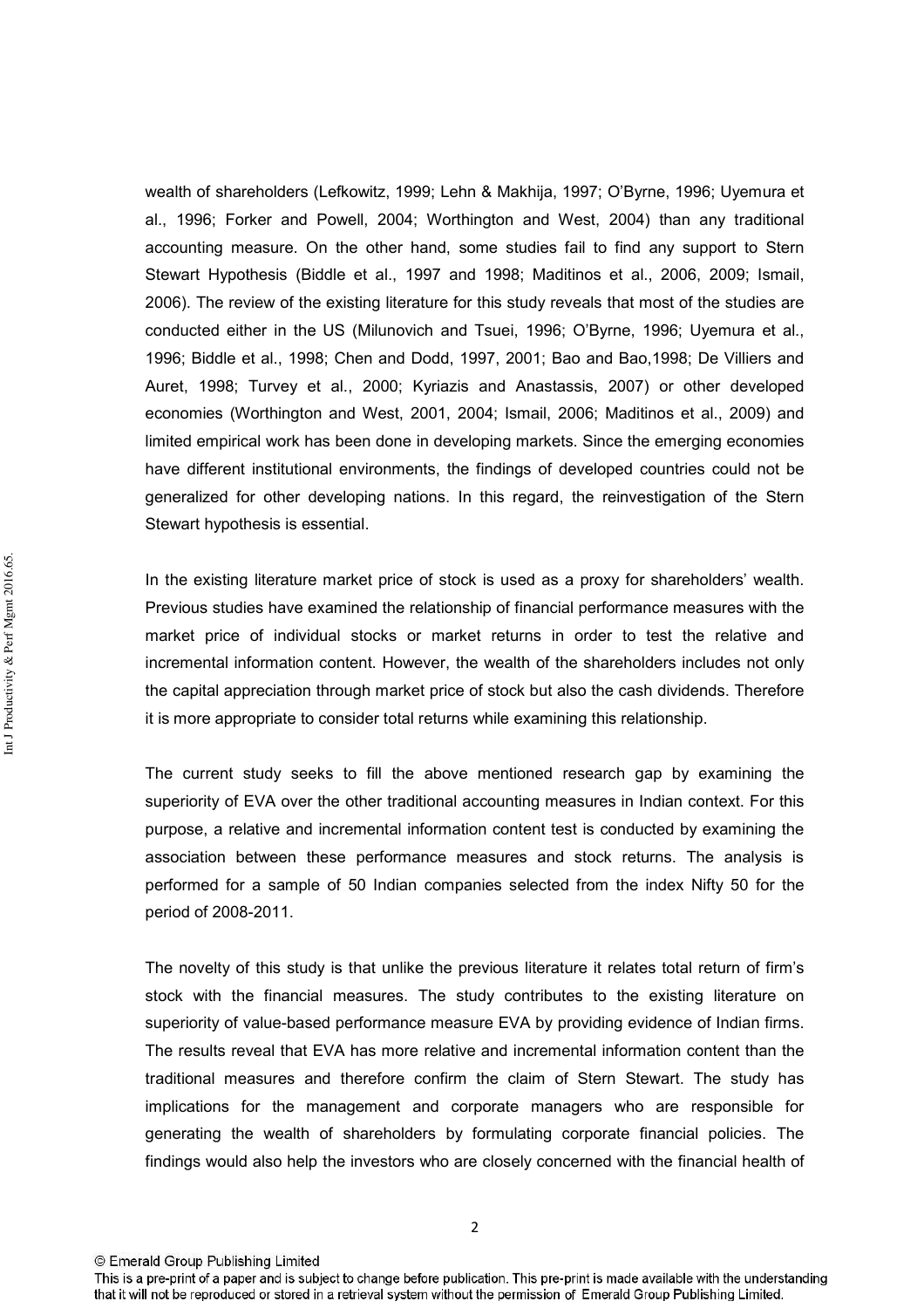the firm while taking their investment decisions. The results are also important for the indirect users of the financial information such as employees, government and creditors.

The remainder of the paper is divided as follows. The following section describes the literature review. In the next section, the research question and the hypothesis are presented which is followed by the data and methodology. The paper ends with results, discussion and conclusion sections.

#### 2. Literature Review

The empirical studies examining the superiority of EVA over traditional measures fall under two schools of thoughts. One of them says that EVA is a better performance measure and adds more to the shareholders' wealth. Initial studies were focussed on developed markets. Lefkowitz (1999) analyzed the US companies and results of the study supported Stern-Stewart hypothesis. Lehn & Makhija (1997) examined the degree of correlation between different performance measures and stock market returns. The results reveal that EVA is the most highly correlated measure with stock returns. O'Byrne (1996) indicates that the explanatory power of EVA changes is more than that of earning changes in explaining market value changes. Uyemura et al. (1996) showed that EVA is superior to accounting based measure, including ROA, ROE, NI and EPS. Furthermore, similar results are reported by Milunovich and Tsuei (1996), Forker and Powell (2004) and Worthington and West (2004).

There are some studies that do not support the claim of Stern-Stewart hypothesis. (Biddle et al., 1997 and 1998) analyzed a sample of firms over the period 1984-93 by comparing the stock market adjusted returns against EVA, Residual Income and Operating Cash Flow. The results do not support that EVA dominates traditional performance measures in its association with the stock market returns. Maditinos et al. (2006, 2009) report that traditional accounting measures are superior compared to EVA. Moreover, Ismail (2006) reports that NOPAT and net income outperform EVA and residual income in explaining stock returns. Palliam (2006) finds that EVA is somewhat invalid, unreliable, and questionable.

Since the existing literature is not conclusive on the issue, this topic requires further investigation.

#### 3. Research Question and Hypothesis

This is a pre-print of a paper and is subject to change before publication. This pre-print is made available with the understanding that it will not be reproduced or stored in a retrieval system without the permission of Emerald Group Publishing Limited.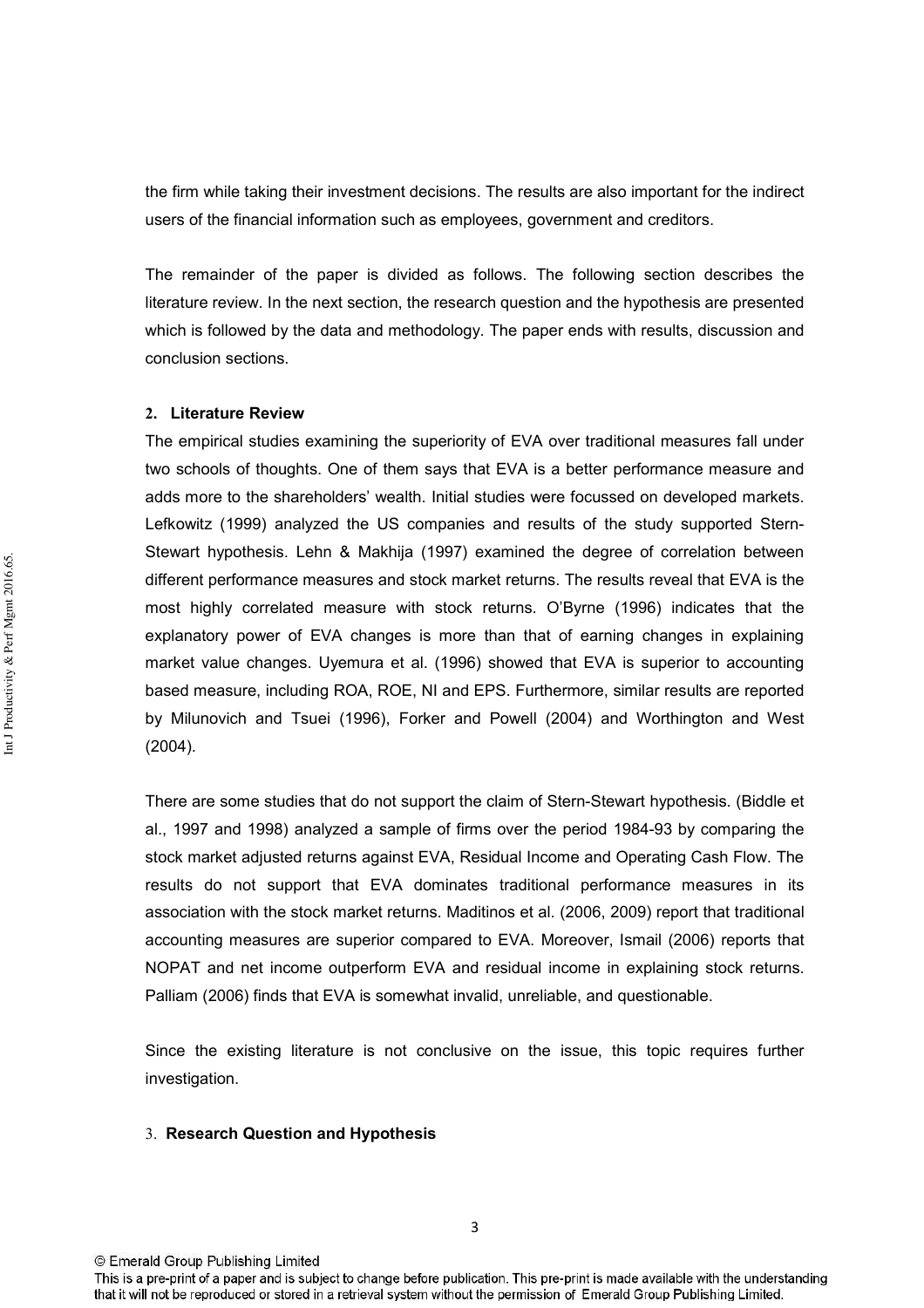The developer of EVA, US-based business consultants Stern Stewart, argue that "earnings, earnings per share, and earnings growth are misleading measures of corporate performance [and that] the best practical periodic performance measure is economic value-added" (Stewart 1991, p. 66). In addition, Stewart (1994, p. 75) mentions that "EVA is almost 50% better than its closest accounting-based competitor (including EPS, ROE and ROA) in explaining changes in shareholder wealth". The reason behind the superiority of EVA against other traditional measures is that it measures residual income contributed to the shareholders after considering the appropriate charge for the capital employed in the business. Therefore it can be argued that EVA reports the true wealth generated by the firm to the shareholders and should be considered better than the other traditional measures.

This study aims to address the research question whether EVA is a better financial performance measure than traditional accounting measures. In the existing literature the superiority of financial measures has been judged by testing the relevant and incremental information content in which the association of financial measures is determined with stock returns (Bowen, Burgstahler & Daley, 1987; Jennings, 1990; Easton & Harris, 1991; Ali & Pope, 1995; Biddle, Seow & Siegel, 1995, Worthington and West, 2004). This study also follows the literature and proposes the following hypotheses,

 $H_1$ : EVA has more relevant information content than traditional accounting measures

H<sub>2</sub>: EVA has more incremental information content than traditional accounting measures

To test the given hypotheses, panel univariate and multivariate regression methods are applied.

#### 4. Research Methodology

# 4.1 Sample selection

The study is conducted for a sample of 50 Indian companies listed on the National stock exchange (NSE) and constitutes the index of Nifty 50. NSE has outperformed BSE (Bombay stock exchange) in terms of turnover, advancement and growth so it is worthwhile to take Nifty 50 for analysis. The post-crash period 2008-2011 has been considered for the analysis in order to avoid any biases.

# 4.2 Measurement of Variables

4

© Emerald Group Publishing Limited

This is a pre-print of a paper and is subject to change before publication. This pre-print is made available with the understanding that it will not be reproduced or stored in a retrieval system without the permission of Emerald Group Publishing Limited.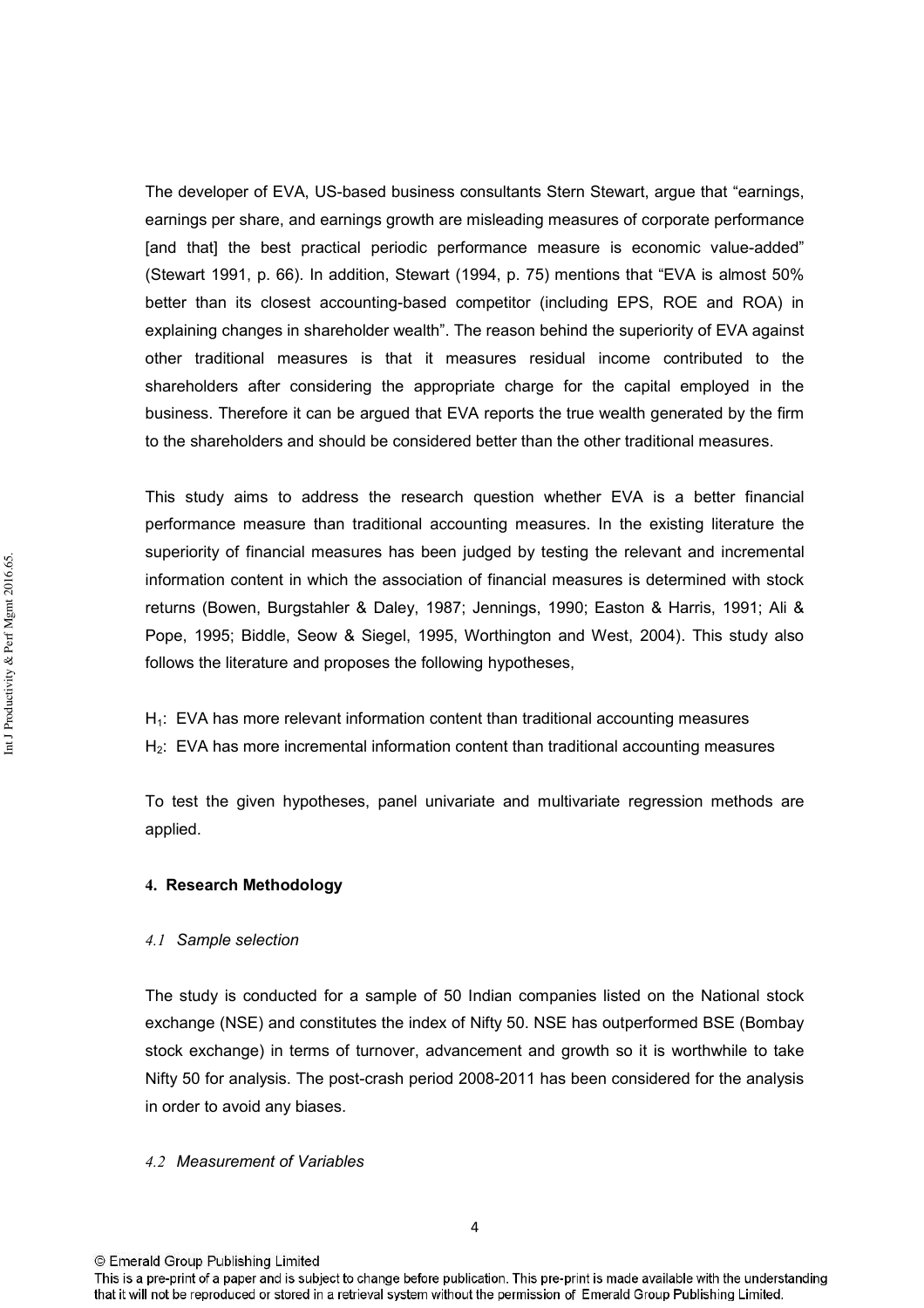The main objective of the study is to judge the superiority of EVA over the traditional measures by determining the association between EVA and stock returns. To achieve this, the dependent variable is taken as annual stock total returns of the firms directly collected from the database PROWESS. The independent variables are EPS, ROA, ROE and EVA. The variable EVA has been scaled by the lagged value of capital employed ( $CE_{it-1}$ ) for analysis to provide meaningful comparison.

EPS is calculated by dividing the Profit after Tax by the average number of common shares outstanding. ROA is a profitability ratio and is calculated by dividing Profit after Tax by average total assets. ROE is another measure of profitability that focuses on the return on the shareholders' equity. This variable is measured by dividing net income by average equity. Data for all the variables for the sample firms are collected from database prowess and complied (Appendix 1A, 1B). Independent variables used for the study have been calculated from appendices 1A and 1B (Appendix 3).

EVA is the surplus left after making an appropriate charge for the capital employed in the business. It can be calculated in the following way,

EVA = NOPAT – (TCE x WACC) KKKKKK.. (1) Where, NOPAT = Net operating profit after tax TCE = Total capital employed WACC= Weighted average cost of capital

While calculation of NOPAT, interest expenses are added to the Profit after Tax. The total capital employed is the sum of shareholders funds as well as loan funds. In determining the WACC, cost of equity is measured on the basis of capital asset pricing method. Under capital asset pricing model, cost of equity, i. e, Ke is given by the following:

Ke = Rf + βi (Rm1 Rf) KKKKKKKK (2)

Where,

 $R_f$  = Risk free return

 $R_m$  = Expected market rate of return

 $\beta_i$  = Risk coefficient of particular investment

© Emerald Group Publishing Limited

This is a pre-print of a paper and is subject to change before publication. This pre-print is made available with the understanding that it will not be reproduced or stored in a retrieval system without the permission of Emerald Group Publishing Limited.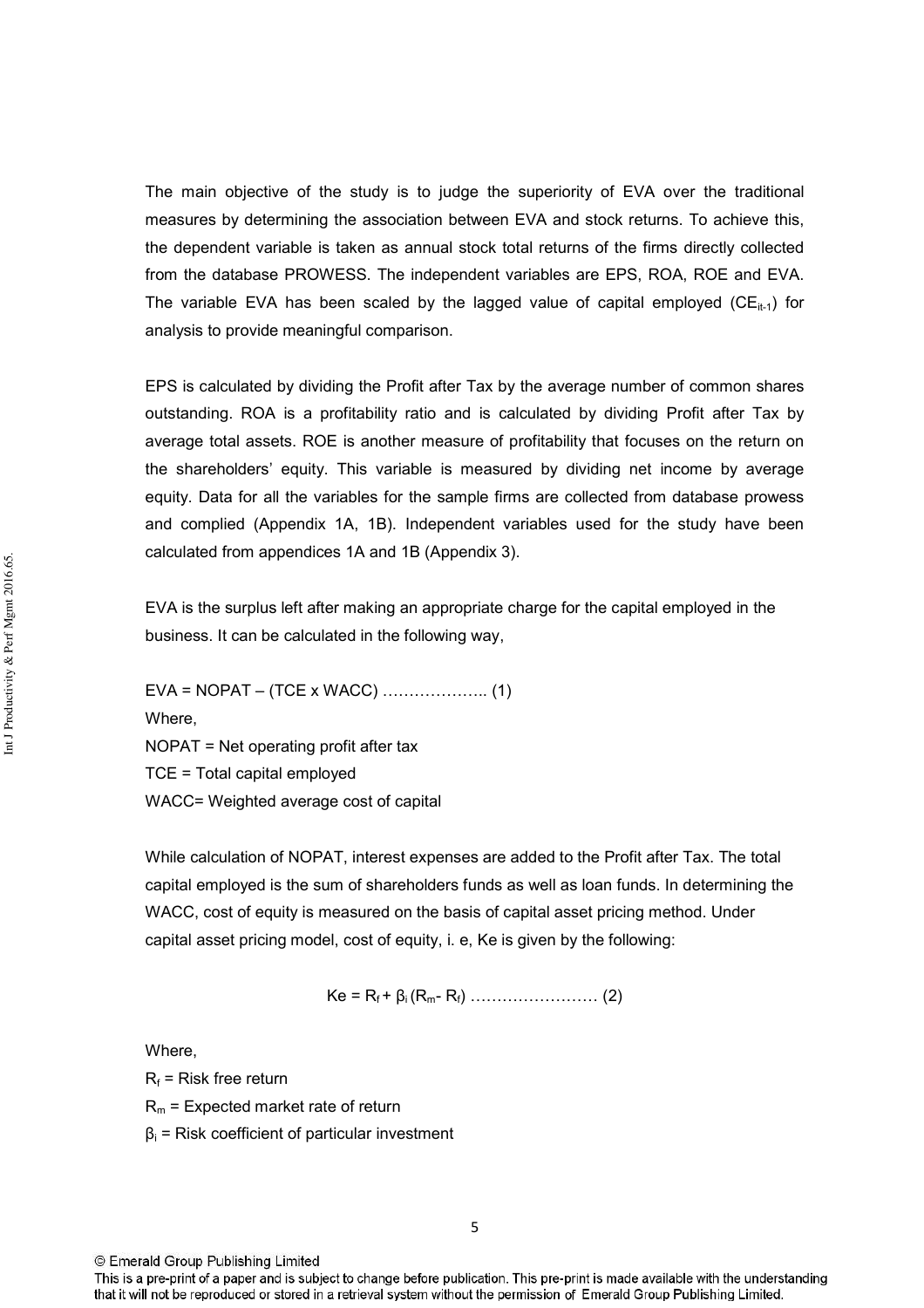Risk free return is taken as 3 month Treasury bill rate for each year.  $\beta_i$  is extracted directly from the database for each firm and each year.  $R_m$  is calculated as the annual return of index Nifty 50. The calculation of cost of capital is given in Appendix 2.

# 4.3 Model

In order to examine the relative and incremental information content of EVA and traditional measures, panel data regression methods are employed. The general equation for panel data is following,

$$
Y_{it} = \alpha_{it} + \beta X_{it} + \epsilon_{it}
$$
 where i = 1, 2,....50 and t = 1, 2....4

Where  $Y_{it}$  is the dependent variable (annual stock total return) for firm i in year t and  $X_{it}$  is the independent variable (EPS, ROE, ROA and EVA/CE) for firm in year t and  $\varepsilon_{it}$  is the error term.

Specifically, the following univariate regression equations are used to test the relative information content of variables,

$$
R_{it} = \alpha + \beta \, \text{ROA}_{it} + \varepsilon_{it} \tag{1}
$$

$$
R_{it} = \alpha + \beta \, ROE_{it} + \varepsilon_{it} \tag{2}
$$

$$
R_{it} = \alpha + \beta EPS_{it} + \varepsilon_{it} \tag{3}
$$

$$
R_{it} = \alpha + \beta \, EVA_{it}/CE_{it-1} + \varepsilon_{it} \tag{4}
$$

where; R<sub>it</sub> is stock return of firm i in year t, and  $\alpha$ , β are the coefficients of regressions and  $\varepsilon_{\text{it}}$  is the error term. Comparisons of the  $R^2$  of the regression results are made to determine which variable better explains the variation in the stock returns and therefore has more relevant information content.

To test the incremental information content of EVA and accounting measures, the following multiple regression models are used,

$$
R_{it} = \alpha + \beta_1 \text{ROA}_{it} + \beta_2 \text{ROE}_{it} + \beta_3 \text{EPS}_{it} + \epsilon_{it}
$$
 (5)

$$
R_{it} = \alpha + \beta_1 ROA_{it} + \beta_2 ROE_{it} + \beta_3 EPS_{it} + \beta_4 EVA_{it}/CE_{it-1} + \epsilon_{it}
$$
 (6)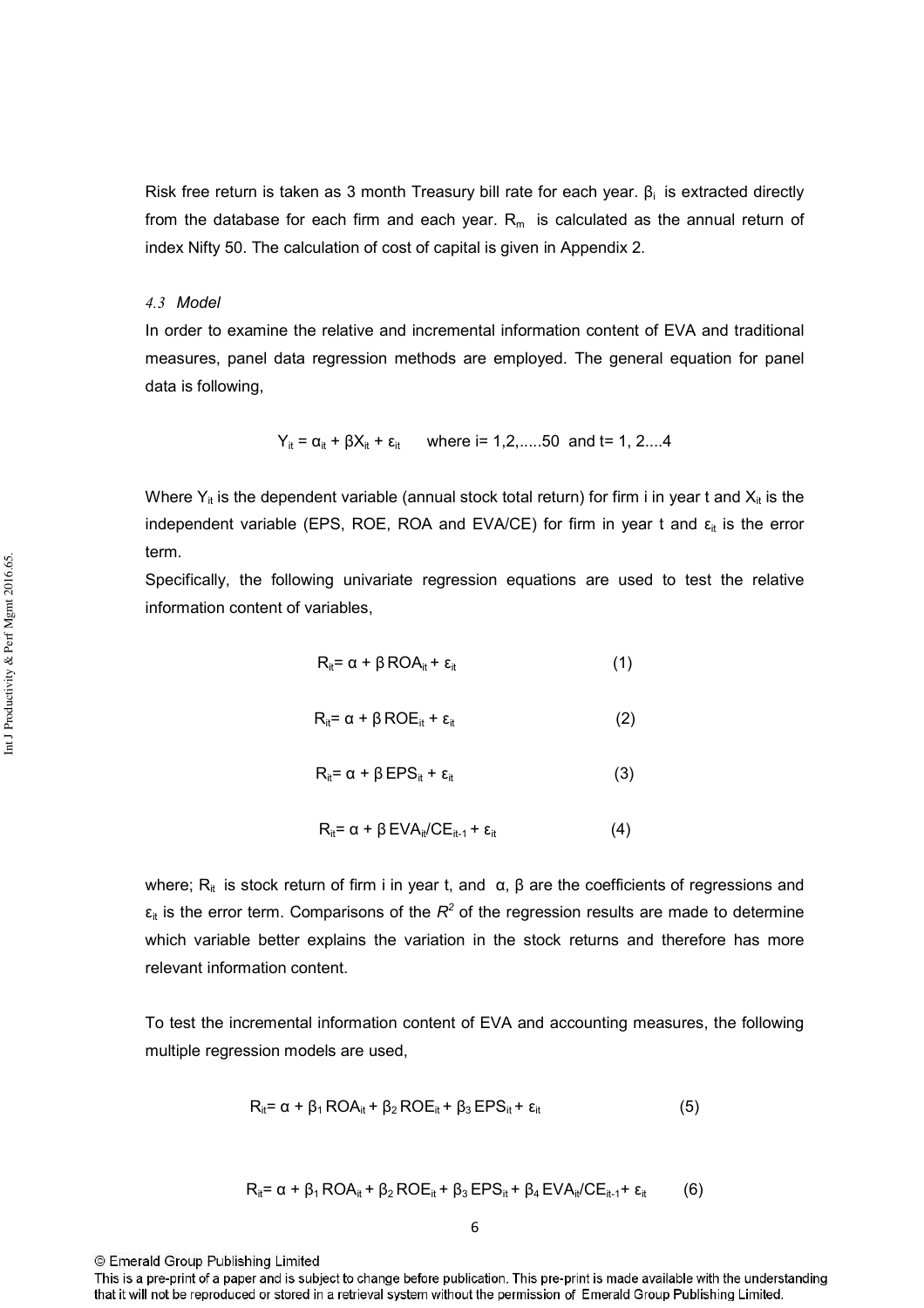The change in the value of  $R^2$  from the regression models (5) to (6) indicates the incremental information content of EVA.

#### **4.4** Choice of panel regression technique

In order to test the relative and incremental information content of variables, panel regression methods are applied. Fixed effects and random effects both have used to measure the association of variables with the stock returns. However, the Hausman test has been used to find the suitability of both the methods.

# 5. Results and Discussion

## 5.1 Descriptive Statistics

Table 1 shows descriptive statistics for variables used for analysis.

# $\leq$ Insert Table 1 here $>$

The mean value is highest for EPS (42.74355) but with high standard deviation (46.90219) and overall stock return is negative (-0.17795). EVA/CE has a lowest standard deviation (0.46751) and range (2.90143) with mean value of 0.76 which shows that the firms have a stable EVA/CE and overall they are adding value to the shareholders.

#### 5.2 Relative Information Content Test

Table 2 and Table 3 (extracted from the regression output presented in Appendix 4) indicate the results of the relative information content tests of performance measures based on fixed effects and random effects respectively. Each Table shows the results of regression models (1 to 4).

# $\leq$ Insert Table 2 here $>$

It is evident from the Table 2 that the models for ROE, ROA and EVA/CE are significant. However, the variable EVA/CE is able to explain the highest variation in the dependent variable as the value of R-square (16%) has improved for model 4. The one unit change in EVA/CE will lead to the positive change of 1.841 percent in stock returns. But the other variables ROA and ROE have negative impact on the stock returns which is quite surprising.

This is a pre-print of a paper and is subject to change before publication. This pre-print is made available with the understanding that it will not be reproduced or stored in a retrieval system without the permission of Emerald Group Publishing Limited.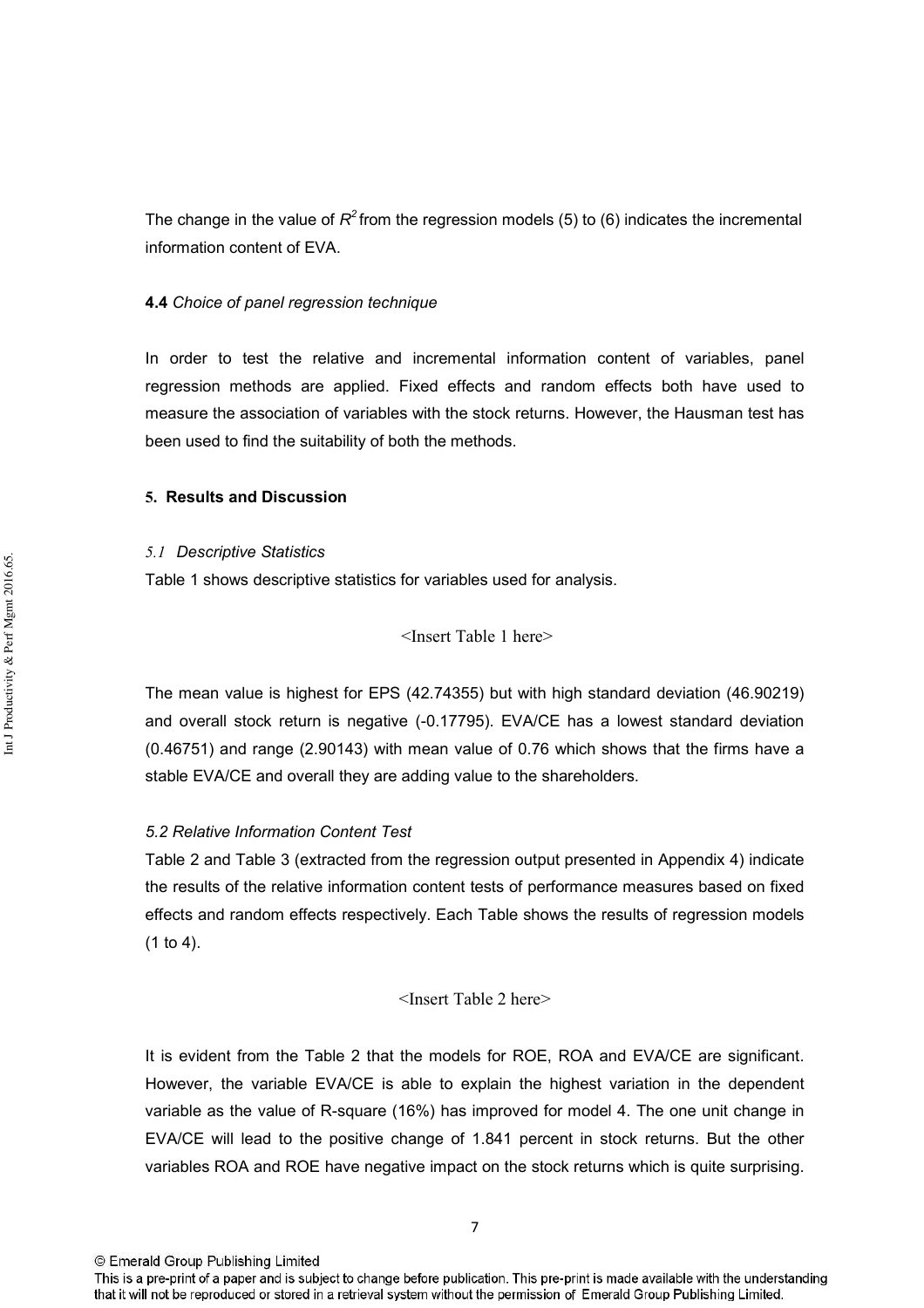Therefore, results indicate that EVA better explains the variation in the stock returns than traditional measures based on the fixed effects model and therefore has more relevant information content.

# <Insert Table 3 here>

Table 3 clearly indicates the preference of fixed effects model over random effects through the results of Hausman Test. For the models 2 to 4, the Hausman test indicates that the fixed effects model is appropriate. However, model 4 is significant for random effects also. Therefore it is evident that the variations in stock returns are more explained by EVA than traditional measures. This leads to acceptance of the first hypothesis  $(H_1)$  that EVA has more relevant information content than traditional measures.

#### 5.3 Incremental Information Content Test

Table 4 presents the results for incremental information content test. Model 1 and 2 represent the results from regression equation (5) and (6). Only fixed effect model has been used as it is more appropriate.

 $\leq$ Insert Table 4 here $>$ 

The results reveal that the inclusion of the variable EVA/CE in the model 2 increases the value of R-square to 30 percent from 17 percent, and therefore, explaining 13 percent more of the variation in the stock returns. This leads to acceptance of the second hypothesis  $(H<sub>2</sub>)$  that EVA has more incremental information content than traditional measures.

#### 6. Findings of the study

The study employs panel regression in order to test the relative and incremental information content of EVA and other accounting measures. Based on the fixed effects model, the study finds evidence in support of the hypotheses that EVA has more relevant and incremental information content than accounting measures. The findings are consistent with the prior literature. Therefore EVA is a better performance measure than traditional accounting measures. The findings have implications for corporate managers, investors and management of firm for maintaining the value of the firm.

© Emerald Group Publishing Limited

This is a pre-print of a paper and is subject to change before publication. This pre-print is made available with the understanding that it will not be reproduced or stored in a retrieval system without the permission of Emerald Group Publishing Limited.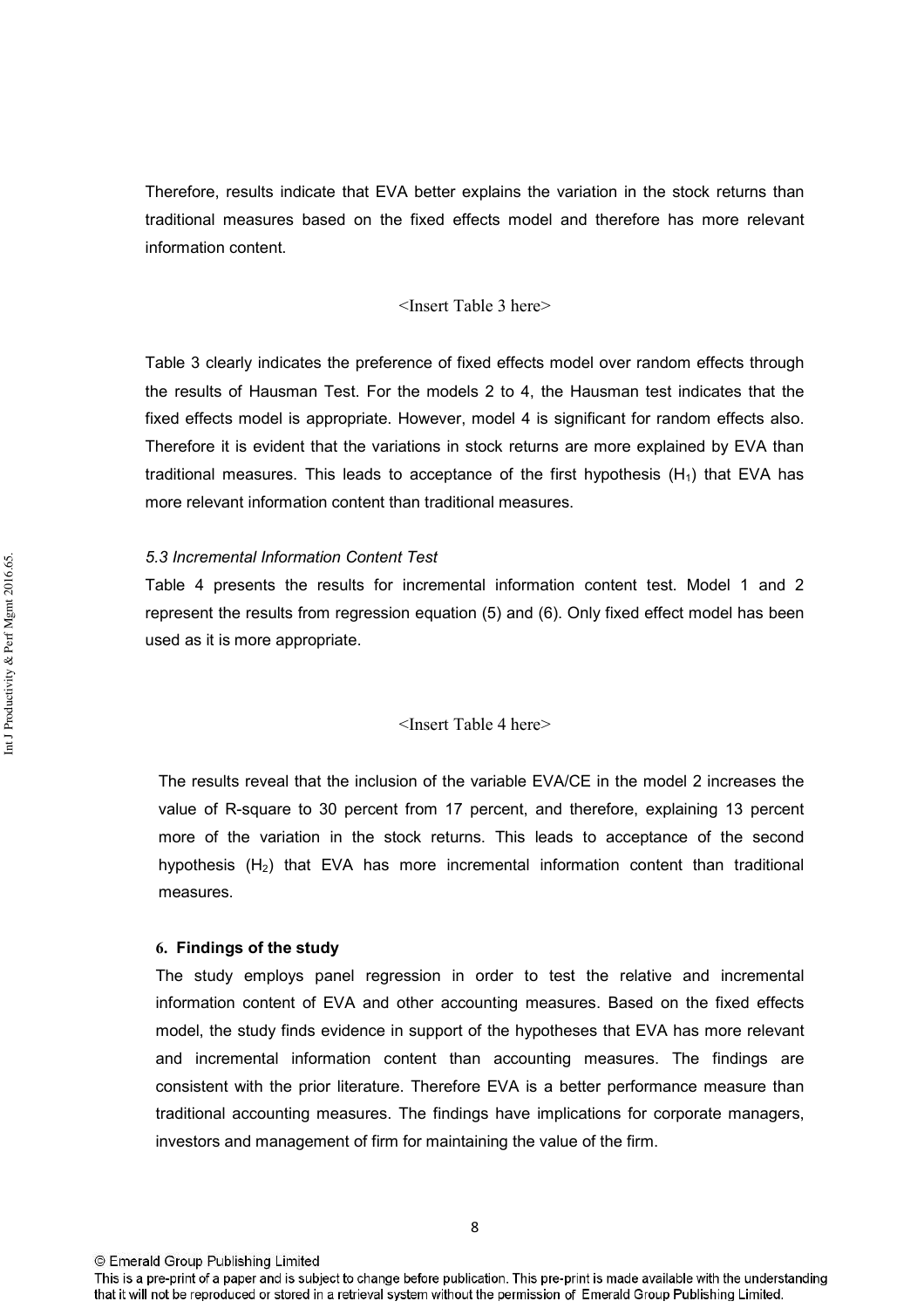#### 7. Limitations of the study

The study employs the cost of equity for calculating the EVA because of the nonavailability of data regarding cost of debt. The yield on the corporate bonds, which is used as a cost of debt, could have been calculated.

#### 8. Direction for Future Research

The study could be further extended for a sample of other firms covering the specific industries and sectors. The calculation of EVA could be modified with respect to the adjustment in Profit after Tax and the calculation of cost of capital. The comparison could have been done with the other traditional measures of accounting.

# 9. Conclusion

The study examines the superiority of the EVA to the traditional accounting measures. For this purpose the relative and incremental information content of EVA and other performance measures are examined for a sample of 50 Indian firms during 2008-2011. The panel regression methods based on fixed and random effect models are applied. It is found that EVA has more relevant and incremental information content than accounting measures. EVA is more associated with positive stock returns and adds more wealth to the shareholders than other traditional measures of financial performance. The study reveals usefulness of EVA measure for evaluating the financial performance of the firm. Firms should focus on EVA in analyzing their financial health as it is consistent with the shareholder's wealth maximization. Indian firms should take into account the measurement of EVA while analyzing financial performance apart from the traditional measures. It has important practical implications for direct and indirect users of financial information of the firm such as management, Board of directors, corporate managers, shareholders, employees, creditors and government. The findings are helpful to the investors who are closely concerned with the financial health of the firm while taking their investment decisions. The findings are also important for the indirect users of the financial information such as employees, government and creditors who need to judge the overall performance of the firm for various purposes. Therefore, the study concludes that EVA is a better financial performance measure than traditional measures.

This is a pre-print of a paper and is subject to change before publication. This pre-print is made available with the understanding that it will not be reproduced or stored in a retrieval system without the permission of Emerald Group Publishing Limited.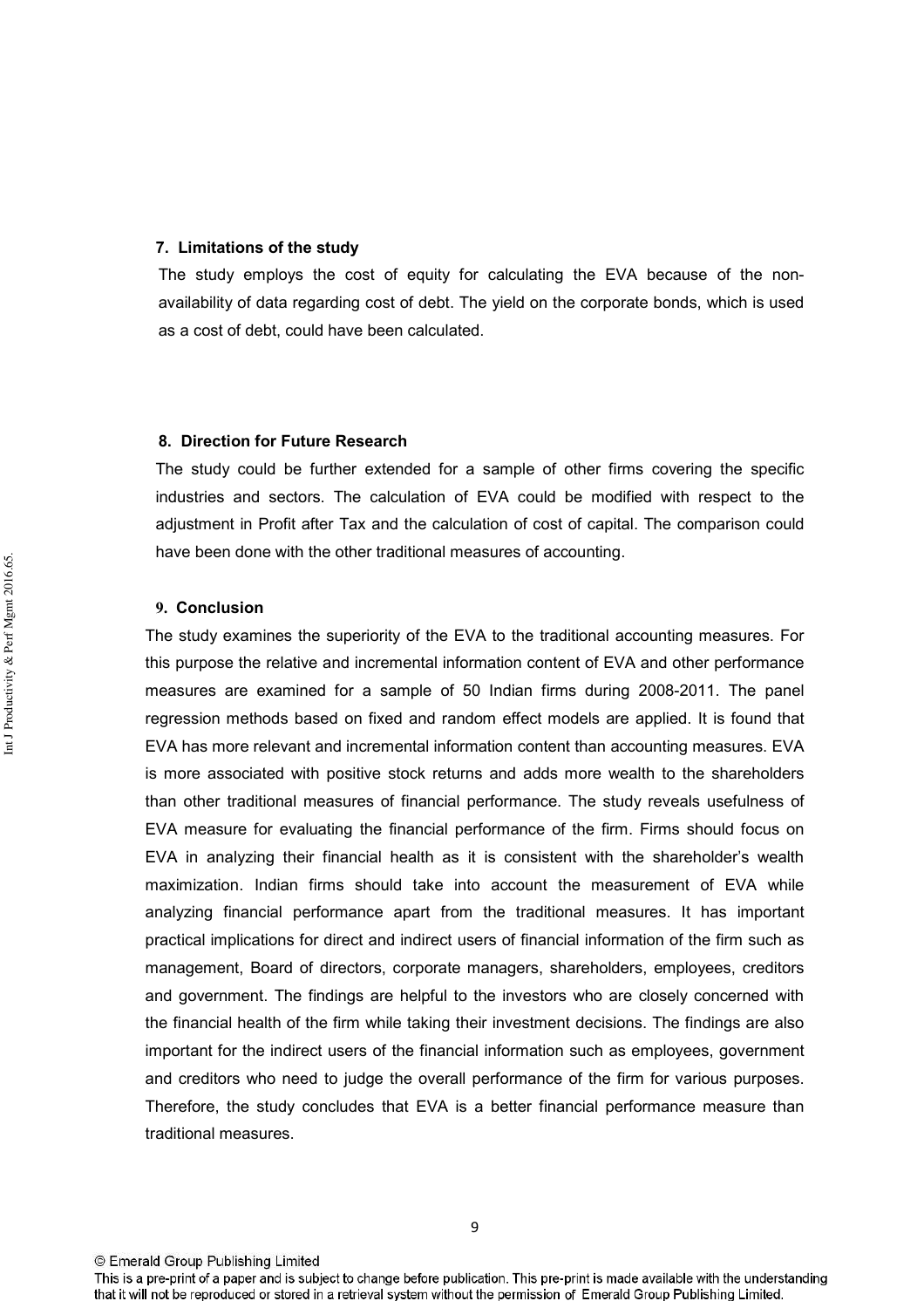Int J Productivity & Perf Mgmt 2016.65. Int J Productivity & Perf Mgmt 2016.65.

© Emerald Group Publishing Limited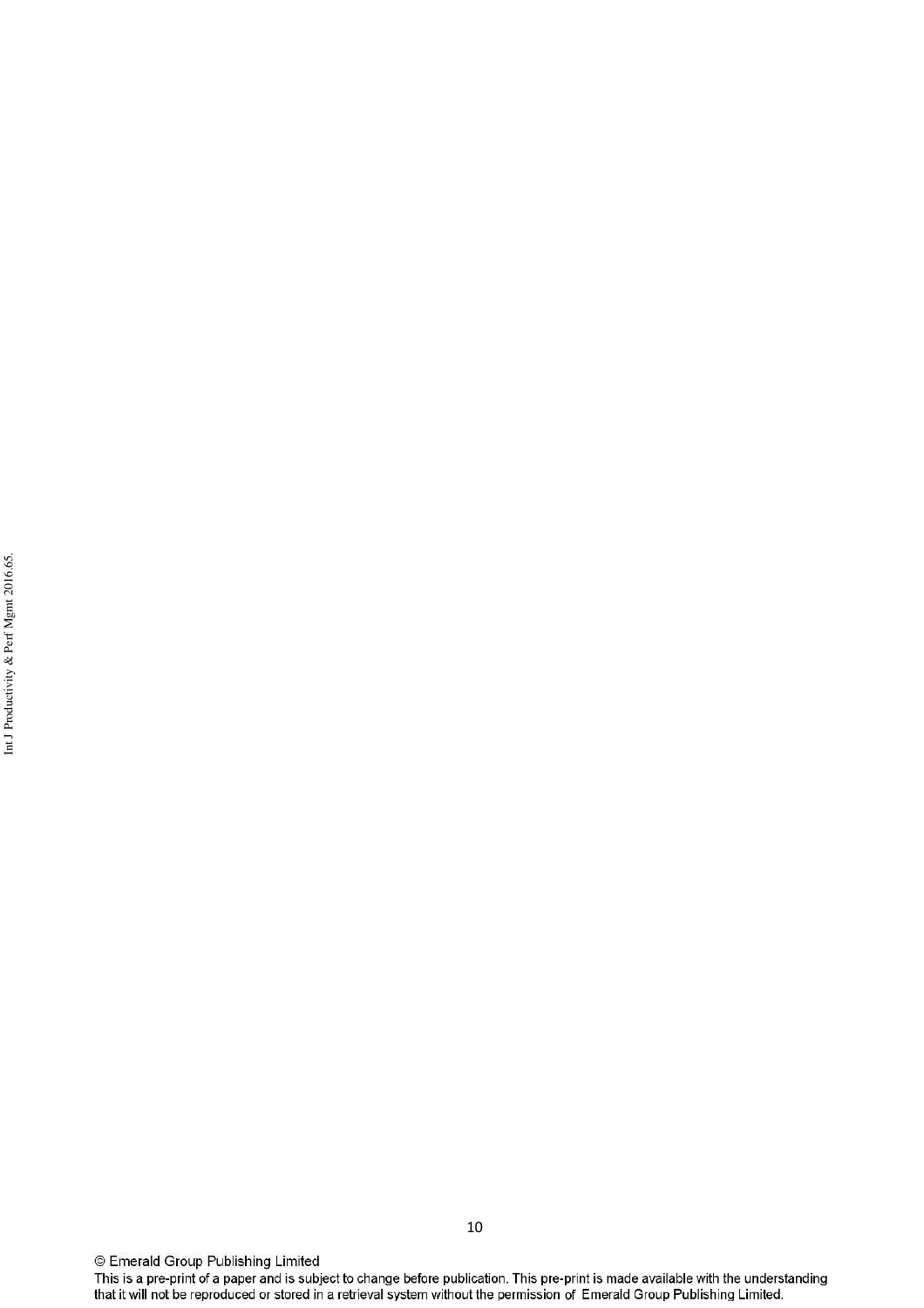#### **References**

Ali, A. & Pope, P.F. (1995). The incremental information content of earnings, funds flow and cash flow: The UK evidence. Journal of Business Finance and Accounting, 22(1),19–34.

Bao, B.1H. & Bao, D.1H. (1998). Usefulness of value added and abnormal economic earnings: an empirical examination. Journal of Business Finance and Accounting, 25 (1/2), 251-65

Biddle, G. C., Bowen, R. M. & Wallace, J.S. (1997). Dose EVA beat earning? Evidence on associations with stock returns and firm values. Journal of Accounting and Economics, 25( 3), 301-36.

Biddle, G.C., Bowen, M.R. & Wallace, J.S. (1998). Economic value added: some empirical EVAdence. Managerial Finance, 24(11), 60-71

Biddle, G.C., Seow, G.S. and Siegel, A.F., (1995). Relative versus Incremental Information Content\*. Contemporary Accounting Research, 12(1), pp.1-23.

Bowen, R.M., Burgstahler, D. & Daley, L.A. 1987. The incremental information content of accrual versus cash flows. The Accounting Review, 62 (4),723–47.

Chen, S. & Dodd, J.L. (1997). Economic value added (EVA): an empirical examination of a new corporate performance measure. Journal of Managerial Issues, 9, 318-333.

Chen, S. & Dodd, J.L. (2001).Operating income, residual income and EVA: which metric is more relevant?. Journal of Managerial Issues, 13, 65-86.

De Villiers, J. & Auret, C.J. (1998). A comparison of EPS and EVA as explanatory variables for share price. Studies in Economics and Econometrics, 22(2), 47-63

Easton, P.D. & Harris, T.S. (1991). Earnings as an explanatory variable for returns. *Journal of Accounting Research. 29 (1), pp.19–36.* 

Forker, J. & Powell, R. (2004). Does EVA beat earnings? Evidence on associations with stock returns and firm values – revisited. paper presented at EAA Meeting, Prague, 1-3 April 2004

This is a pre-print of a paper and is subject to change before publication. This pre-print is made available with the understanding that it will not be reproduced or stored in a retrieval system without the permission of Emerald Group Publishing Limited.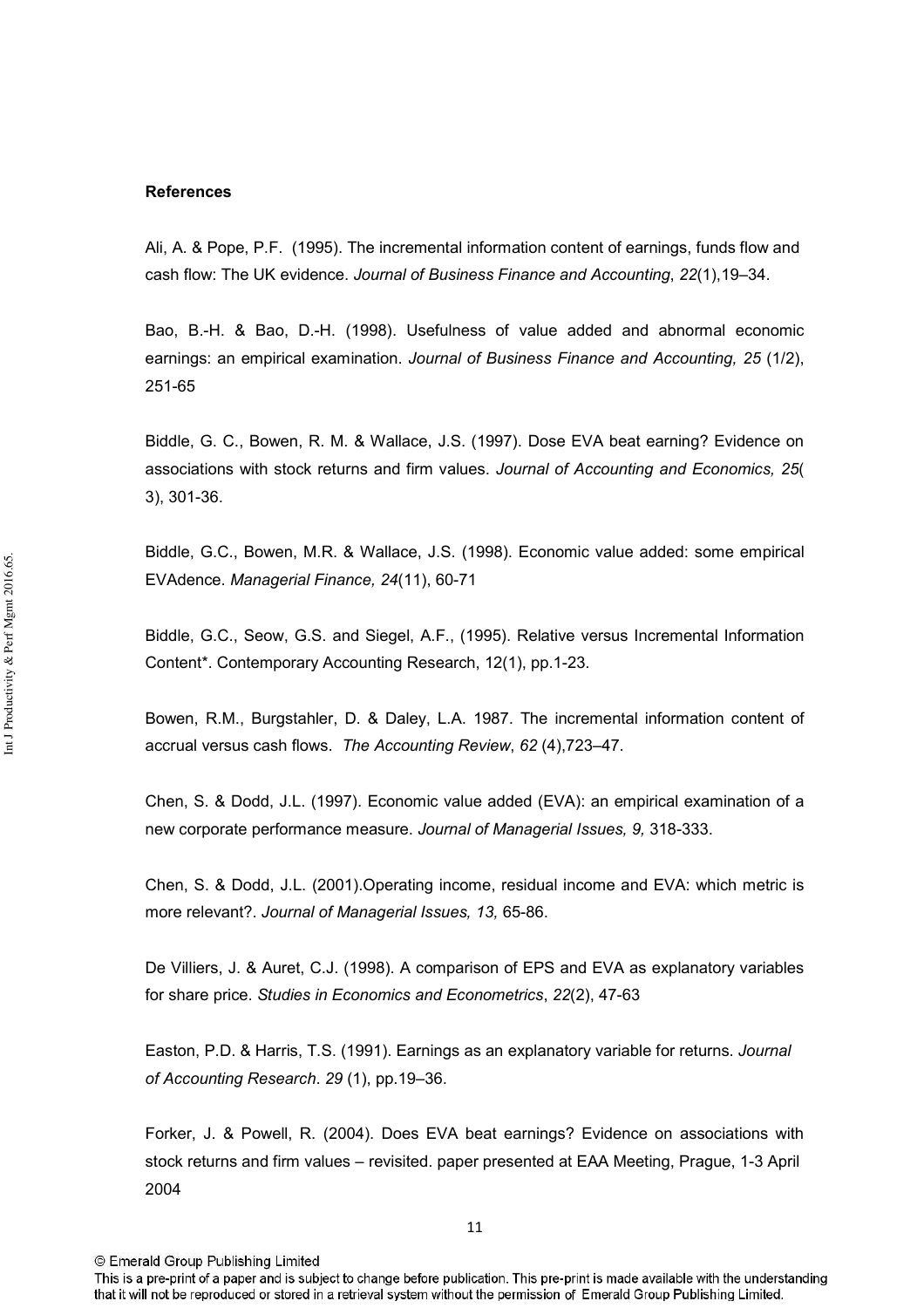Ismail, A. (2006). Is economic value added more associated with stock return than accounting earnings? The UK evidence. *International Journal of Managerial Finance, 2 (4),* 343-53.

Jennings, R. (1990). A note on interpreting incremental information content. The Accounting *)*, *\** (4), 925–32.

Kyriazis, D. and Anastassis, C., (2007). The validity of the economic value added approach: an empirical application. *European Financial Management*, 13(1), pp.71-100.

Lefkowitz, S.D., (1999\0. The Correlation between EVA and MVA of companies. MBA Dissertation, California State University.

Lehn, K. & Makhija, A.K. (1997). EVA, accounting profits, and CEO turnover: an empirical examination 1985-1994. Journal of Applied Corporate Finance, 10 (2), 90-6.

Maditinos, D., Sevic, Z., & Theriou, N.G., (2006). The Introduction of Economic Value Added in the Greek Corporate Sector. *The Southeuropean Review of Business & Accounting, 4 (2),* 1-11.

Maditinos, D.I., Sevic, Z. & Theriou, N.G. (2009). Modelling traditional accounting and modern value-based performance measures to explain stock market returns in the Athens Stock Exchange (ASE). Journal of Modelling in Management, 4(3), 182-201.

Milunovich, S. & Tsuei, A. (1996). EVA in the computer industry. *Journal of Applied* Corporate Finance, 9 (1), 104-15.

O'Byrne, S.F. (1996). EVA and market value. Journal of Applied Corporate Finance,  $9(1)$ , 116-25.

Palliam, Ralph, (2006). Further evidence on the information content of economic value Added. *Review of Accounting and Finance, 5 (3), 204-215.* 

Rogerson, W.P. (1997). Intertemporal cost allocation and managerial investment incentives: a theory explaining the use of economic value added as a performance measure. Journal of *Political Economy, 105 (4), 770-95.* 

This is a pre-print of a paper and is subject to change before publication. This pre-print is made available with the understanding that it will not be reproduced or stored in a retrieval system without the permission of Emerald Group Publishing Limited.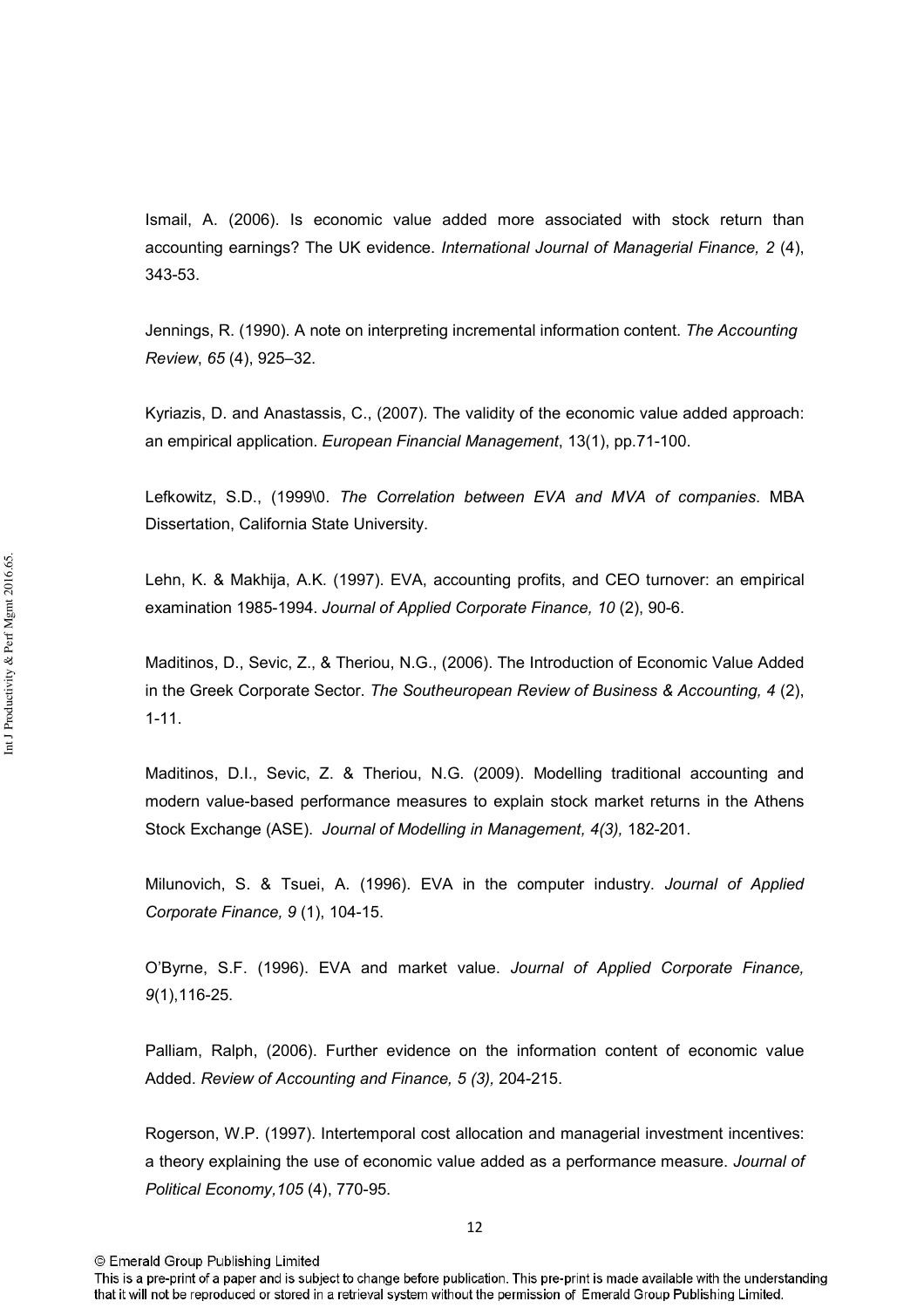Stewart, G.B. (1991). The Quest for Value, Harper, New York

Stewart, G.B. (1994). EVA: Fact and fantasy. Journal of Applied Corporate Finance, 7 (2), 71–84.

Turvey, C.L., Van Duren, E.& Sparling, D. (2000). The relationship between economic value added and the stock market performance of agribusiness firms. Agribusiness, 16 (4), 399-416.

Uyemura, D.G., Kantor, C.C. & Petit, J.M. (1996). EVA for banks: value creation, risk management and profitability measurement. Journal of Applied Corporate Finance, 9 (2), 94-111.

Worthington, A. & West, T. (2001). The usefulness of economic value-added (EVA) and its components in the Australian context. *Accounting, Accountability and Performance*, 7 (1), 73-90.

Worthington, A. & West, T. (2004). Australian evidence concerning the information content of economic value-added. Australian Journal of Management, 29 (2), 201-24.

#### **Author Biographies**

Dr. Vijay Kumar Gupta is a professor in Finance & Accounting Area at the Indian Institute of Management Indore. He has over 20 years of experience in academics, research and consultancy. He has edited two books in the area of Finance and published numerous articles in leading journals besides presenting papers at conferences in India and abroad. Professor Gupta is on board of many professional bodies and has received awards for excellence in teaching. He has received 2nd Asia B-Schools Award – "Best Professor in Financial Management" from the Asia CMO Council in Singapore. He received 16th Business School Affair & Dewang Mehta Business School-Best Teacher in Financial Management Award across all Indian Business Schools. He has also received the Amity Academic Excellence Award for Contribution in the field of Finance and Accounting. His interest areas include International Accounting, Strategic Cost Management, Management Control Systems, Corporate Performance Management, Intellectual Capital and Third Generation Balanced Scorecard.

This is a pre-print of a paper and is subject to change before publication. This pre-print is made available with the understanding that it will not be reproduced or stored in a retrieval system without the permission of Emerald Group Publishing Limited.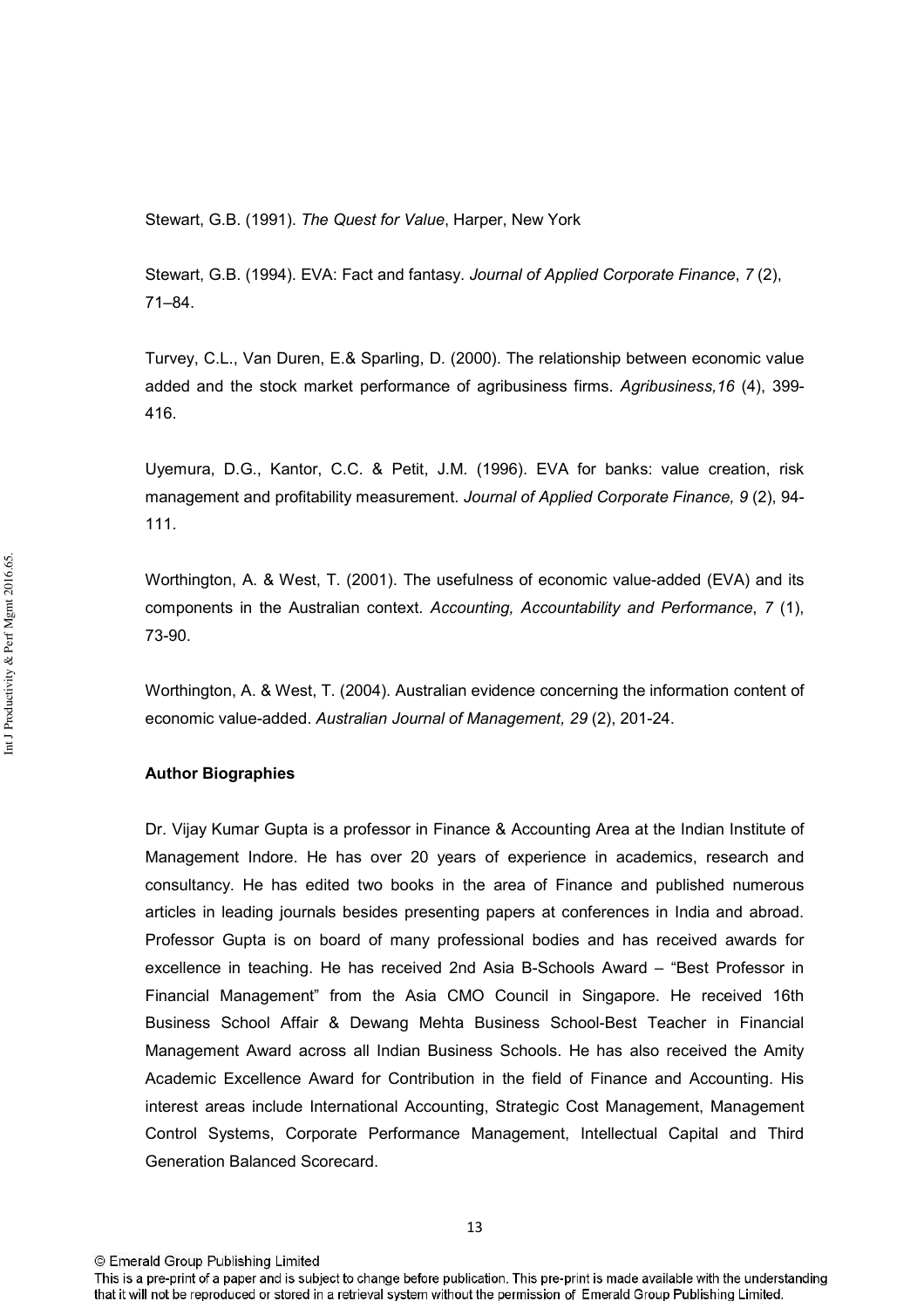Ekta Sikarwar is a Fellow Participant in the area of Finance and Accounts at Indian Institute of Management Indore. Her research interest areas include Corporate finance and International Finance.

© Emerald Group Publishing Limited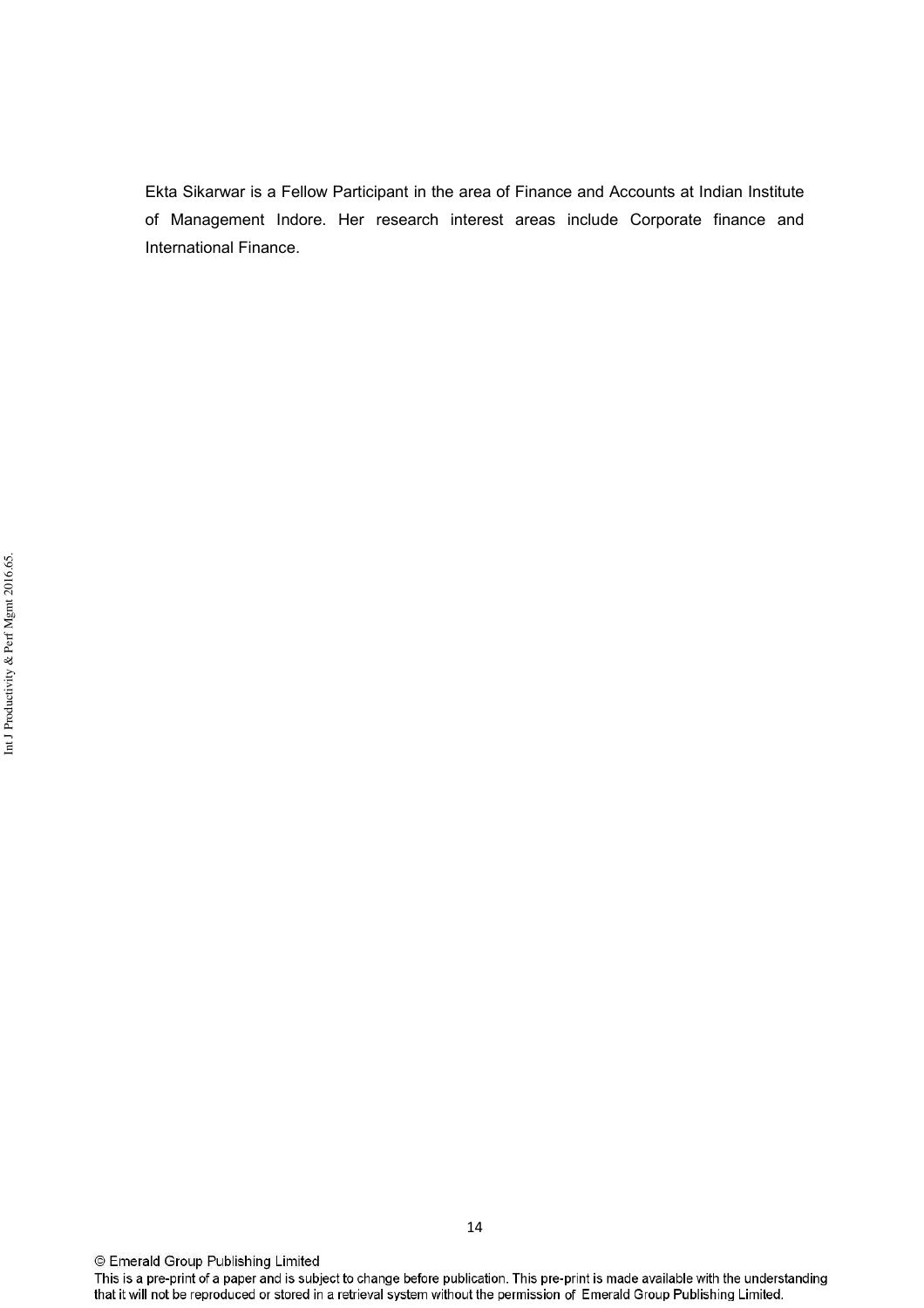|                 |          | Table 1:<br><b>Descriptive</b><br><b>Statistics</b> |            |       |               |
|-----------------|----------|-----------------------------------------------------|------------|-------|---------------|
|                 | $R_{it}$ | <b>EPS</b>                                          | <b>ROE</b> | ROA   | <b>EVA/CE</b> |
| Mean            | $-0.178$ | 42.744                                              | 20.913     | 0.753 | 0.076         |
| Median          | 0.065    | 31.420                                              | 18.320     | 0.630 | 0.058         |
| Standard        |          |                                                     |            |       |               |
| Deviation       | 3.078    | 46.902                                              | 17.378     | 0.652 | 0.468         |
| <b>Kurtosis</b> | 0.456    | 14.155                                              | 15.489     | 2.625 | 0.647         |
| Skewness        | $-0.502$ | 2.737                                               | 3.056      | 1.487 | $-0.071$      |
| Range           | 18.170   | 448.880                                             | 163.289    | 3.210 | 2.901         |
| Minimum         | $-8.960$ | $-69.830$                                           | $-29.505$  | 0.000 | $-1.078$      |
| Maximum         | 9.210    | 379.050                                             | 133.784    | 3.210 | 1.823         |

In Table 1, EPS figures are in Rs (INR) per share, ROE, R<sub>it</sub> figures are in percentages and ROA, EVA/CE are ratios.

**Table 2: Fixed Effects** 

|          |             |                | <b>Models</b> |              |
|----------|-------------|----------------|---------------|--------------|
|          | Model 1     | Model 2        | Model 3       | Model 4      |
|          | (EPS)       | (ROE)          | (ROA)         | (EVA/CE)     |
|          |             |                |               |              |
| α        | 0.0592885   | 1.9865         | 5.23341       | $-0.318731$  |
|          | (0.13)      | $(2.454)$ **   | $(3.481)***$  | $(-1.348)$   |
|          |             |                |               |              |
| β        | 0.00555028  | $-0.103497$    | $-7.18974$    | 1.84105      |
|          | $(-0.6125)$ | $(-2.794)$ *** | $(-3.643)***$ | $(3.343)***$ |
|          |             |                |               |              |
| R square | 0.082494    | 0.125973       | 0.155419      | 0.164374     |
| F value  | 0.267936    | 0.429507*      | 0.548375*     | 0.502831*    |
| Durbin   |             |                |               |              |
| Watson   | 2.001094    | 2.024342       | 2.171054      | 1.605562     |

\*Significant at 10 percent \*\* Significant at 5 percent and \*\*\* significant at 1 percent level

© Emerald Group Publishing Limited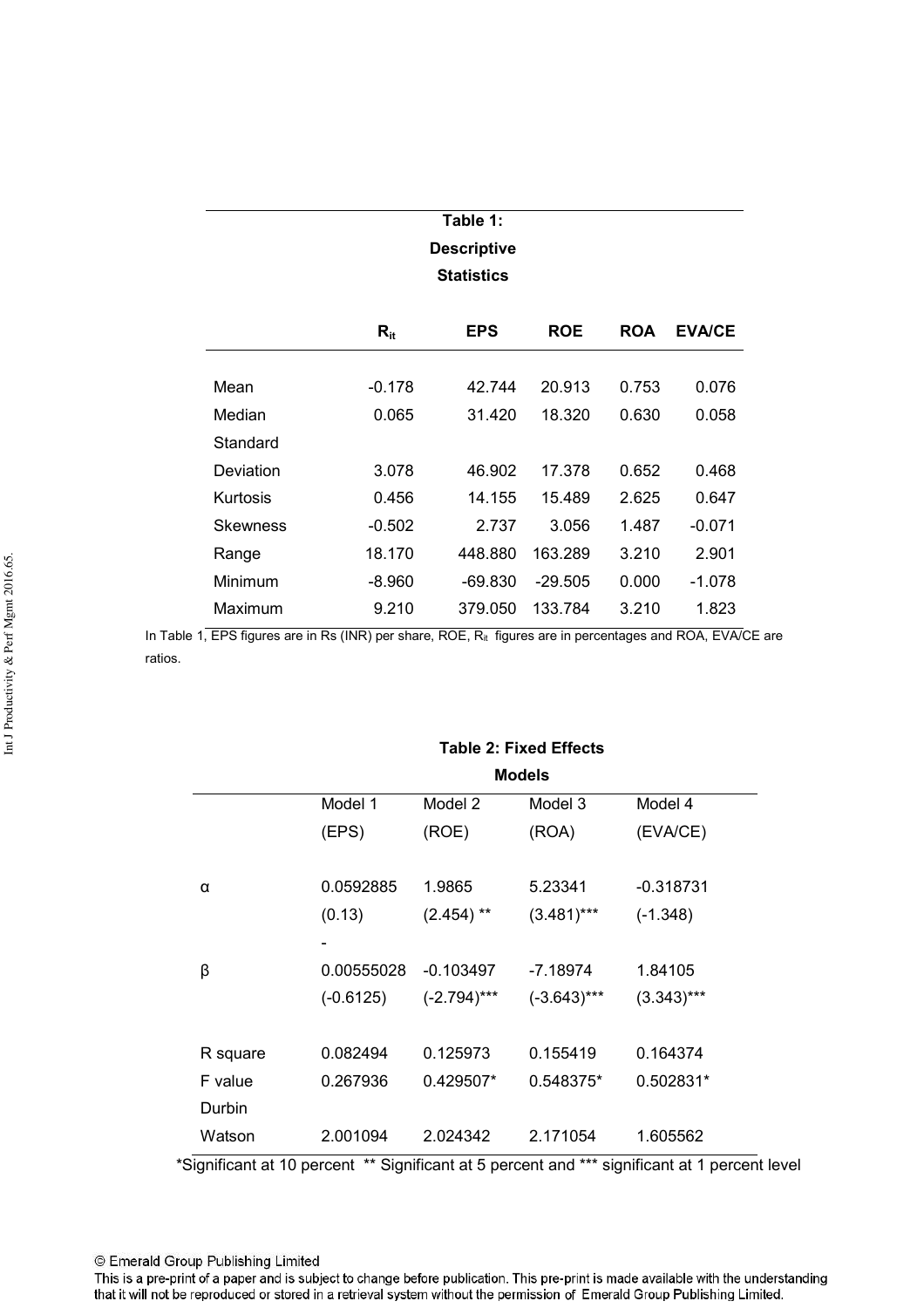#### **Table 3: Random Effects**

|         |              |              | <b>Models</b> |              |
|---------|--------------|--------------|---------------|--------------|
|         | Model 1      | Model 2      | Model 3       | Model 4      |
|         | (EPS)        | (ROE)        | (ROA)         | (EVA/CE)     |
| α       | $-0.0810597$ | 0.114669     | $-0.130312$   | $-0.295477$  |
|         | $(-0.2744)$  | $(-0.3364)$  | $(-0.3906)$   | $(-1.374)$   |
|         |              |              |               |              |
| β       | 0.00226678   | $-0.0139921$ | $-0.0632932$  | 1.53694      |
|         | $(-0.4863)$  | $(-1.115)$   | $(-0.1887)$   | $(3.378)***$ |
| Hausman |              |              |               |              |
| Test    | 0.239437     | 8.28955***   | 16.5455***    | 2.09091***   |

|               | <b>Table 4: Fixed</b> |               |  |
|---------------|-----------------------|---------------|--|
|               | <b>Effects Models</b> |               |  |
|               | Model 1               | Model 2       |  |
|               |                       |               |  |
| α             | 5.684                 | 7.682         |  |
|               | $(1.514)***$          | $(1.452)$ *** |  |
| <b>EPS</b>    | 0.009                 | 0.0125        |  |
|               | $-0.009$              | $-0.0089$     |  |
| <b>ROE</b>    | $-0.077$              | $-0.078$      |  |
|               | $(0.042)^*$           | $(0.0389)^*$  |  |
| <b>ROA</b>    | $-6.17$               | $-9.255$      |  |
|               | $(2.135)***$          | $(2.062)***$  |  |
| <b>EVA/CE</b> |                       | 2.704         |  |
|               |                       | $(0.528)$ *** |  |
|               |                       |               |  |
| R square      | 0.175                 | 0.30          |  |
| F value       | 0.6                   | $0.42*$       |  |
| Durbin        |                       |               |  |
| Watson        | 2.1                   | 2.02          |  |

\*Significant at 10 percent \*\* Significant at 5 percent and \*\*\* significant at 1 percent level

© Emerald Group Publishing Limited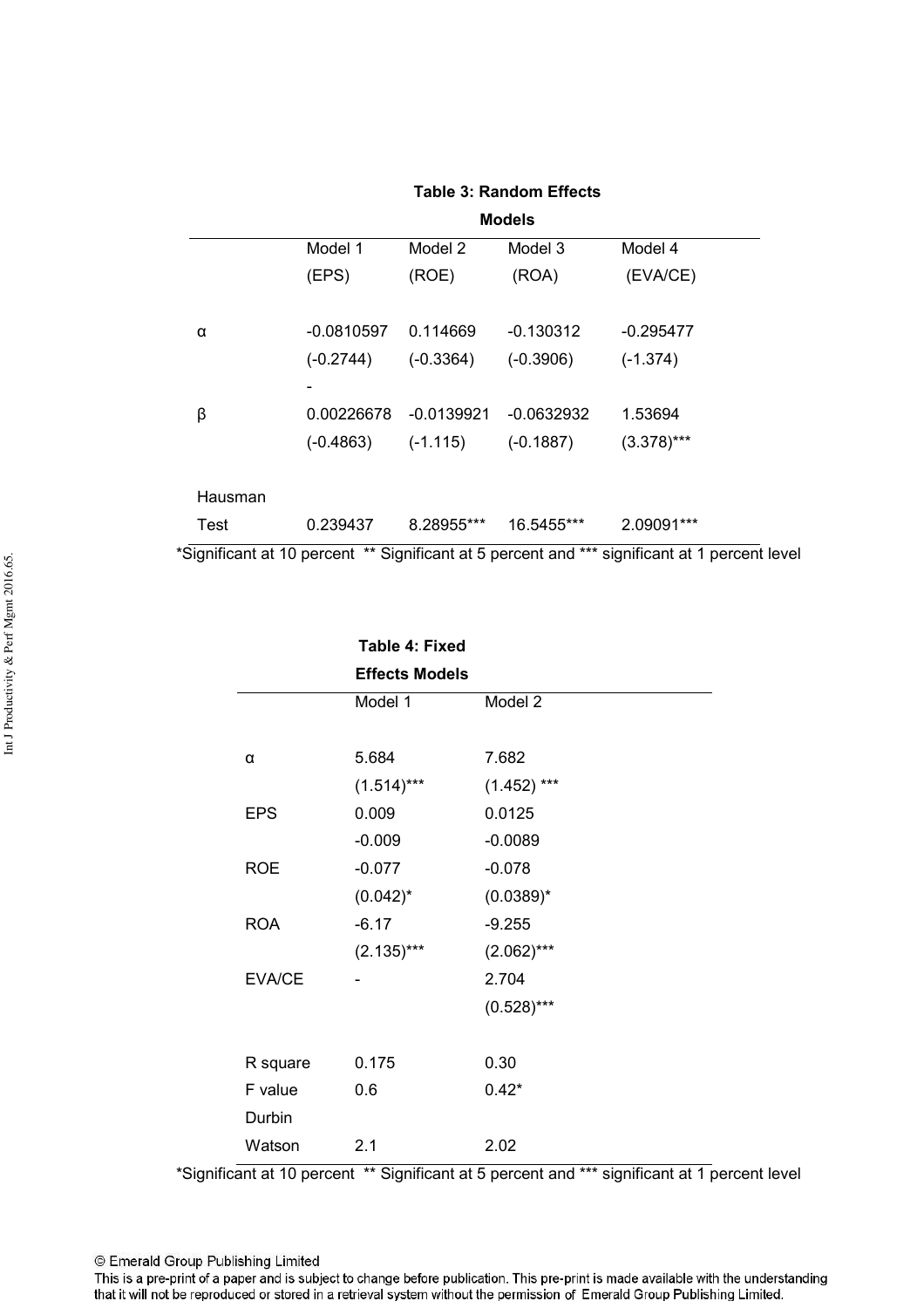Int J Productivity & Perf Mgmt 2016.65. Int J Productivity & Perf Mgmt 2016.65.

APPENDIX 1A: Da for Va <u>ក្ខា</u> **a** during 2008 to 2008-09

|              |       |        |        |              | ←            |                |                         |                |                 |              |                  |                         |                      |                    |                 |                        |                 |                                       |               |
|--------------|-------|--------|--------|--------------|--------------|----------------|-------------------------|----------------|-----------------|--------------|------------------|-------------------------|----------------------|--------------------|-----------------|------------------------|-----------------|---------------------------------------|---------------|
| Mar-09       |       |        |        | Profit       | after tax    | 12127.9        | 14022.7                 | 18153.6        | 6545            |              | 31382.1          |                         | 7358.1               | 77438.4            | 542.4           | 7768.1                 | 33715.7         | 15775.8                               | 5609          |
| Mar-09       | Total | income | / Avg. | total        | assets       | 1.09           | 1.06                    | $\frac{1}{2}$  | 1.82            |              | 0.71             |                         | 3.21                 | 0.73               | 0.07            | 0.81                   | 0.22            | 0.16                                  | 0.65          |
| Mar-09       |       |        |        |              | EPS          | 66.48          | 9.19                    | 50.57          | 45.37           |              | 62.53            |                         | 20.35                | 40.79              | 0.25            | 9.99                   | 5.41            | 0.13                                  | 33.96         |
| Mar-09       |       |        |        | Closing      | Price        | 574.4          | 70.6                    | 414.95         | 618.45          |              | 1510.55          |                         | 376.05               | 625.75             | 184.1           | 220.05                 | 346.5           | 167.3                                 | 490.2         |
| Mar-09       |       |        |        | Opening      | Price        | 568            | 70.35                   | 402            | 615.1           |              | 1485             |                         | 370.15               | 618.45             | 180             | 220                    | 342.4           | 168                                   | 466           |
| Mar-08       |       |        |        |              | $\geq$       | 41524.1        | 46612.5                 | 87707          | 14864.1         |              | 107742           |                         | 116768               | 202403             | 293735          | 37558.2                | 133693          | 112692                                | 48117         |
| Mar-08       |       |        |        | Profit after | tax          | 14385.9        | 17691                   | 10710.3        | 7557.8          |              | 28593.4          |                         | 15804.7              | 62441.9            | $-788.2$        | 7014.3                 | 24538           | 25745.9                               | 4753          |
| Mar-08       | Total | income | / Avg. | total        | assets       | 1.26           | 1.23                    | $\overline{C}$ | 0               |              | 0.71             |                         | 3.18                 | 0.74               | 0               | 0.87                   | 0.18            | 0.35                                  | 0.62          |
| ஜ<br>$Mar-0$ |       |        |        |              | EPS          | டி<br>66.0     | 4<br>$\overline{8}$ .   | Ř<br>თ<br>29.  | 48.84           |              | 58.65            |                         | $\mathbf{S}$<br>43.7 | တ<br>32.           | $-0.53$         | $\mathbf{\Omega}$<br>၁ | Ν<br>ઝ.<br>ત    | $\overline{\phantom{0}}$<br><u>16</u> | ம<br>0.6Z     |
| Mar-08       |       |        |        | Closing      | Price        | 826.15         | 121.05                  | 789.85         | 618.45          |              | 2061.35          |                         | 408.55               | 826.25             | 224.1           | 220                    | 346.5           | 645.75                                | 591.25        |
| Mar-08       |       |        |        | Opening      | Price        | 845            | 124                     | 805            | 615.1           |              | 2060             |                         | 420                  | 825.7              | 227             | 218                    | 342.4           | 695.7                                 | 571           |
|              |       |        |        |              | Company Name | A C C Ltd.     | Ambuja Cements Ltd.     | Axis Bank Ltd. | Bajaj Auto Ltd. | Bharat Heavy | Electricals Ltd. | <b>Bharat Petroleum</b> | Corpn. Ltd.          | Bharti Airtel Ltd. | Caim India Ltd. | Cipla Ltd.             | Coal India Ltd. | D L F Ltd.                            | Dr. Reddy'S   |
|              |       |        |        |              | S.No.        | $\overline{ }$ | $\overline{\mathsf{N}}$ | က              | 4               |              | ယ                |                         | $\circ$              | $\overline{r}$     | $\infty$        | $\infty$               | $\tilde{a}$     | $\overline{1}$                        | $\frac{1}{2}$ |

© Emerald Group Publishing Limited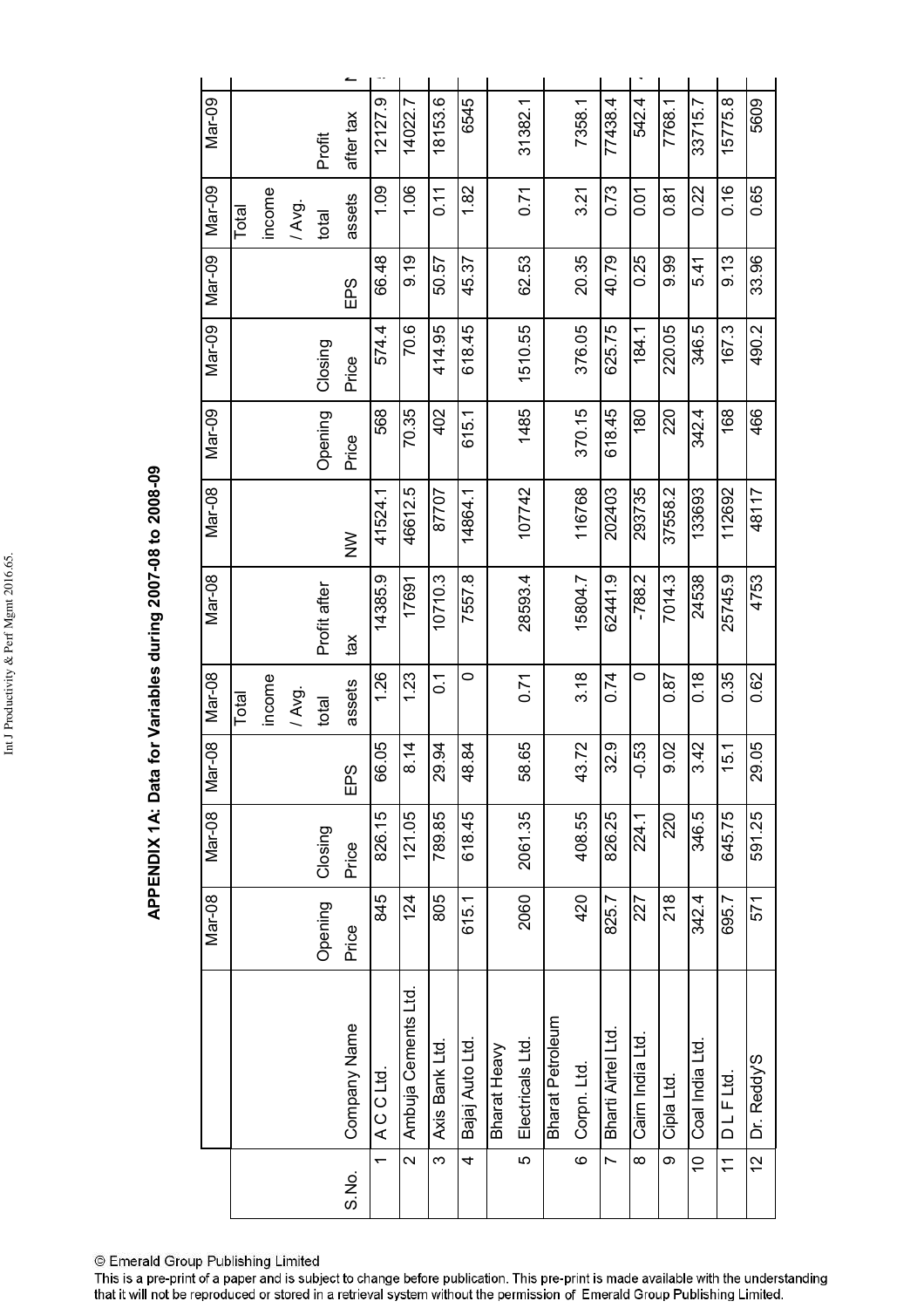13 G A I L (India) Ltd. 444 | 445 | 34.13 | 0.94 | 26014.6 | 234.4 | 234.4 | 245.6 | 22.1 | 1.06 | 28037 |! 14 Grasim Industries Ltd. | 2705 | 2575.3 | 238.03 | 81406.9 | 1570 | 1582.15 | 179.76 | 16479.6 | 1 16 H D F C Bank Ltd. 14.87 | 114.972 | 114972 | 952 | 973.4 | 52.77 | 0.13 | 22449.4 |: Ltd. 174.55 165.1 165.1 0.79 28609.4 172963 50 50 52.05 12.23 0.61 22302.7 2 23 | Infosys Ltd. 1482 | 1482 | 1480 | 1340 | 1340 | 1370 | 1370 | 1370 | 1482 | 1482 | 1482 | 1482 | 1482 | 1 Co. Ltd. 159.9 159.9 151 5.17 0.11 6691.7 54543.9 54.2 54.1 54.1 5.68 0.11 7359.2 1 Ltd. 235 235 226.55 5.1 0.33 6096.7 41995 79.85 84.1 7.54 0.31 9049.7 5<br>Ltd. 2 26 Jindal Steel & Power | 2250 | 272 | 0.72 | 37553.8 | 37553.8 | 1188.7 | 1205.55 | 99.35 | 15364.8 | 39.35 | 58190 9971.6 37581.3 32675.6 7359.2 15364.8 28037 16479.6 22449.4 12817.6 22302.7 24964.5 22965.2 9049.7 Ltd. 270 253.25 17.82 0.89 7806.4 32131.2 100 102.05 11.81 0.77 9971.6 17 Hero Motocorp Ltd. 700.3 694.55 48.47 2.74 9678.8 29862.4 1058.85 1071.15 64.19 2.59 12817.6 Ltd. 238 228.8 8.06 2.14 19254.7 14392.4 235.25 237.5 9.25 2.92 24964.5 Finance Corpn. Ltd. 2579.95 2379.75 63.37 0.12 24362.5 119474 1460 1412.2 80.24 0.12 22965.2 21 I C I C I Bank Ltd. 848.85 769.4 37.37 0.11 41577.3 464701 340.5 332.8 33.76 0.1 37581.3 22 I T C Ltd. 207 206.25 8.2 1.35 31201 120577 178.7 184.85 8.65 1.28 32675.6 2.92  $0.12$ 1.06 0.82 0.77  $0.13$ 2.59  $\overline{0.1}$  $1.28$  $1.12$  $\overline{0.11}$  $0.61$  $0.31$  $0.71$ 64.19 12.23 25 80.24 33.76 8.65 5.68 7.54 35 179.76  $11.81$ 52.77 101.62  $22.1$ တ 99. 102.05 1412.2 184.85 1323.9 245.6 973.4 332.8  $\frac{5}{1}$  $1071.15$ 05 rò. 54.1 84.1 55 237. 582.  $1205.5$ ន 235.25 340.5 234.4 1570 100 952 1460  $7.87$ 1310 54.2 79.85 1058.85 <u>င</u>္တ 1188. 41995 670081 တ 32131.2 114972 29862.4 14392.4 54543.9 37553.8 172963 119474 464701 120577 134900 81406. 7806.4 9678.8 6096.7 24362.5 26014.6 22326 6.1069 28609.4 19254.7 41577.3 44700 5691.7 2369.6 31201 0.72 0.96 0.89  $2.74$ 0.79  $2.14$  $0.12$  $1.35$ 0.33 0.94  $0.11$  $0.11$  $\tilde{\mathcal{L}}$  $0.11$ 34.13 238.03 17.82 8.06  $8.2$ 76.03 5.17 80.34 18.91 63.37 37.37 44.87 48.47  $5.1$ 253.25 228.8 1439.9 2575.3 206.25 694.55 2379.75 769.4 226.55 2070 425.45 1331.25 165.1  $151$ 270 1400 700.3 174.55 159.9 235 444 2705 238 2579.95 848.85 207 1482 2250 Jaiprakash Associates Housing Development Development Finance Jaiprakash Associates Grasim Industries Ltd. Development Finance Housing Developmen H C L Technologies Steel & Power H C L Technologies Hindalco Industries Hindustan Unilever Finance Corpn. Ltd. Hindalco Industries Hero Motocorp Ltd. Hindustan Unilever G A I L (India) Ltd. H D F C Bank Ltd. Laboratories Ltd. I C I C I Bank Ltd. Laboratories Ltd. Infrastructure nfrastructure Infosys Ltd. ITCLtd. Co. Ltd. Jindal<sup>s</sup> <u>Ltd</u> Ltd. Ltd.  $\Xi$  $\tilde{\omega}$  $\tilde{4}$  $\overline{10}$  $\overset{\circ}{=}$  $\overline{1}$  $\frac{\infty}{2}$  $\overline{z}$  $22 \text{ }$ 23  $\overline{z}$ 25 8 19 20

© Emerald Group Publishing Limited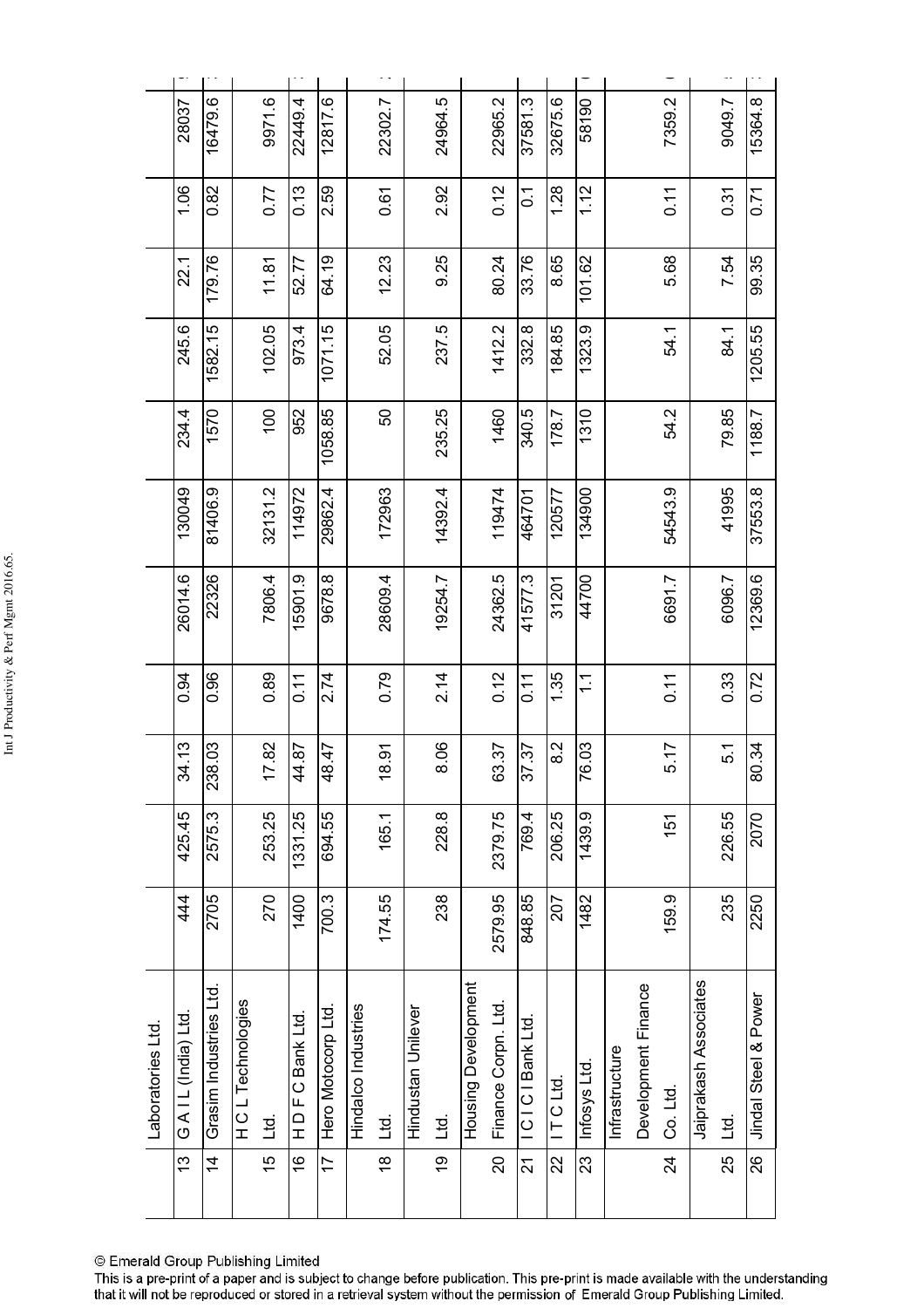|      |                     | 2761   | 34816.1              |                     | 8408.5    |                     | 12187  | 82013   |                   | 161263      |                      | 16721.5      | 30908.8              |                      | $-10448$ |          | 48026.7             |                     | 153093                |                         | 11388.8         | 2489               |
|------|---------------------|--------|----------------------|---------------------|-----------|---------------------|--------|---------|-------------------|-------------|----------------------|--------------|----------------------|----------------------|----------|----------|---------------------|---------------------|-----------------------|-------------------------|-----------------|--------------------|
|      |                     | 0.13   | 1.12                 |                     | 1.22      |                     | 1.43   | 0.46    |                   | 0.52        |                      | 0.14         | $\overline{C}$       |                      | 0.43     |          | 0.27                |                     | 0.77                  |                         | 0.5             | 0.02               |
|      |                     | 7.99   | 46.26                |                     | 29.64     |                     | 42.18  | 8.71    |                   | 72.6        |                      | 4.18         | 98.03                |                      | $-69.83$ |          | 8.46                |                     | 99.63                 |                         | 50.39           | 1.04               |
|      |                     | 282.2  | 671.4                |                     | 383.65    |                     | 779.85 | 179.85  |                   | 780.2       |                      | 95.6         | 411.45               |                      | 165.7    |          | 174.85              |                     | 1524.75               |                         | 515.55          | 102.35             |
|      |                     | 274.8  | 654                  |                     | 366       |                     | 761    | 183.5   |                   | 745.6       |                      | 97.8         | 400.1                |                      | 160      |          | 168.85              |                     | 1535                  |                         | 511             | 110                |
|      |                     | 35937  | 95550.8              |                     | 43500.7   |                     | 84154  | 540120  |                   | 706174      |                      | 137542       | 123184               |                      | 25372.3  |          | 248400              |                     | 797662                |                         | 109034          | 135427             |
|      |                     | 2939.3 | 21733.1              |                     | 11033.7   |                     | 17308  | 74148   |                   | 167017      |                      | 14291.7      | 20487.6              |                      | 6177.2   |          | 25864.5             |                     | 195064                |                         | 10846.3         | 946.7              |
|      |                     | 0.13   | 1.16                 |                     | 1.47      |                     | 1.63   | 0.44    |                   | 0.51        |                      | 0.13         | 0.09                 |                      | 0.58     |          | $0.\overline{3}$    |                     | $\tilde{\mathcal{L}}$ |                         | 0.39            | 0.02               |
|      |                     | 8.53   | 35<br>4.             |                     | 28<br>37. |                     | 60.22  | 8<br>Ñ  |                   | 76.28       |                      | 85<br>$\sim$ | 88<br>\$             |                      | 13.26    |          | 53<br>$\frac{1}{2}$ |                     | ن<br>$\dot{\Xi}$      |                         | $\infty$<br>42. | 0.45               |
|      |                     | 625.9  | 3035.95              |                     | 697.05    |                     | 827    | 196.6   |                   | 980.55      |                      | 98.3         | 510.25               |                      | 438.45   |          | 509.75              |                     | 2265.8                |                         | 1250.85         | 318                |
|      |                     | 673    | 3135                 |                     | 655       |                     | 840    | 206.1   |                   | 1062        |                      | 8            | 521                  |                      | 443.8    |          | 535                 |                     | 2305                  |                         | 1330            | 327                |
| Ltd. | Kotak Mahindra Bank | Ltd.   | Larsen & Toubro Ltd. | Mahindra & Mahindra | Ltd.      | Maruti Suzuki India | Ltd.   | NTPCLtd | Oil & Natural Gas | Corpn. Ltd. | Power Grid Corpn. Of | India Ltd.   | Punjab National Bank | Ranbaxy Laboratories | Ltd.     | Reliance | Communications Ltd. | Reliance Industries | <u>Ltd</u>            | Reliance Infrastructure | I¤i             | Reliance Power Ltd |
|      |                     | 27     | $\frac{8}{2}$        |                     | 88        |                     | 80     | 9       |                   | 32          |                      | 33           | 34                   |                      | 35       |          | 86                  |                     | 57                    |                         | 88              | 39                 |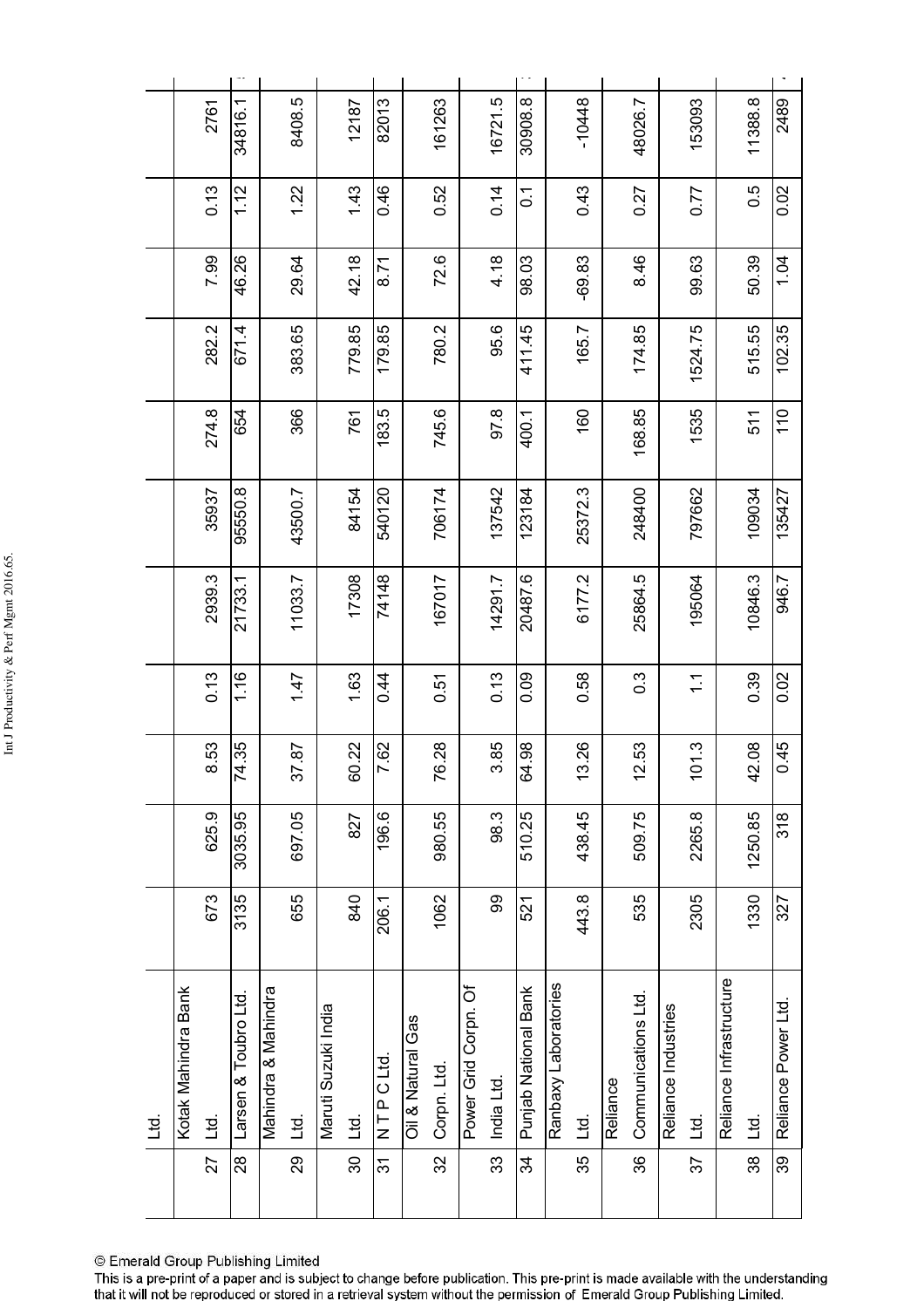| י                                                 |
|---------------------------------------------------|
|                                                   |
|                                                   |
|                                                   |
|                                                   |
|                                                   |
|                                                   |
| ֖֖֖֧֧֧֧֧֧֧֧֧֚֚֚֚֚֚֚֚֚֬֓֓֓֓֓֓֓֓֓֓֓֓֓֓֓֓֓֞֓֓֓֓֓֓֓֓֓ |
|                                                   |
| Š                                                 |
|                                                   |
| i<br>þ                                            |
|                                                   |
|                                                   |
|                                                   |
|                                                   |
|                                                   |
|                                                   |
|                                                   |
|                                                   |
|                                                   |
|                                                   |
| ı                                                 |
|                                                   |
|                                                   |

| 19424.9       | 10448.5      | 91212.3             |                    | 61704      |                     | 12364.3          |                    | 12652.9          |                  | 46962.1       | 10165.5          | 9222               | 52017.4         | 29738      |
|---------------|--------------|---------------------|--------------------|------------|---------------------|------------------|--------------------|------------------|------------------|---------------|------------------|--------------------|-----------------|------------|
| 0.94          | 1.03         | 0.09                |                    | 1.05       |                     | $\overline{0}$ . |                    | $\overline{0}$ . |                  | 1.36          | 0.94             | 0.54               | 0.44            | 706.95     |
| 24.67         | 28.2         | 143.67              |                    | 14.77      |                     | 16.67            |                    | 61.09            |                  | 43.66         | 22.26            | 41.65              | 71.2            | 702        |
| 99.6          | 268.1        | 1067.1              |                    | 96.45      |                     | 357.6            |                    | 1111.45          |                  | 538.55        | 180.3            | 768.6              | 205.9           | 0.98       |
| 101.5         | 247          | 1032.05             |                    | 94.1       |                     | 355              |                    | 1090             |                  | 525           | 170              | 770                | $\frac{8}{2}$   | 236.05     |
| 27911.3       | 20690.8      | 490327              |                    | 230636     |                     | 131650           |                    | 42076.2          |                  | 109048        | 78394.5          | 80378.6            | 218280          | 115527     |
| 14920         | 5933.3       | 67291.2             |                    | 75367.8    |                     | 9516.3           |                    | 10140.4          |                  | 45087.6       | 20289.2          | 8699               | 46870.3         | 245.9      |
| 1.13          | 1.29         | 0.09                |                    | 1.22       |                     | 1.04             |                    | 0.69             |                  | 1.51          | $\frac{48}{1}$   | 0.53               | 0.53            | 10.7       |
| 379.05        | 11.45        | 106.56              |                    | 17.48      |                     | 14.18            |                    | 8<br>61          |                  | 42.48         | 52.63            | 4.<br>39.          | 66.21           | 96<br>20.  |
| 3151.55       | 616.4        | 1600.25             |                    | 185.3      |                     | 714.5            |                    | 1229.35          |                  | 810.45        | 622.7            | 1171.5             | 694.35          | 432.1      |
| 3150          | 659          | 1674                |                    | 195.1      |                     | 760              |                    | 1210.55          |                  | 871.05        | 541              | 1222               | 716             | 449.6      |
| Sesa Goa Ltd. | Siemens Ltd. | State Bank Of India | Steel Authority Of | India Ltd. | Sterlite Industries | (India) Ltd.     | Sun Pharmaceutical | Inds. Ltd.       | Tata Consultancy | Services Ltd. | Tata Motors Ltd. | Tata Power Co. Ltd | Tata Steel Ltd. | Wipro Ltd. |
| $rac{1}{4}$   | 4            | 42                  |                    | 43         |                     | $\frac{4}{4}$    |                    | 45               |                  | $\frac{4}{6}$ | 47               | 48                 | ą<br>4          | 50         |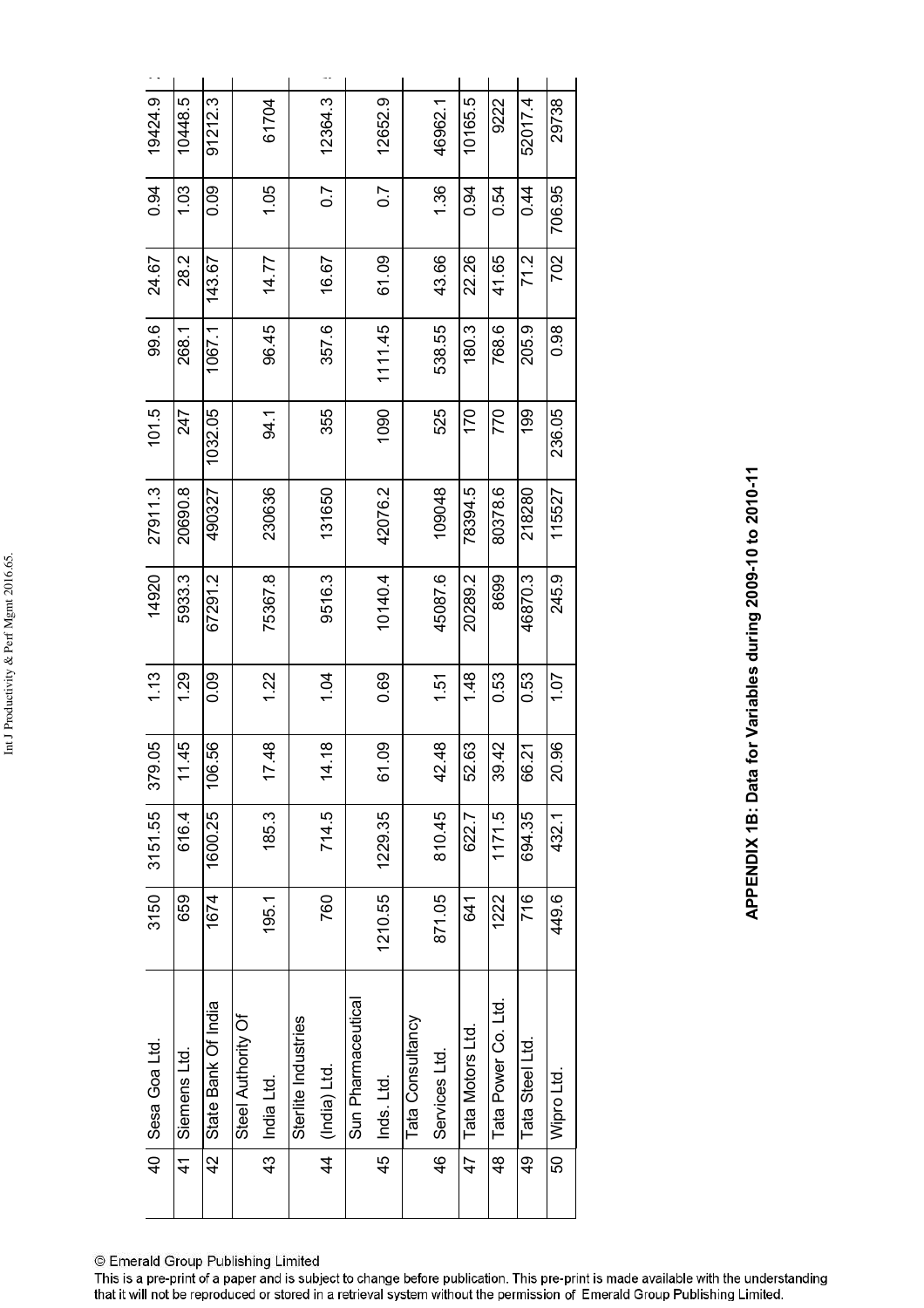| Ż          |       |         |        |         | $\geqq$      | 64ť                                |                                               | $\overset{\infty}{\cdot}$ | $\frac{1}{9}$          |                          | $\Omega$  |                         | $\overline{4}$   | 4                                    | 29                          | <u>မ်</u>       | စ္             | <u>ლ</u>          |                          | ဖ             | င္                    | 8ť                     |
|------------|-------|---------|--------|---------|--------------|------------------------------------|-----------------------------------------------|---------------------------|------------------------|--------------------------|-----------|-------------------------|------------------|--------------------------------------|-----------------------------|-----------------|----------------|-------------------|--------------------------|---------------|-----------------------|------------------------|
| Mar-11     |       |         |        | Profit  | after tax    | 11209.4                            | 12643.2                                       | 33884.9                   | 33397.3                |                          | 60112     |                         | 15465.3          | 77169                                | $-2126.7$                   | 9603.9          | 47956.2        | 12695.8           |                          | 8934          | 35611.3               | 11817.1                |
| $Mar-11$   | Total | income/ | Avg.   | total   | assets       | $\frac{8}{2}$                      | 0.91                                          | 0.09                      | 1.83                   |                          | 0.75      |                         | 2.95             | 0.54                                 | $\circ$                     | 0.71            | 0.23           | 0.13              |                          | 0.62          | 1.06                  | 0.55                   |
| Mar11      |       |         |        |         | EPS          | 48.27                              | 7.86                                          | 82.54                     | 90.38                  |                          | 121.1     |                         | 42.78            | 20.32                                | $-1.12$                     | 11.96           | 7.44           | 7.34              |                          | 56.07         | 28.07                 | 128.9                  |
| $Mar-11$   |       |         |        | Closing | Price        | 1074.6                             | 147.4                                         | 1403.9                    | 1463.3                 |                          | 2062.7    |                         | 611.85           | 357.4                                | 350.95                      | 321.65          | 346.5          | 268.55            |                          | 1639.1        | 464                   | 2456.9                 |
| $Mar-11$   |       |         |        | Opening | Price        | 1083                               | 151                                           | 1429                      | 1433                   |                          | 2071.9    |                         | 611              | 357.5                                | 350.3                       | 329             | 342.4          | 264.5             |                          | 1636          | 462.9                 | 2460                   |
| Mar-10     |       |         |        |         | $\geqq$      | 16068                              | 12185                                         | 25145                     | 17003                  |                          | 43107     |                         | 15378            | 94263                                | -689.49                     | 10816           | 38603          | 7650.7            |                          | 8461.6        | 31399                 | 20922                  |
| $Mar-10$   |       |         |        | Profit  | after tax    | 16067                              | 12184                                         | 25145                     | 17001                  |                          | 43106     |                         | 15375            | 94262                                | $-689.5$                    | 10815           | 38603          | 7650.6            |                          | 8461          | 31398                 | 20921                  |
| Mar-10     | Total | income  | / Avg. | total   | assets       | 0.95                               | 0.95                                          | ္ပြ                       | 1.74                   |                          | 0.75      |                         | 2.6              | 0.64                                 | 0.01                        | 0.73            | 0.21           | 0.12              |                          | 0.61          | 0.92                  | 0.76                   |
| lar10<br>Σ |       |         |        |         | EPS          | 85.6                               | 9.18                                          | 32.06<br>$\bm{\omega}$    | 7.57<br>$\tilde{\tau}$ |                          | 87.26     |                         | <b>2.53</b><br>ч | .4.82<br>$\mathbf{v}$                | $-0.41$                     | 2.29            | 5.98           | 4.52              |                          | 52.01<br>ц)   | 24.75<br>$\mathbf{v}$ | 191.53                 |
| Mar-10     |       |         |        | Closing | Price        | 951.05                             | 119.85                                        | 1168.3                    | 2014.8                 |                          | 2390.7    |                         | 518.05           | 312.55                               | 305.65                      | 338.35          | 346.5          | 308.9             |                          | 1275          | 410.6                 | 2814.9                 |
| $Mar-10$   |       |         |        | Opening | Price        | 547                                | 118.2                                         | 1172                      | 1990                   |                          | 2416.9    |                         | 526              | 308.7                                | 300.25                      | 339             | 342.4          | 312               |                          | 1264.8        | 410                   | 2816                   |
|            |       |         |        |         | Company Name | ACCLtd<br>$\overline{\phantom{0}}$ | Ambuja Cements Ltd<br>$\overline{\mathsf{C}}$ | Axis Bank Ltd.<br>ო       | Bajaj Auto Ltd<br>4    | Bharat Heavy Electricals | Ltd.<br>Ю | Bharat Petroleum Corpn. | Ltd.<br>$\circ$  | Bharti Airtel Ltd.<br>$\overline{ }$ | Caim India Ltd.<br>$\infty$ | Cipla Ltd.<br>တ | Coal India Ltd | D L F Ltd.        | Dr. Reddy'S Laboratories | <u>Ltd</u> .  | GAIL (India) Ltd.     | Grasim Industries Ltd. |
|            |       |         |        |         | S.No.        |                                    |                                               |                           |                        |                          |           |                         |                  |                                      |                             |                 | Ş              | $\overline{\tau}$ |                          | $\frac{1}{2}$ | $\frac{1}{2}$         | $\overline{4}$         |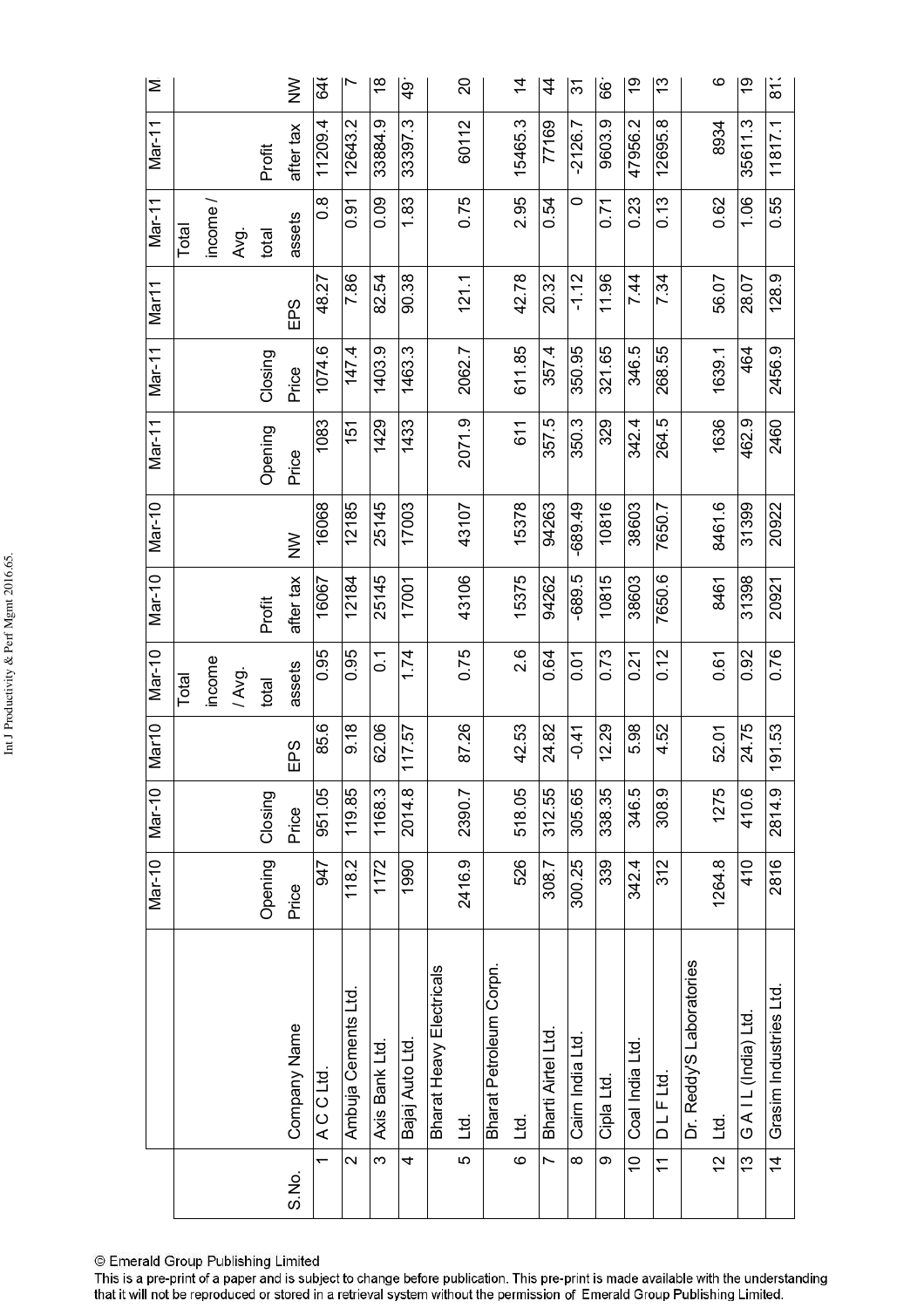| $\frac{1}{2}$  | H C L Technologies Ltd.    | 360    | 358.4  | 4.96                   | 0.65              | 10565  | 10566  | 476.05 | 477.95 | 14.27 | 0.73              | 11982.2 | 58                        |
|----------------|----------------------------|--------|--------|------------------------|-------------------|--------|--------|--------|--------|-------|-------------------|---------|---------------------------|
| $\frac{1}{2}$  | HDFCBank Ltd               | 1900   | 1933.5 | 34.42<br>ڡ             | ္ပြ               | 29487  | 29487  | 2350   | 2345.9 | 84.4  | $\overline{C}$    | 39264   | 25                        |
| $\overline{1}$ | Hero Motocorp Ltd.         | 2001   | 1944.4 | 1.77<br>$\tilde{\tau}$ | 2.43              | 22318  | 22321  | 1560   | 1589.5 | 100.5 | 2.22              | 19279   | $\overline{29}$           |
| $\frac{8}{1}$  | Hindalco Industries Ltd    | 184    | 181.25 | 9.42                   | 0.54              | 19156  | 19157  | 206    | 209.15 | 11.11 | 0.58              | 21369.2 | 29                        |
| <u>စု</u>      | Hindustan Unilever Ltd.    | 241.1  | 239.55 | 9.58                   | $\frac{1}{2}$     | 22020  | 22022  | 278.5  | 287.1  | 9.72  | 2.13              | 23059.7 | $\approx$                 |
|                | Housing Development        |        |        |                        |                   |        |        |        |        |       |                   |         |                           |
| $\Omega$       | Finance Corpn. Ltd.        | 2668   | 2717.2 | 8.45<br>ပ              | $\frac{1}{10}$    | 28416  | 28416  | 700.05 | 701.2  | 24.1  | $\overline{0}$    | 35315.9 | 77                        |
| Z              | ICICIBank Ltd.             | 964.8  | 952.5  | 36.1                   | 0.09              | 40250  | 40250  | 1112.2 | 1116.2 | 44.73 | 0.09              | 51513.8 | 55                        |
| 22             | ITCLtd.                    | 269.8  | 263.05 | 0.64                   | 1.26              | 40616  | 40617  | 178.25 | 182.1  | 6.45  | 1.28              | 49882.1 | $\frac{5}{1}$             |
| 23             | Infosys Ltd                | 2653.9 | 2616   | 10.97<br>₽             | 0.95              | 58030  | 58031  | 3182   | 3241.3 | 112.2 | 0.96              | 64430   | 24                        |
|                | Infrastructure Development |        |        |                        |                   |        |        |        |        |       |                   |         |                           |
| $\overline{2}$ | Finance Co. Ltd.           | 162.25 | 160.95 | 7.79                   | $\overline{0.11}$ | 10128  | 10129  | 155.85 | 154.6  | 8.74  | $\frac{1}{10}$    | 12771.5 | $\widetilde{\phantom{a}}$ |
| 25             | Jaiprakash Associates Ltd. | 150.55 | 149.55 | 8.04                   | 0.41              | 17123  | 17124  | 93.7   | 92.8   | 5.42  | 0.41              | 11677.8 | 93                        |
| 88             | Jindal Steel & Power Ltd.  | 695.55 | 703.1  | 5.89                   | 0.47              | 14797  | 14797  | 686.2  | 697.3  | 22.09 | 0.46              | 20641.2 | 86                        |
| 27             | Kotak Mahindra Bank Ltd    | 750    | 748.15 | 6.12                   | 0.12              | 5631.2 | 5631.3 | 459.2  | 457.85 | 711   | $\overline{0.11}$ | 8181.8  | ဖ                         |
| 28             | Larsen & Toubro Ltd.       | 1639   | 1630.9 | 70.41                  | 0.92              | 43752  | 43753  | 1665   | 1651.9 | 59.54 | 0.85              | 39573.2 | $\overline{2}$            |
| 82             | Mahindra & Mahindra Ltd.   | 556.9  | 541.35 | 34.52<br>ຕຸ            | 1.36              | 20878  | 20879  | 709    | 700.35 | 43.36 | 1.46              | 26621   | S                         |
| 30             | Maruti Suzuki India Ltd.   | 1391.6 | 1418   | 36.45<br>ω             | 1.68              | 24976  | 24978  | 1269   | 1262.2 | 79.22 | 1.82              | 22886   | <u>ლ</u>                  |
| 24             | NTPC <sub>Ltd</sub>        | 203    | 207.25 | 10.46                  | 0.42              | 87282  | 87282  | 189.65 | 193.1  | 7.9   | 0.45              | 91025.9 | 59                        |
|                | Oil & Natural Gas Corpn.   |        |        |                        |                   |        |        |        |        |       |                   |         |                           |
| 32             | Ltd.                       | 1098.1 | 1098.7 | 78.3                   | 0.41              | 167676 | 167676 | 282.85 | 291.3  | 21.58 | 0.42              | 189240  | 50                        |
|                | Power Grid Corpn. Of India |        |        |                        |                   |        |        |        |        |       |                   |         |                           |
| 33             | 모.<br>그                    | 107    | 107.15 | 5.07                   | 0.13              | 20141  | 20141  | 101    | 101.9  | 5.83  | 0.13              | 26744.2 | 21                        |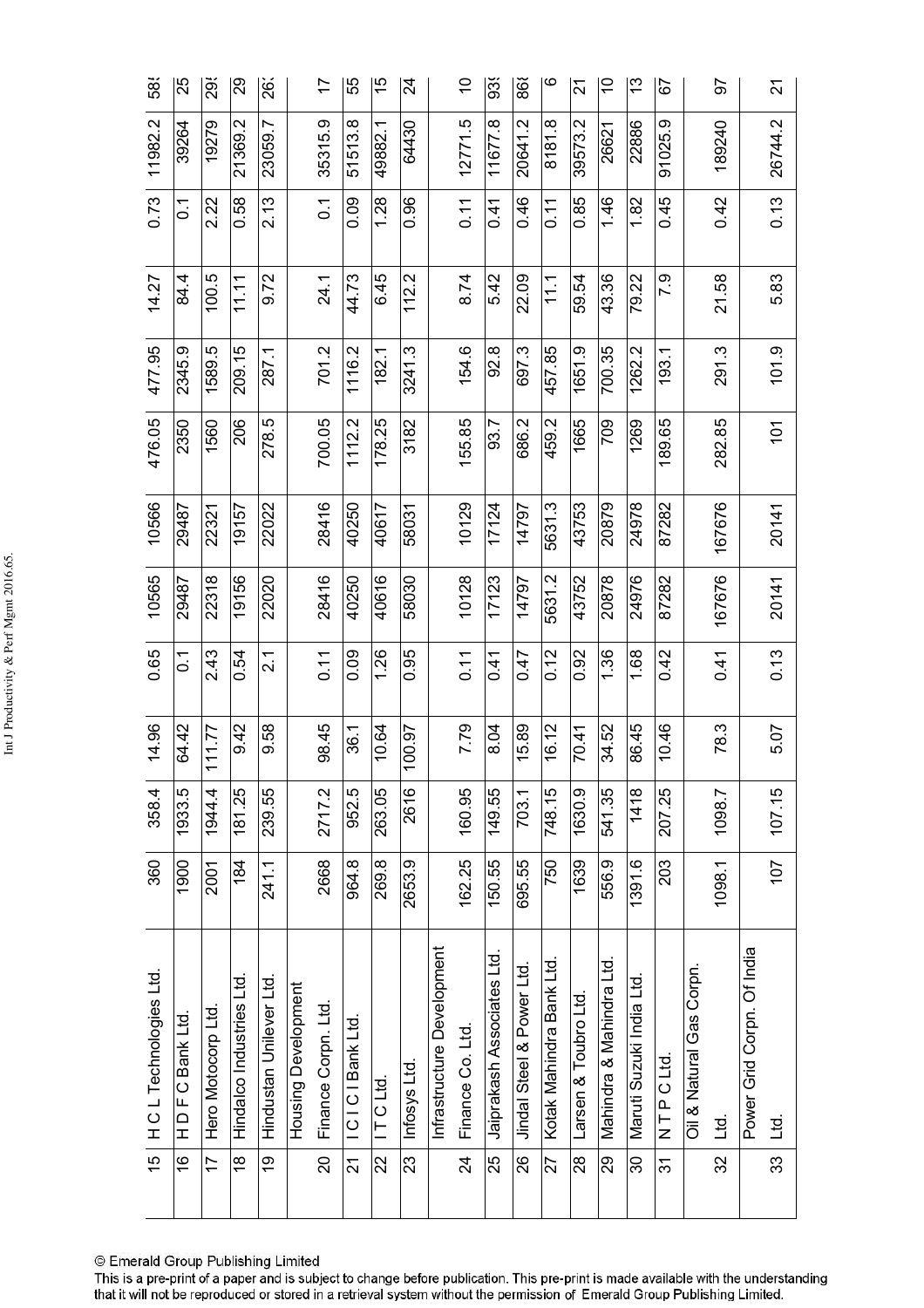| $\overline{2}$         | 512                       |                         | $\frac{8}{3}$ | 151                      |                              | 15                  | $\stackrel{\textstyle\textstyle\sim}{\textstyle\textstyle\sim}$ | ო             | 34                   | 57                            |                             | 23            |                          | 66         |                           | င္           | $\Omega$         | $\stackrel{\textstyle\scriptstyle\smile}{\textstyle\phantom{}}$ | $\frac{4}{6}$   | 21             |
|------------------------|---------------------------|-------------------------|---------------|--------------------------|------------------------------|---------------------|-----------------------------------------------------------------|---------------|----------------------|-------------------------------|-----------------------------|---------------|--------------------------|------------|---------------------------|--------------|------------------|-----------------------------------------------------------------|-----------------|----------------|
| 44335                  | 11487.3                   |                         | $-7589.9$     | 202863                   | 10809.1                      | 2745.5              | 34328                                                           | 8454.3        | 82645.2              | 49047.4                       |                             | 14197.1       |                          | 13838      |                           | 75699.9      | 18118.2          | 8941.4                                                          | 68611.5         | 48437          |
| 0.09                   | 0.52                      |                         | 0.18          |                          | 0.33                         | 0.03                | ە.<br>0                                                         | 1.05          | 0.09                 | 0.67                          |                             | 0.57          |                          | 0.47       |                           | 1.22         | 0.99             | 0.37                                                            | 0.4             | $\overline{0}$ |
| 139.9                  | 14.81                     |                         | $-4.2$        | 61.97                    | 36.14                        | $\frac{0}{2}$       | 39.5                                                            | 27.13         | 130.2                | 11.84                         |                             | 4.22          |                          | 13.36      |                           | 38.68        | 33.66            | 39.67                                                           | 71.58           | 71.58          |
| 1212.7                 | 445.6                     |                         | 107.65        | 1049.1                   | 689.95                       | 130.4               | 291.35                                                          | 881.05        | 2765.3               | 169.6                         |                             | 173.7         |                          | 442.5      |                           | 1183.9       | 1248.4           | 1335.2                                                          | 622.25          | 0.84           |
| 1220                   | 445.2                     |                         | 109.4         | 1034.5                   | 680                          | 125                 | 290.7                                                           | 879           | 2879.7               | 168.15                        |                             | 171.25        |                          | 446        |                           | 1152         | 1254.9           | 1334                                                            | 617.2           | 471.15         |
| 39054                  | 5720.3                    |                         | 4789.5        | 162358                   | 11517                        | 2732.3              | 21182                                                           | 8273          | 91661                | 67544                         |                             | 8241.9        |                          | 8986.9     |                           | 56186        | 22402            | 9388                                                            | 50468           | 49460          |
| 39054                  | 5719.8                    |                         | 4789.3        | 162357                   | 11517                        | 2732.3              | 21181                                                           | 8272.1        | 91661                | 67544                         |                             | 8241.3        |                          | 8986.5     |                           | 56185        | 22401            | 9387.6                                                          | 50468           | 48980          |
| 0.09                   | 0.47                      |                         | 0.19          | 0.85                     | 0.43                         | 0.03                | 0.62                                                            | 0.92          | 0.09                 | 0.77                          |                             | 0.61          |                          | 0.42       |                           | 1.13         | 0.0              | 0.42                                                            | 0.39            | 480.2          |
| 9.01<br>$\overline{ }$ | <b>2.83</b><br>ц,         |                         | 2.44          | 19.65<br>ч               | 17.03                        | 1.14                | 25.49<br>w                                                      | 26.94         | 14.37<br>$\tilde{a}$ | 6.17                          |                             | 3.15          |                          | 13.39      |                           | 28.71        | 61.04            | 39.56                                                           | 56.88<br>ц,     | 471.15         |
| 1012.8                 | 475.4                     |                         | 169.95        | 1074.3                   | 999.05                       | 149.45              | 470.45                                                          | 740.15        | 2078.2               | 252.55                        |                             | 849.95        |                          | 1792       |                           | 780.65       | 757.7            | 1373.7                                                          | 632.05          | 706.95         |
| 1000.5                 | 476.5                     |                         | 167           | 1092.9                   | 995                          | 151                 | 460                                                             | 741.2         | 2085                 | 246.5                         |                             | 848.7         |                          | 1775       |                           | 800          | 758              | 1382                                                            | 635             | 702            |
| Punjab National Bank   | Ranbaxy Laboratories Ltd. | Reliance Communications | <u>td</u>     | Reliance Industries Ltd. | Reliance Infrastructure Ltd. | Reliance Power Ltd. | Sesa Goa Ltd                                                    | Siemens Ltd.  | State Bank Of India  | Steel Authority Of India Ltd. | Sterlite Industries (India) | <u>Ltd</u>    | Sun Pharmaceutical Inds. | <u>Ltd</u> | Tata Consultancy Services | <u>Ltd</u> . | Tata Motors Ltd. | Tata Power Co. Ltd.                                             | Tata Steel Ltd. | Wipro Ltd      |
| 34                     | 35                        |                         | 36            | 57                       | 38                           | 89                  | $\frac{1}{2}$                                                   | $\frac{4}{5}$ | $\frac{4}{2}$        | 43                            |                             | $\frac{4}{3}$ |                          | 45         |                           | 46           | 47               | $\frac{8}{4}$                                                   | QÞ              | 50             |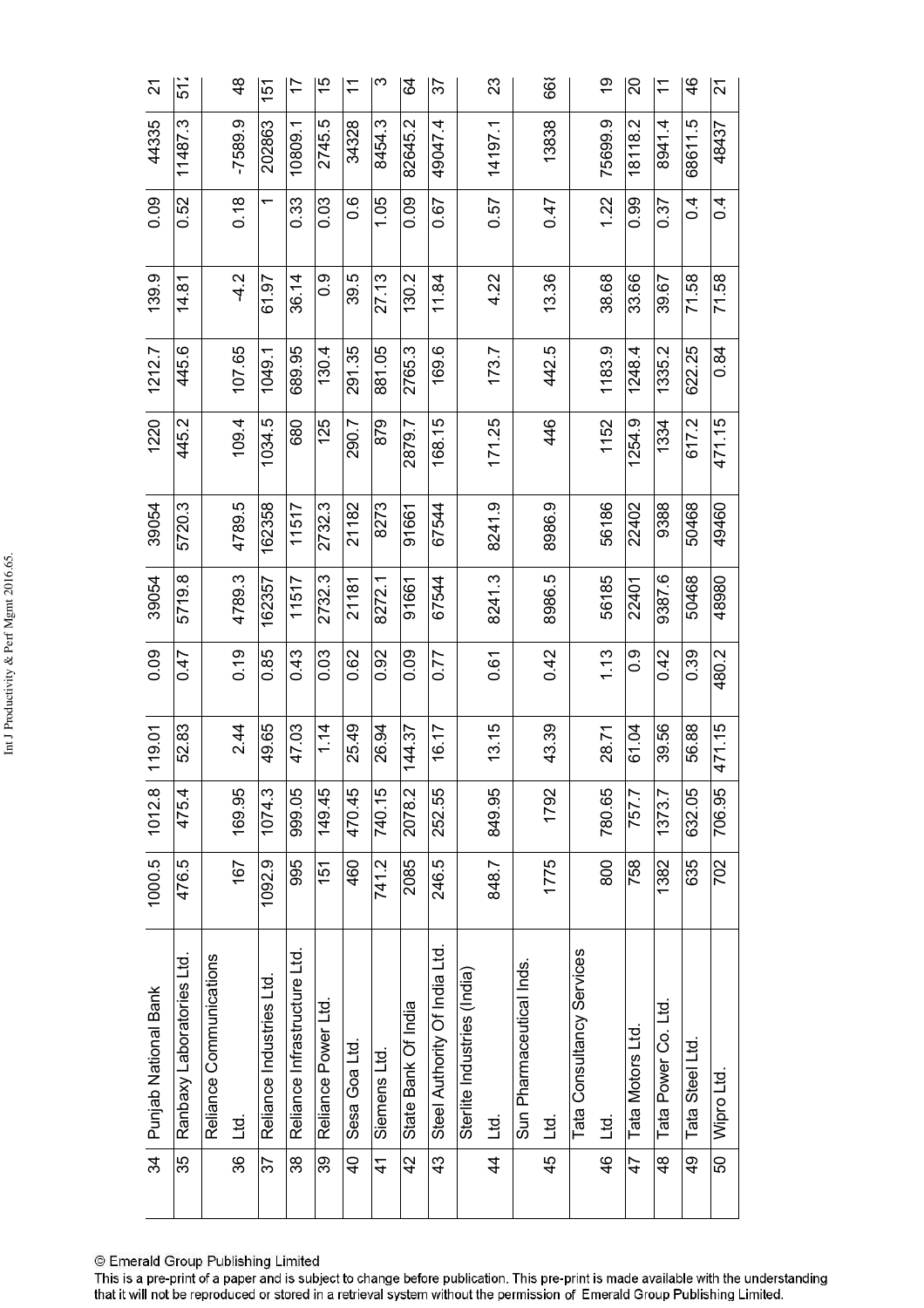Int J Productivity & Perf Mgmt 2016.65. Int J Productivity & Perf Mgmt 2016.65.

> **Appendix 2: Ca (**tion for Cos t of Ca pital

| Mar-   | $\tilde{c}$              |    |       | 63.75                    | 59.08                   | 83.11                    | 67.75           | 74.43                         | 55.74                        | 52.40             | 66.42           | 41.05      | 56.41          | 115.81                  | 39.05                        | 53.74                | 65.08                 | 67.09                  | 68.42        | 36.38             | 95.79                   |
|--------|--------------------------|----|-------|--------------------------|-------------------------|--------------------------|-----------------|-------------------------------|------------------------------|-------------------|-----------------|------------|----------------|-------------------------|------------------------------|----------------------|-----------------------|------------------------|--------------|-------------------|-------------------------|
| Mar-   | 8                        |    |       | $-29.29$                 | $-27.56$                | $-44.82$                 | $-37.05$        | $-38.35$                      | $-29.72$                     | $-25.83$          | $-33.60$        | $-21.09$   | $-24.97$       | $-61.22$                | $-15.05$                     | $-30.15$             | $-31.01$              | $-29.72$               | $-33.60$     | $-13.32$          | $-50.86$                |
| Mar-   | 80                       |    | COE   | 21.37                    | 18.18                   | 23.89                    | 24.23           | 24.39                         | 24.23                        | 19.86             | 22.88           | 19.19      | 19.53          | 27.58                   | 16.84                        | 25.40                | 22.88                 | 19.53                  | 20.20        | 16.00             | 25.90                   |
| Mar-   | $\tilde{\mathcal{L}}$    |    |       | 11.14                    | 11.14                   | 11.14                    | 11.14           | 11.14                         | 11.14                        | 11.14             | 11.14           | 11.14      | 11.14          | 11.14                   | 11.14                        | 11.14                | 11.14                 | 11.14                  | 11.14        | 11.14             | 11.14                   |
| $Mar-$ | $\tilde{0}$              |    |       | 73.76                    | 73.76                   | 73.76                    | 73.76           | 73.76                         | 73.76                        | 73.76             | 73.76           | 73.76      | 73.76          | 73.76                   | 73.76                        | 73.76                | 73.76                 | 73.76                  | 73.76        | 73.76             | 73.76                   |
|        | Mar-09                   |    |       | $-36.19$                 | $-36.19$                | $-36.19$                 | $-36.19$        | $-36.19$                      | $-36.19$                     | $-36.19$          | -36.19          | $-36.19$   | $-36.19$       | $-36.19$                | $-36.19$                     | $-36.19$             | $-36.19$              | $-36.19$               | $-36.19$     | $-36.19$          | $-36.19$                |
|        | Mar-08                   |    | Rm(%) | 23.89                    | 23.89                   | 23.89                    | 23.89           | 23.89                         | 23.89                        | 23.89             | 23.89           | 23.89      | 23.89          | 23.89                   | 23.89                        | 23.89                | 23.89                 | 23.89                  | 23.89        | 23.89             | 23.89                   |
| Mar-   | $\overline{\mathcal{L}}$ |    |       | 0.82                     | 0.76                    | نڊ<br>ب                  | <b>b</b> .0     | 10.7                          | 0.72                         | 0.67              | 0.89            | 0.48       | 0.74           | 1.68                    | 0.44                         | 0.65                 | 0.83                  | 0.87                   | 0.95         | 0.41              | 1.35                    |
| $Mar-$ | $\tilde{0}$              |    |       | 0.85                     | 0.78                    | 1.14                     | $\overline{6}0$ | 101                           | 0.73                         | 0.68              | 0.89            | 0.51       | 0.74           | 1.63                    | 0.48                         | $\overline{0}$ .     | 0.87                  | 0.9                    | 0.92         | 0.44              | 1.33                    |
| Mar-   | පි                       |    |       | 0.84                     | $\frac{8}{1}$           | ب<br>1                   | 1.02            | 1.05                          | 0.85                         | 0.76              | 0.94            | 0.65       | 0.74           | 1.58                    | 0.51                         | 0.86                 | 0.88                  | 0.85                   | 0.94         | 0.47              | 1.34                    |
| Mar-   | $\infty$                 |    | beta  | 0.85                     | 0.66                    | $\overline{\phantom{0}}$ | 1.02            | 1.03                          | 1.02                         | 0.76              | 0.94            | 0.72       | 0.74           | 1.22                    | 0.58                         | 1.09                 | 0.94                  | 0.74                   | 0.78         | 0.53              | 1.12                    |
| Mar-   | $\overline{ }$           |    |       | 7.14                     | 7.14                    | 7.14                     | 7.14            | 7.14                          | 7.14                         | 7.14              | 7.14            | 7.14       | 7.14           | 7.14                    | 7.14                         | 7.14                 | 7.14                  | 7.14                   | 7.14         | 7.14              | 7.14                    |
| Mar-   | $\overline{C}$           |    |       | 7.01                     | <b>7.01</b>             | <b>7.01</b>              | 7.01            | 7.01                          | <b>7.01</b>                  | <b>7.01</b>       | 7.01            | 7.01       | <b>7.01</b>    | <b>7.01</b>             | 7.01                         | 7.01                 | 7.01                  | 7.01                   | 7.01         | <b>7.01</b>       | 7.01                    |
| Mar-   | 80                       |    |       | 6.96                     | 6.96                    | 6.96                     | 6.96            | 6.96                          | 6.96                         | 6.96              | 6.96            | 6.96       | 6.96           | 6.96                    | 6.96                         | 6.96                 | 6.96                  | 6.96                   | 6.96         | 6.96              | 6.96                    |
| Mar-   |                          | Rf | (%)   | 7.11                     | 7.11                    | 7.11                     | 7.11            | 7.11                          | 7.11                         | 7.11              | 7.11            | 7.11       | 7.11           | 7.11                    | 7.11                         | 7.11                 | 7.11                  | 7.11                   | 7.11         | 7.11              | 7.11                    |
|        |                          |    |       | ACC <sub>Ltd</sub>       | Ambuja Cements Ltd      | Axis Bank Ltd.           | Bajaj Auto Ltd  | Bharat Heavy Electricals Ltd. | Bharat Petroleum Corpn. Ltd. | Bharti Airtel Ltd | Cairn India Ltd | Cipla Ltd. | Coal India Ltd | D L F Ltd.              | Dr. Reddy'S Laboratories Ltd | G A I L (India) Ltd. | Grasim Industries Ltd | H C L Technologies Ltd | HDFCBank Ltd | Hero Motocorp Ltd | Hindalco Industries Ltd |
|        |                          |    | S.No. | $\overline{\phantom{0}}$ | $\overline{\mathsf{C}}$ | က                        | 4               | ပ                             | $\circ$                      | $\overline{ }$    | $\infty$        | $\infty$   | $\tilde{a}$    | $\overline{\mathbf{r}}$ | $\frac{1}{2}$                | <u>ლ</u>             | $\dot{4}$             | 45                     | 9            | $\overline{1}$    | $\frac{8}{1}$           |

© Emerald Group Publishing Limited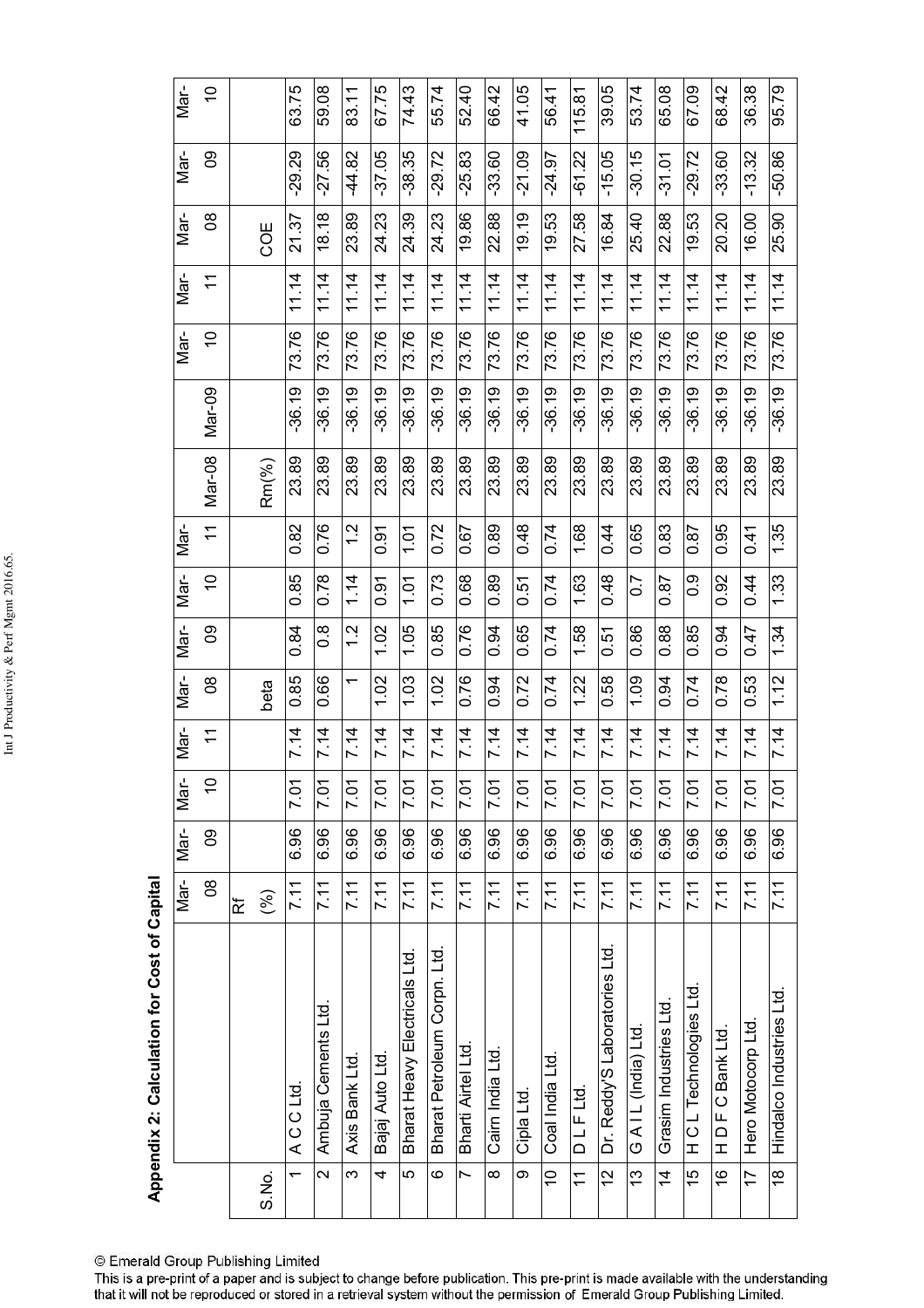| 67              | Hindustan Unilever Ltd        | 7.11           | 6.96 | <b>7.01</b> | 7.14          | 0.67            | 0.56          | 0.47                  | 0.45             | 23.89 | $-36.19$ | 73.76 | 11.14                       | 18.35 | $-17.20$ | 38.38  |
|-----------------|-------------------------------|----------------|------|-------------|---------------|-----------------|---------------|-----------------------|------------------|-------|----------|-------|-----------------------------|-------|----------|--------|
|                 | Housing Development Finance   |                |      |             |               |                 |               |                       |                  |       |          |       |                             |       |          |        |
| 20              | Corpn. Ltd.                   | 7.11           | 6.96 | <b>7.01</b> | 7.14          | 0.89            | 0.97          | 0.92                  | 0.93             | 23.89 | $-36.19$ | 73.76 | 11.14                       | 22.04 | $-34.90$ | 68.42  |
| 21              | ICICIBankLtd                  | 7.11           | 6.96 | <b>7.01</b> | 7.14          | 0.97            | 1.34          | 1.38                  | 1.43             | 23.89 | $-36.19$ | 73.76 | 11.14                       | 23.39 | $-50.86$ | 99.13  |
| 22              | ITC <sub>Ltd</sub>            | 7.11           | 6.96 | <b>7.01</b> | 7.14          | 0.62            | 0.61          | 0.47                  | 0.48             | 23.89 | $-36.19$ | 73.76 | 11.14                       | 17.51 | $-19.36$ | 38.38  |
| 23              | Infosys Ltd.                  | 7.11           | 6.96 | <b>7.01</b> | 7.14          | 0.57            | 0.49          | 0.45                  | 0.46             | 23.89 | $-36.19$ | 73.76 | 11.14                       | 16.67 | $-14.18$ | 37.05  |
|                 | nfrastructure Development     |                |      |             |               |                 |               |                       |                  |       |          |       |                             |       |          |        |
| $\overline{24}$ | Finance Co. Ltd.              | 7.11           | 6.96 | <b>7.01</b> | 7.14          | 1.19            | $\frac{3}{2}$ | 1.32                  | 1.38             | 23.89 | $-36.19$ | 73.76 | 11.14                       | 27.08 | $-49.14$ | 95.12  |
| 25              | Jaiprakash Associates Ltd     | 7.11           | 6.96 | <b>7.01</b> | $\frac{4}{1}$ | $\frac{49}{5}$  | 1.67          | ご                     | 1.74             | 23.89 | $-36.19$ | 73.76 | $\dot{4}$<br>$\overline{1}$ | 32.11 | $-65.10$ | 120.49 |
| 82              | Jindal Steel & Power Ltd.     | 7.11           | 6.96 | <b>7.01</b> | 7.14          | 1.47            | 1.52          | 1.45                  | 1.46             | 23.89 | $-36.19$ | 73.76 | 11.14                       | 31.78 | $-58.63$ | 103.80 |
| 27              | Kotak Mahindra Bank Ltd.      | 7.11           | 6.96 | <b>7.01</b> | 7.14          | $\frac{9}{1}$   | 1.5           | 1.48                  | $\frac{1}{2}$    | 23.89 | $-36.19$ | 73.76 | 11.14                       | 27.08 | -57.77   | 105.80 |
| $\frac{8}{2}$   | Larsen & Toubro Ltd.          | 7.11           | 6.96 | <b>P.OT</b> | 7.14          | 1.08            | 1.14          | $\frac{2}{1}$         | 1.22             | 23.89 | $-36.19$ | 73.76 | 11.14                       | 25.23 | $-42.23$ | 87.11  |
| 29              | Mahindra & Mahindra Ltd.      | 7.11           | 6.96 | <b>7.01</b> | 7.14          | 0.86            | 1.09          | $\tilde{\mathcal{L}}$ | $\tilde{=}$      | 23.89 | $-36.19$ | 73.76 | 11.14                       | 21.54 | $-40.07$ | 80.44  |
| 30              | Maruti Suzuki India Ltd       | 7.11           | 6.96 | <b>7.01</b> | 7.14          | 0.93            | 0.84          | 0.74                  | 0.71             | 23.89 | $-36.19$ | 73.76 | 11.14                       | 22.72 | $-29.29$ | 56.41  |
| 22              | NTP C Ltd.                    | 7.11           | 6.96 | <b>P.OT</b> | 7.14          | 8.O             | 0.72          | 0.69                  | $\overline{0}$ . | 23.89 | $-36.19$ | 73.76 | 11.14                       | 20.53 | $-24.11$ | 53.07  |
| 32              | Oil & Natural Gas Corpn. Ltd. | 7.11           | 6.96 | <b>7.01</b> | 7.14          | $\tilde{\cdot}$ | 0.86          | $\frac{0}{2}$         | 0.88             | 23.89 | $-36.19$ | 73.76 | 11.14                       | 25.57 | $-30.15$ | 67.09  |
|                 | Power Grid Corpn. Of India    |                |      |             |               |                 |               |                       |                  |       |          |       |                             |       |          |        |
| 33              | Ltd.                          | 7.11           | 6.96 | 7.01        | 7.14          | 0.89            | 0.78          | 0.74                  | 0.73             | 23.89 | $-36.19$ | 73.76 | 11.14                       | 22.04 | $-26.70$ | 56.41  |
| 34              | Punjab National Bank          | 7.11           | 6.96 | <b>7.01</b> | 7.14          | 1.16            | 1.11          |                       | 1.01             | 23.89 | $-36.19$ | 73.76 | 11.14                       | 26.57 | $-40.94$ | 73.76  |
| 35              | Ranbaxy Laboratories Ltd      | 7.11           | 6.96 | <b>7.01</b> | 7.14          | 0.64            | 0.68          | 8<br>O                | 0.76             | 23.89 | -36.19   | 73.76 | 11.14                       | 17.85 | $-22.38$ | 60.41  |
| 36              | Reliance Communications Ltd.  | 7.11           | 6.96 | <b>7.01</b> | 7.14          | 1.09            | 1.28          | 131                   | 1.36             | 23.89 | $-36.19$ | 73.76 | 11.14                       | 25.40 | -48.27   | 94.45  |
| 57              | Reliance Industries Ltd       | $\frac{11}{2}$ | 6.96 | 7.01        | $\frac{4}{1}$ | 0.92            | 1.04          | 1.03                  | $\leq$           | 23.89 | $-36.19$ | 73.76 | 11.14                       | 22.55 | $-37.92$ | 75.76  |
| 38              | Reliance Infrastructure Ltd.  | 7.11           | 6.96 | <b>7.01</b> | 7.14          | $\tilde{\cdot}$ | 1.45          | 1.54                  | 1.56             | 23.89 | $-36.19$ | 73.76 | 11.14                       | 25.57 | $-55.61$ | 109.81 |

© Emerald Group Publishing Limited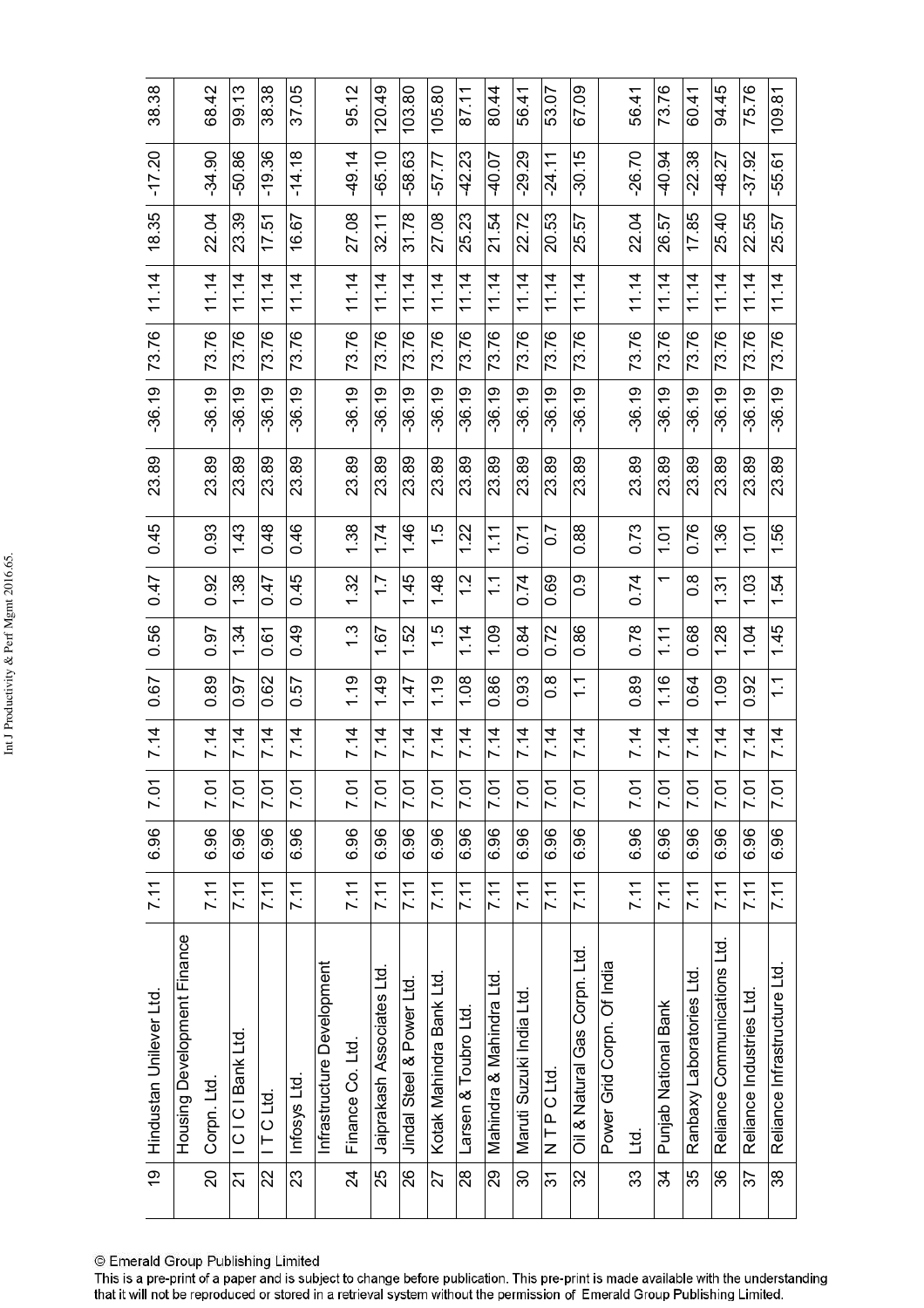| 93.12<br>$-49.57$<br>29.43<br>11.14<br> 73.76 | 87.11<br>$-49.57$<br>26.91<br>11.14 |                                  | 78.43<br>$-36.19$<br>21.54<br>11.14 | 79.10<br>$-38.35$<br>24.73<br>11.14 | 95.12<br>$-51.29$<br>29.60<br>11.14 | 101.13<br>$-56.04$<br>30.27<br>11.14 | 27.70<br>$-9.01$<br>14.66<br>11.14 | 39.72<br>$-16.34$<br>15.84<br>11.14 | 84.44<br>$-37.05$<br>21.21<br>11.14 | 74.43<br>$-40.94$<br>26.91<br>11.14 | 103.80<br>$-51.72$<br>26.41<br>11.14 |
|-----------------------------------------------|-------------------------------------|----------------------------------|-------------------------------------|-------------------------------------|-------------------------------------|--------------------------------------|------------------------------------|-------------------------------------|-------------------------------------|-------------------------------------|--------------------------------------|
|                                               | 73.76<br>$-36.19$                   | 73.76<br>$-36.19$                |                                     | 73.76<br>$-36.19$                   | 73.76<br>$-36.19$                   | 73.76<br>$-36.19$                    | 73.76<br>$-36.19$                  | 73.76<br>$-36.19$                   | 73.76<br>$-36.19$                   | 73.76<br>$-36.19$                   | 73.76<br>$-36.19$                    |
| 23.89<br>1.21                                 |                                     | 23.89<br>1.06                    | 23.89<br>1.11                       |                                     | 23.89<br>1.31                       | 23.89<br>$\frac{1}{4}$               | 23.89<br>0.32                      | 23.89<br>0.49                       | 23.89<br>1.17                       | 23.89<br>$\overline{\phantom{0}}$   | 23.89<br>$\frac{4}{4}$               |
| $-1.31 -$                                     | $\frac{1}{2}$<br>1.31               | 1.07<br>$\overline{\phantom{0}}$ | 1.08<br>1.05                        |                                     | 1.32<br>1.35                        | 1.41<br>1.46                         | 0.31<br>0.37                       | 0.49<br>0.54                        | 1.16<br>1.02                        | $\overline{5}$<br>1.11              | 1.45<br>1.36                         |
| 1.31 <br>1.33                                 | 1.18                                | 0.86                             | 1.05                                |                                     | 1.34                                | 1.38                                 | 0.45                               | 0.52                                | 0.84                                | 1.18                                | 1.15                                 |
| 7.14<br><b>7.01</b>                           | 7.14                                | 7.14                             | 7.14                                |                                     | 7.14                                | 7.14                                 | 7.14                               | 7.14                                | 7.14                                | 7.14                                | 7.14                                 |
|                                               | 7.01<br>6.96                        | 7.01<br>6.96                     | 7.01<br>6.96                        |                                     | 7.01<br>6.96                        | 7.01<br>6.96                         | 7.01<br>6.96                       | 7.01<br>6.96                        | 7.01<br>6.96                        | 7.01<br>6.96                        | 7.01<br>6.96                         |
|                                               | 7.11                                | 7.11                             | 7.11                                |                                     | 7.11                                | 7.11                                 | 7.11                               | 7.11                                | 7.11                                | 7.11                                | 7.11                                 |
| Reliance Power Ltd                            | Sesa Goa Ltd                        | Siemens Ltd                      | State Bank Of India                 |                                     | Steel Authority Of India Ltd.       | Sterlite Industries (India) Ltd.     | Sun Pharmaceutical Inds. Ltd.      | Tata Consultancy Services Ltd.      | Tata Motors Ltd.                    | Tata Power Co. Ltd                  | Tata Steel Ltd                       |
| ဒ္တ                                           | $\frac{4}{3}$                       | 4                                | 4<br>4                              |                                     | 43                                  | 4                                    | 45                                 | 46                                  | $\frac{4}{7}$                       | $\frac{8}{4}$                       | q<br>4                               |



|                         | Vlar- I       | Mar-          | Mar-I Mar-I Mar-I Mar-I           |          | Mar-             |             |                                      |                          |                              |                 |
|-------------------------|---------------|---------------|-----------------------------------|----------|------------------|-------------|--------------------------------------|--------------------------|------------------------------|-----------------|
|                         | 8             | පි            | $10$ 11 08                        | <b>၉</b> |                  | $10$ Mar-11 | $Mar-08$                             | $Mar-09$                 |                              | $Mar-10$ Mar-11 |
|                         | <b>ROE</b>    |               |                                   |          |                  |             |                                      |                          |                              |                 |
| S.No.   Company Name    | $\mathcal{S}$ | <b>ROE</b>    | ROE   ROE   ROA   ROA   ROA       |          |                  | ROA         |                                      | EVA/CE   EVA/CE   EVA/CE |                              | EVA/CE          |
| $1 \wedge C$ Ltd        |               | 34.64 24.61   | 26.71 17.33 1.26 1.09             |          | 0.95             |             | $0.8$ 0.18147 0.58331 0.3211 0.08148 |                          |                              |                 |
| 2   Ambuja Cements Ltd. | 37.95         | 24.72         | $18.83$   $17.25$   $1.23$   1.06 |          | 0.95             |             | 0.91 0.24378                         |                          | $0.5632$   $-0.3808$ 0.10145 |                 |
| 3   Axis Bank Ltd.      |               | $12.21$ 17.77 | $15.67$ $17.84$ 0.1 0.11          |          | 0.1 <sub>1</sub> |             | $0.09$   0.21493   0.95115   0.4756  |                          |                              | 0.2413          |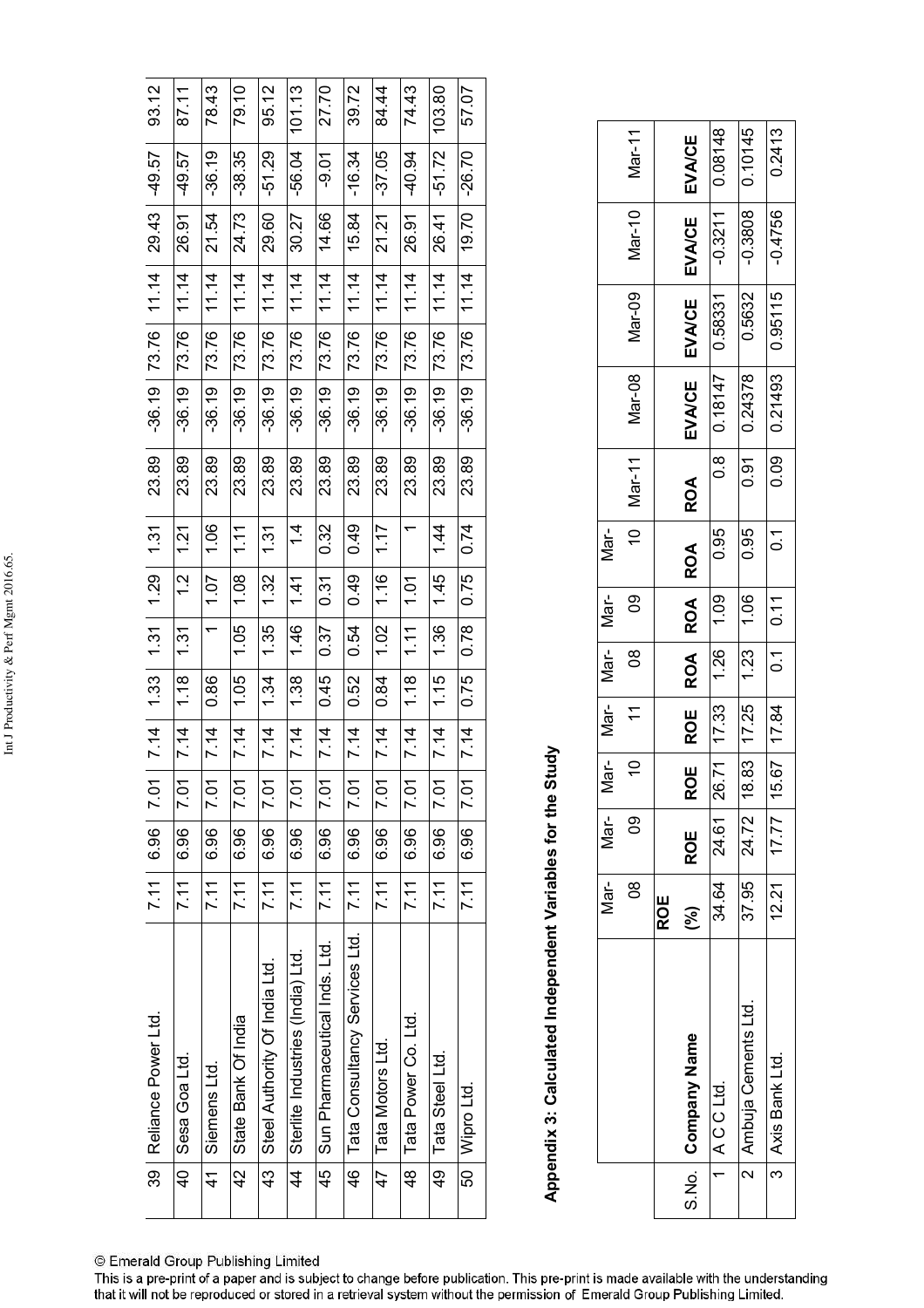| 0.67492          | 0.26625                       |                         | $-0.0289$ | 0.08891           | $-0.1094$        | 0.07175       | 0.16885        | $-0.0308$      |                          | 0.04966   | 0.10194          | 0.04755               | 0.0984                  | 0.27713          | 0.46266            | $-0.0581$               | 0.80349                |                     | $-0.0101$          | 0.02295      | 0.26686            | 0.20263               |
|------------------|-------------------------------|-------------------------|-----------|-------------------|------------------|---------------|----------------|----------------|--------------------------|-----------|------------------|-----------------------|-------------------------|------------------|--------------------|-------------------------|------------------------|---------------------|--------------------|--------------|--------------------|-----------------------|
| $-0.1548$        | $-0.4124$                     |                         | $-0.482$  | $-0.2544$         | $-0.6645$        | $-0.2014$     | $-0.3232$      | $-1.078$       |                          | $-0.2464$ | $-0.3364$        | $-0.4776$             | $-0.3824$               | $-0.2409$        | 0.21207            | $-0.8901$               | 0.50591                |                     | $-0.5854$          | $-0.8397$    | $-0.0855$          | $-0.0445$             |
| 0.60172          | 0.67502                       |                         | 0.39859   | 0.55504           | 0.33786          | 0.39975       | 0.50066        | 0.75065        |                          | 0.25964   | 0.50405          | 0.46948               | 0.61276                 | 0.91281          | 0.54507            | 0.60592                 | 1.82339                |                     | 0.46525            | 0.70743      | 0.46342            | 0.57334               |
| 0.05667          | 0.08214                       |                         | $-0.139$  | 0.18658           | $-0.2315$        | 0.0208        | 0.00627        | 0.17029        |                          | $-0.066$  | $-0.0434$        | 0.02609               | 0.03494                 | 0.31491          | 0.20801            | $-0.1025$               | 0.51439                |                     | $-0.0995$          | 0.05626      | 0.12138            | 0.23381               |
| 1.83             | 0.75                          |                         | 2.95      | 0.54              | 0                | 0.71          | 0.23           | 0.13           |                          | 0.62      | 1.06             | 0.55                  | 0.73                    | $\overline{0}$ : | 2.22               | 0.58                    | 2.13                   |                     | $\overline{C}$     | 0.09         | 1.28               | 0.96                  |
| 1.74             | 0.75                          |                         | 2.6       | 0.64              | <b>PO</b>        | 0.73          | 0.21           | 0.12           |                          | 0.61      | 0.92             | 0.76                  | 0.65                    | $\overline{C}$   | 2.43               | 0.54                    | 21<br>21               |                     | $\overline{0.11}$  | 0.09         | 1.26               | 0.95                  |
| 1.82             | 77                            |                         | 3.21      | 0.73              | 50.07            | $\frac{8}{1}$ | 0.22           | 0.16           |                          | 0.65      | 1.06             | 0.82                  | 0.77                    | 0.13             | 2.59               | 0.61                    | 2.92                   |                     | 0.12               | <u>်</u>     | 1.28               | 1.12                  |
| $\overline{1}$ . | 71                            |                         | 3.18      | 0.74              | 0                | 0.87          | 0.18           | 0.35           |                          | 0.62      | 0.94             | 0.96                  | 0.89                    | $\frac{1}{2}$    | 2.74               | 0.79                    | 2.14                   |                     | 0.12               | 0.11         | 1.35               | $\tilde{\mathcal{L}}$ |
| 68.02            | 29.83                         |                         | 11.00     | 17.49             | $-0.67$          | 14.52         | 24.67          | 9.19           |                          | 14.84     | 18.50            | 14.53                 | 20.45                   | 15.47            | 65.22              | 7.19                    | 87.55                  |                     | 20.39              | 9.35         | 31.27              | 26.30                 |
| 58.06            | 27.08                         |                         | 11.75     | 25.66             | $-0.22$          | 18.29         | 22.63          | 5.96           |                          | 14.31     | 18.69            | 29.28                 | 21.41                   | 13.70            | 64.41              | 6.86                    | 85.23                  |                     | 18.70              | 7.80         | 28.88              | 26.33                 |
| 35.01            | 24.25                         |                         | 6.07      | 28.01             | 0.17             | 17.85         | 22.13          | 12.75          |                          | 10.67     | 18.98            | 17.39                 | 28.59                   | 15.32            | 33.72              | 9.39                    | 121.10                 |                     | 17.48              | 7.59         | 23.79              | 32.67                 |
| 50.85            | 26.54                         |                         | 13.54     | 30.85             | $-0.27$          | 18.68         | 18.35          | 22.85          |                          | 9.88      | 20.00            | 27.43                 | 24.30                   | 13.83            | 32.41              | 16.54                   | 133.78                 |                     | 20.39              | 8.95         | 25.88              | 33.14                 |
| Bajaj Auto Ltd   | Bharat Heavy Electricals Ltd. | Bharat Petroleum Corpn. | Ltd.      | Bharti Airtel Ltd | Cairn India Ltd. | Cipla Ltd.    | Coal India Ltd | D L F Ltd.     | Dr. Reddy'S Laboratories | Ltd.      | GAIL (India) Ltd | Grasim Industries Ltd | H C L Technologies Ltd. | HDFCBank Ltd     | Hero Motocorp Ltd. | Hindalco Industries Ltd | Hindustan Unilever Ltd | Housing Development | Finance Corpn. Ltd | ICICIBankLtd | ITC <sub>Ltd</sub> | Infosys Ltd           |
| $\overline{4}$   | 5                             |                         | ဖ         | $\overline{a}$    | $\infty$         | σ             | $\tilde{C}$    | $\overline{a}$ |                          | 12        | 13               | $\overline{4}$        | 15                      | $\frac{6}{5}$    | $\overline{1}$     | $\frac{8}{1}$           | စ္                     |                     | 20                 | Z            | 22                 | 23                    |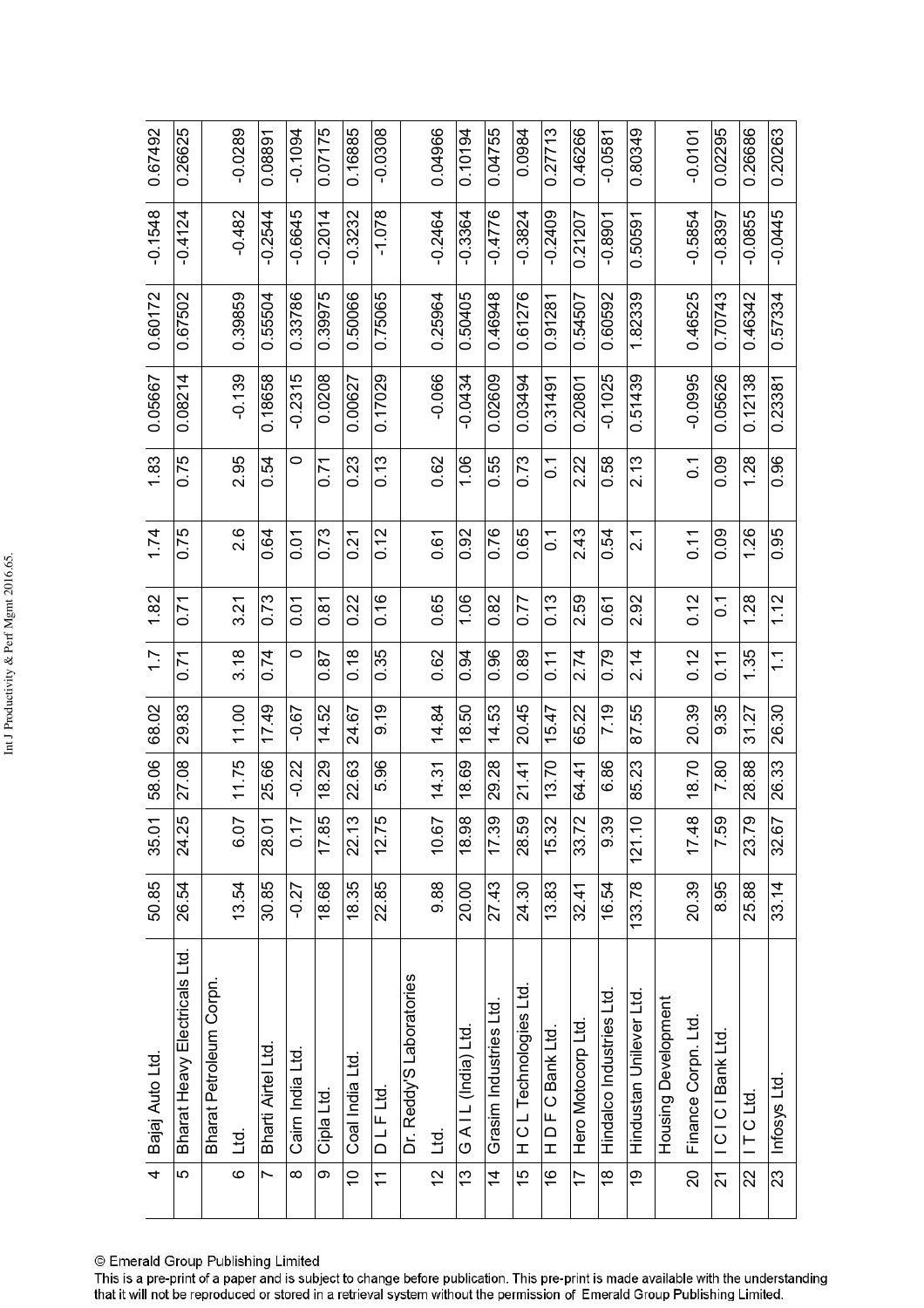|                            | $-0.0194$                | $-0.0426$                 | 0.03398                   | 0.13794                  | 0.06333              | 0.13973                  | 0.08198                 | 0.00366       |                          | 0.1126   |                            | $-0.0191$    | 0.44077              | 0.05885                   |                         | $-0.127$         | 0.00658                  | $-0.0632$                    | $-0.1019$          | 0.25987       | 0.13303      | 0.22234             |
|----------------------------|--------------------------|---------------------------|---------------------------|--------------------------|----------------------|--------------------------|-------------------------|---------------|--------------------------|----------|----------------------------|--------------|----------------------|---------------------------|-------------------------|------------------|--------------------------|------------------------------|--------------------|---------------|--------------|---------------------|
|                            | $-0.852$                 | $-1.0623$                 | $-0.868$                  | $-0.8737$                | $-0.6141$            | $-0.5627$                | $-0.3134$               | $-0.427$      |                          | $-0.456$ |                            | $-0.4892$    | $-0.0794$            | $-0.5219$                 |                         | $-0.9252$        | $-0.661$                 | $-1.0206$                    | $-0.9112$          | $-0.3916$     | $-0.497$     | $-0.3932$           |
|                            | 0.5917                   | 0.76335                   | 0.81857                   | 0.76961                  | 0.71957              | 0.54181                  | 0.4241                  | 0.35437       |                          | 0.53363  |                            | 0.34263      | 1.09643              | 0.07502                   |                         | 0.6105           | 0.52485                  | 0.64692                      | 0.51417            | 1.19191       | 0.86981      | 0.80983             |
|                            | $-0.1504$                | $-0.2023$                 | $-0.0741$                 | $-0.0537$                | 0.04171              | 0.01547                  | 0.01205                 | $-0.0898$     |                          | 0.0156   |                            | $-0.1369$    | 0.41714              | -0.0499                   |                         | $-0.1561$        | 0.00543                  | $-0.1596$                    | 0.20753            | 0.72138       | 0.16008      | 0.19618             |
|                            | $\overline{0.11}$        | 0.41                      | 0.46                      | $\overline{11}$          | 0.85                 | 1.46                     | 1.82                    | 0.45          |                          | 0.42     |                            | 0.13         | 0.09                 | 0.52                      |                         | 0.18             | $\overline{\phantom{0}}$ | 0.33                         | 0.03               | 0.6           | 1.05         | 0.09                |
|                            | 0.11                     | 0.41                      | 0.47                      | 0.12                     | 0.92                 | 1.36                     | 1.68                    | 0.42          |                          | 0.41     |                            | 0.13         | 0.09                 | 0.47                      |                         | 0.19             | 0.85                     | 0.43                         | 0.03               | 0.62          | 0.92         | 0.09                |
|                            | 0.11                     | $\overline{0.31}$         | 0.71                      | 0.13                     | 1.12                 | 1.22                     | 1.43                    | 0.46          |                          | 0.52     |                            | 0.14         | $\overline{c}$       | 0.43                      |                         | 0.27             | 0.77                     | 0.5                          | 0.02               | 0.94          | 1.03         | 0.09                |
|                            | 0.11                     | 0.33                      | 0.72                      | 0.13                     | 1.16                 | 1.47                     | 1.63                    | 0.44          |                          | 0.51     |                            | 0.13         | 0.09                 | 0.58                      |                         | $0.\overline{3}$ | こ                        | 0.39                         | 0.02               | 1.13          | 1.29         | 0.09                |
|                            | 12.49                    | 12.43                     | 23.75                     | 11.97                    | 18.11                | 25.81                    | 16.50                   | 13.41         |                          | 19.41    |                            | 12.42        | 20.61                | 22.41                     |                         | $-1.58$          | 13.39                    | 6.12                         | 1.73               | 29.62         | 22.15        | 12.72               |
|                            | 14.84                    | 20.14                     | 21.93                     | 12.40                    | 23.93                | 26.67                    | 21.10                   | 13.98         |                          | 19.21    |                            | 12.48        | 22.04                | 14.45                     |                         | 0.95             | 11.84                    | 7.88                         | 1.94               | 29.38         | 23.79        | 13.90               |
|                            | 12.21                    | 13.93                     | 28.38                     | 7.07                     | 27.94                | 15.98                    | 13.04                   | 13.69         |                          | 20.48    |                            | 11.26        | 21.09                | $-29.50$                  |                         | 0.29             | 12.12                    | 10.24                        | 1.80               | 43.00         | 35.82        | 15.74               |
|                            | 12.27                    | 14.52                     | 32.94                     | 8.18                     | 22.75                | 25.36                    | 20.57                   | 13.73         |                          | 23.65    |                            | 10.39        | 16.63                | 24.35                     |                         | 10.41            | 24.45                    | 9.95                         | 0.70               | 53.46         | 28.68        | 13.72               |
| Infrastructure Development | Finance Co. Ltd.         | Jaiprakash Associates Ltd | Jindal Steel & Power Ltd. | Kotak Mahindra Bank Ltd. | Larsen & Toubro Ltd. | Mahindra & Mahindra Ltd. | Maruti Suzuki India Ltd | NTP CLtd.     | Oil & Natural Gas Corpn. | Ltd.     | Power Grid Corpn. Of India | <u>Ltd</u> . | Punjab National Bank | Ranbaxy Laboratories Ltd. | Reliance Communications | <u>Ltd</u>       | Reliance Industries Ltd. | Reliance Infrastructure Ltd. | Reliance Power Ltd | Sesa Goa Ltd. | Siemens Ltd. | State Bank Of India |
|                            | $\overline{\mathcal{A}}$ | 25                        | 88                        | 27                       | $\frac{8}{2}$        | 82                       | $\infty$                | $\frac{1}{2}$ |                          | 32       |                            | 33           | 34                   | 35                        |                         | 86               | 57                       | 38                           | 89                 | $\frac{1}{2}$ | $\mathbf{A}$ | 42                  |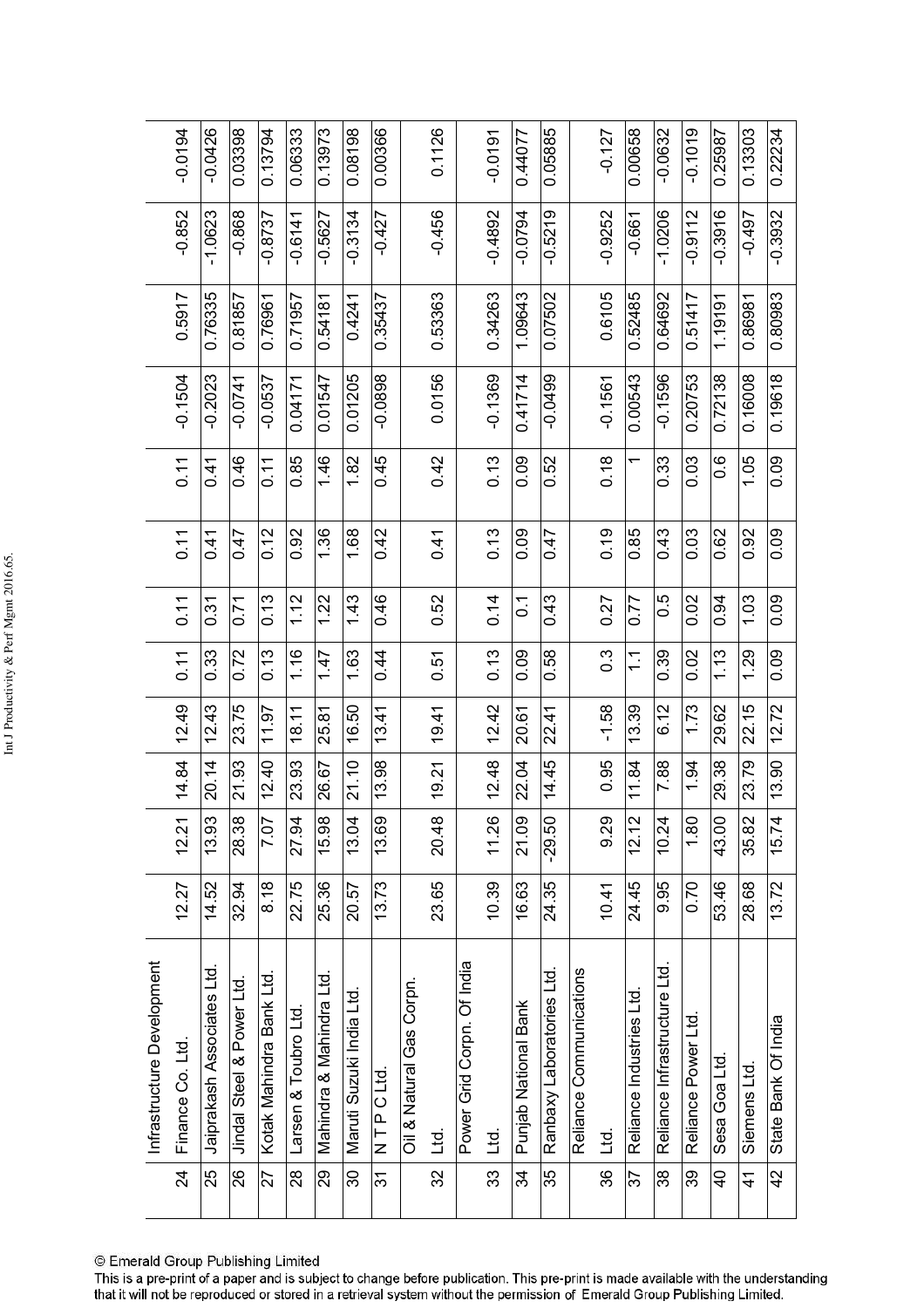| ı           |
|-------------|
| Š<br>b<br>i |
| ١           |

| $\frac{3}{3}$  | Steel Authority Of India Ltd.    | 32.68 | 21.92 |             | 20.27   13.23   1.22   1.05 |               |                  | 0.77 | 0.67          | 0.0679                     | 0.75943 | $-0.7512$ | $-0.0163$ |
|----------------|----------------------------------|-------|-------|-------------|-----------------------------|---------------|------------------|------|---------------|----------------------------|---------|-----------|-----------|
| 4<br>4         | Sterlite Industries (India) Ltd. | 7.23  | 831   |             | $3.70$ 6.11                 | 1.04          | $\overline{0}$ . | 0.61 | 0.57          | $-0.1509$                  | 0.64695 | $-0.9514$ | $-0.0666$ |
|                | Sun Pharmaceutical Inds.         |       |       |             |                             |               |                  |      |               |                            |         |           |           |
| 45             | <u>td</u>                        | 24.10 | 24.56 |             | 15.72 20.71                 | 0.69          | $\overline{0.7}$ | 0.42 | 0.47          | 0.1431                     | 0.38426 | $-0.1033$ | 0.15667   |
|                | Tata Consultancy Services        |       |       |             |                             |               |                  |      |               |                            |         |           |           |
| 46             | E                                | 41.35 | 35.19 |             | 37.42 38.86                 | $1.51$ $1.36$ |                  | 1.13 | 1.22          | 0.39803                    | 0.59012 | 0.02011   | 0.40991   |
| 47             | Tata Motors Ltd.                 | 25.88 | 8.20  | 14.97       | 9.05                        | 1.48          | 0.94             | 0.0  | 0.99          | $-0.0087$                  | 0.47778 | $-0.727$  | $-0.0317$ |
| $\frac{48}{3}$ | Tata Power Co. Ltd.              | 10.82 | 10.61 | 8.84        | 7.96                        | 0.53          | 0.54             | 0.42 | 0.37          | $-0.1617$                  | 0.51965 | $-0.6474$ | $-0.0307$ |
| $\frac{4}{9}$  | Tata Steel Ltd.                  | 21.47 | 21.06 | 13.65 14.67 |                             | 0.53          | 0.44             | 0.39 | $\frac{4}{1}$ | $-0.0255$                  | 0.66538 | $-0.917$  | 0.00842   |
| 50             | Wipro Ltd                        | 26.52 | 23.76 |             | 27.69   22.72               | 1.07 0.98     |                  | 0.86 |               | $0.84$   0.13575   0.47241 |         | $-0.2856$ | 0.1101    |
|                |                                  |       |       |             |                             |               |                  |      |               |                            |         |           |           |

© Emerald Group Publishing Limited<br>This is a pre-print of a paper and is subject to change before publication. This pre-print is made available with the understanding<br>that it will not be reproduced or stored in a retrieval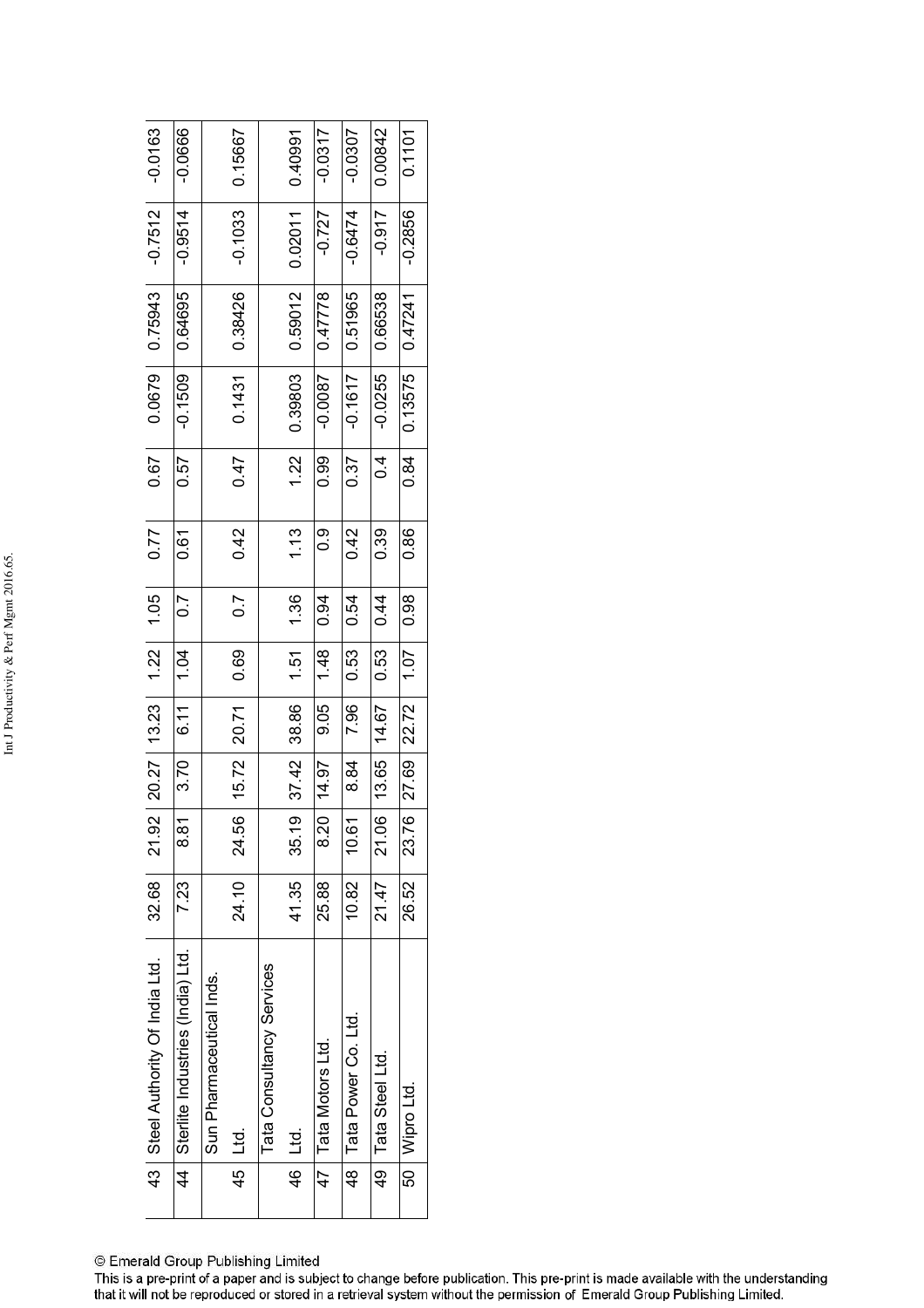#### **Appendix 4: Regression Output**

# Model 1: Fixed-effects, using 200 observations Included 50 cross-sectional units Time-series length  $= 4$ Dependent variable: TR\_\_\_\_

|                    | Coefficient   | Std. Error |                    | t-ratio            | p-value     |
|--------------------|---------------|------------|--------------------|--------------------|-------------|
| Const              | 0.0592885     | 0.456141   |                    | 0.1300             | 0.89676     |
| <b>EPS</b>         | $-0.00555028$ | 0.00906139 |                    | $-0.6125$          | 0.54113     |
|                    |               |            |                    |                    |             |
| Mean dependent var | $-0.177950$   |            | S.D. dependent var |                    | 3.078108    |
| Sum squared resid  |               | 1729.934   | S.E. of regression |                    | 3.407388    |
| R-squared          |               | 0.082494   |                    | Adjusted R-squared | $-0.225394$ |
| F(50, 149)         |               | 0.267936   | $P-value(F)$       |                    | 1.000000    |
| Log-likelihood     | -499.5398     |            | Akaike criterion   |                    | 1101.080    |
| Schwarz criterion  |               | 1269.294   | Hannan-Quinn       |                    | 1169.153    |
| Rho                | $-0.357793$   |            | Durbin-Watson      |                    | 2.001094    |

Test for differing group intercepts Null hypothesis: The groups have a common intercept Test statistic: F(49, 149) = 0.26945 with p-value =  $P(F(49, 149) > 0.26945) = 1$ 

#### Model 2: Fixed-effects, using 200 observations

#### Included 50 cross-sectional units

# Time-series length  $= 4$

Dependent variable: TR\_\_\_\_

|                    | Coefficient | Std. Error | t-ratio            | p-value |          |
|--------------------|-------------|------------|--------------------|---------|----------|
| const              | 1.9865      | 0.809608   | 2.4537             | 0.01529 | $***$    |
| <b>ROE</b>         | $-0.103497$ | 0.0370438  | $-2.7939$          | 0.00589 | $***$    |
| Mean dependent var | $-0.177950$ |            | S.D. dependent var |         | 3.078108 |
| Sum squared resid  |             | 1647.955   | S.E. of regression |         | 3.325673 |

© Emerald Group Publishing Limited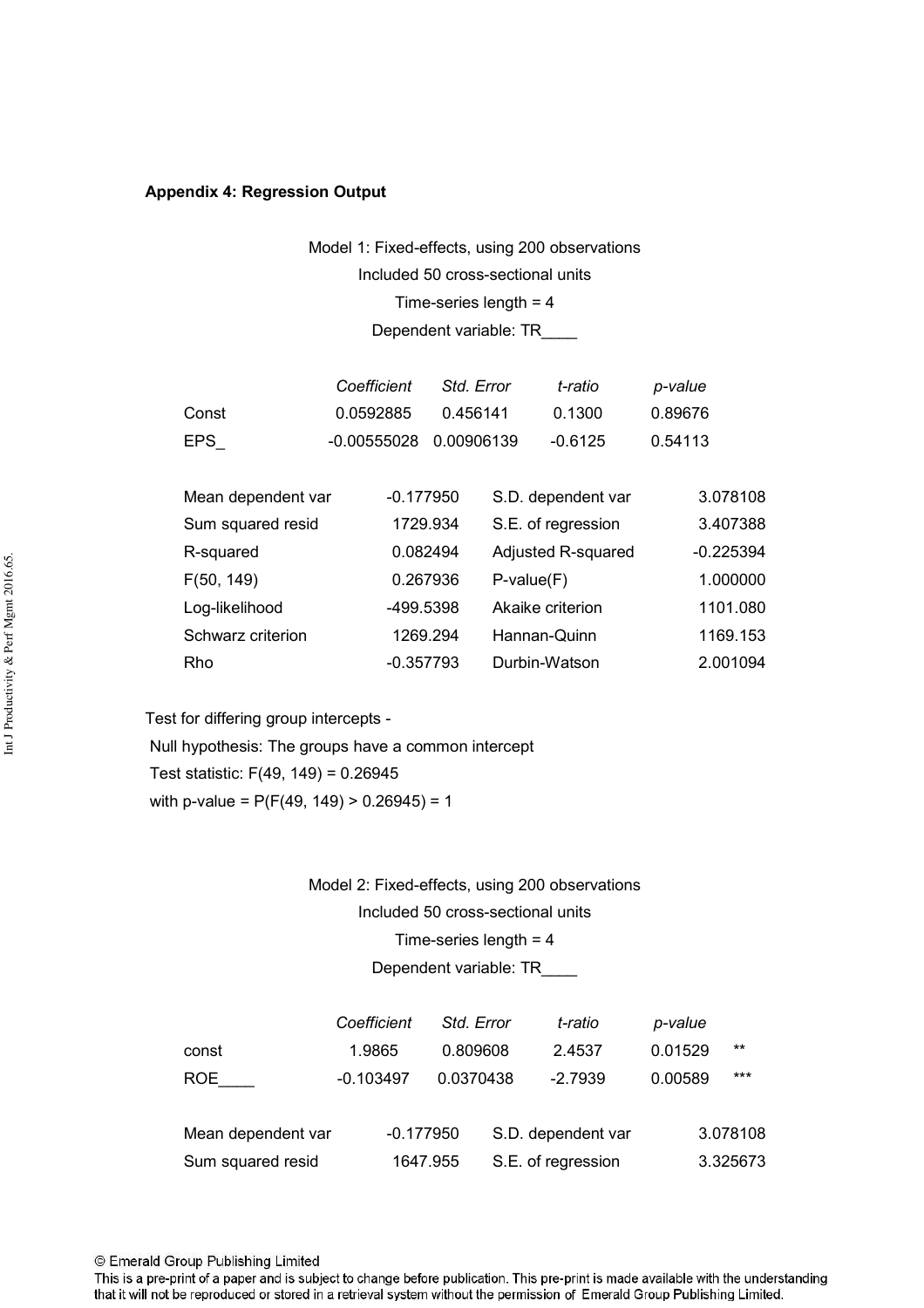| R-squared         | 0.125973    | <b>Adjusted R-squared</b> | -0.167324 |
|-------------------|-------------|---------------------------|-----------|
| F(50, 149)        | 0.429507    | $P-value(F)$              | 0.999579  |
| Log-likelihood    | -494.6850   | Akaike criterion          | 1091.370  |
| Schwarz criterion | 1259.584    | Hannan-Quinn              | 1159.444  |
| rho               | $-0.367213$ | Durbin-Watson             | 2.024342  |

Test for differing group intercepts

Null hypothesis: The groups have a common intercept

Test statistic: F(49, 149) = 0.416563

with p-value =  $P(F(49, 149) > 0.416563) = 0.999687$ 

Model 3: Fixed-effects, using 200 observations Included 50 cross-sectional units Time-series length  $= 4$ Dependent variable: TR\_\_\_\_

|                    | Coefficient | Std. Error | t-ratio            | p-value |             |
|--------------------|-------------|------------|--------------------|---------|-------------|
| const              | 5.23341     | 1.50322    | 3.4815             | 0.00065 | $***$       |
| <b>ROA</b>         | $-7.18974$  | 1.97348    | $-3.6432$          | 0.00037 | $***$       |
|                    |             |            |                    |         |             |
| Mean dependent var | $-0.177950$ |            | S.D. dependent var |         | 3.078108    |
| Sum squared resid  | 1592.437    |            | S.E. of regression |         | 3.269173    |
| R-squared          | 0.155419    |            | Adjusted R-squared |         | $-0.127998$ |
| F(50, 149)         | 0.548375    |            | $P-value(F)$       |         | 0.992212    |
| Log-likelihood     | -491.2580   |            | Akaike criterion   |         | 1084.516    |
| Schwarz criterion  | 1252.730    |            | Hannan-Quinn       |         | 1152.590    |
| rho                | $-0.417333$ |            | Durbin-Watson      |         | 2.171054    |

Test for differing group intercepts

Null hypothesis: The groups have a common intercept

Test statistic: F(49, 149) = 0.558919

with p-value =  $P(F(49, 149) > 0.558919) = 0.989953$ 

© Emerald Group Publishing Limited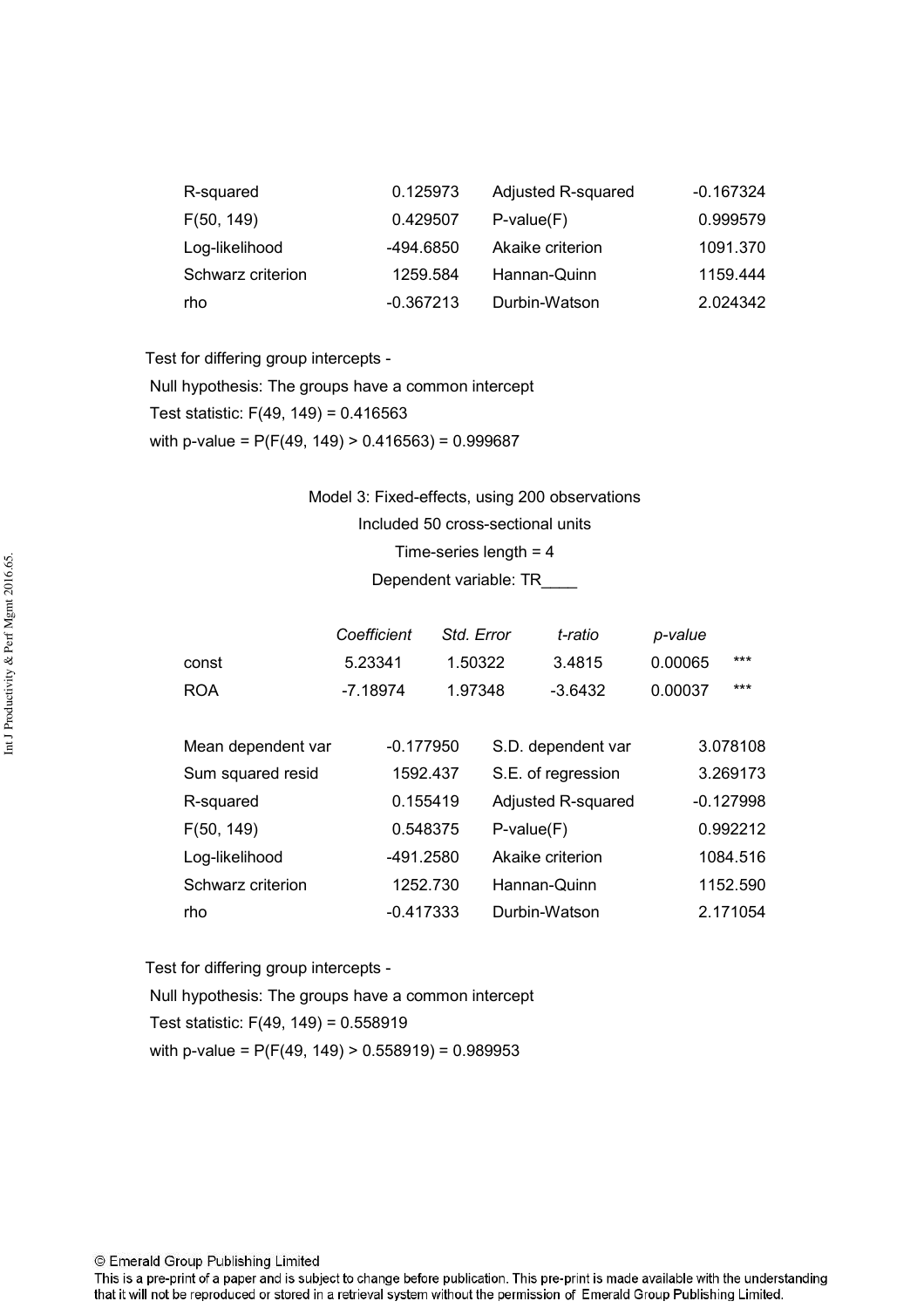#### Model 4: Fixed-effects, using 200 observations

Included 50 cross-sectional units

Time-series length  $= 4$ 

Dependent variable: TR\_\_\_\_

|        | Coefficient | Std. Error | t-ratio | p-value |     |
|--------|-------------|------------|---------|---------|-----|
| const  | -0.318731   | 0.236451   | -1.3480 | 0.17971 |     |
| EVA CE | 1.84105     | 0.550654   | 3.3434  | 0.00105 | *** |

| Mean dependent var | $-0.177950$ | S.D. dependent var | 3.078108    |
|--------------------|-------------|--------------------|-------------|
| Sum squared resid  | 1613.261    | S.E. of regression | 3.290479    |
| R-squared          | 0.144374    | Adjusted R-squared | $-0.142749$ |
| F(50, 149)         | 0.502831    | $P-value(F)$       | 0.997024    |
| Log-likelihood     | -492.5572   | Akaike criterion   | 1087.114    |
| Schwarz criterion  | 1255.329    | Hannan-Quinn       | 1155.188    |
| rho                | $-0.160897$ | Durbin-Watson      | 1.605562    |

Test for differing group intercepts

 Null hypothesis: The groups have a common intercept Test statistic: F(49, 149) = 0.319435 with p-value =  $P(F(49, 149) > 0.319435) = 0.999993$ 

#### Model 5: Fixed-effects, using 200 observations Included 50 cross-sectional units Time-series length  $= 4$ Dependent variable: TR\_\_\_\_

| const                                   | Coefficient<br>5.68424 | Std. Error<br>1.51494 |              | t-ratio<br>3.7521                        | p-value<br>0.00025 | $***$                |
|-----------------------------------------|------------------------|-----------------------|--------------|------------------------------------------|--------------------|----------------------|
| <b>EPS</b>                              | 0.00957159             | 0.00964953            |              | 0.9919                                   | 0.32286            |                      |
| <b>ROE</b>                              | $-0.0777938$           | 0.0421063             |              | $-1.8476$                                | 0.06668            | *                    |
| <b>ROA</b>                              | $-6.17073$             | 2.13545               |              | $-2.8897$                                | 0.00444            | $***$                |
| Mean dependent var<br>Sum squared resid | $-0.177950$            | 1555.160              |              | S.D. dependent var<br>S.E. of regression |                    | 3.078108<br>3.252587 |
| R-squared                               | 0.175189               |                       |              | Adjusted R-squared                       |                    | $-0.116581$          |
| F(52, 147)                              | 0.600435               |                       | $P-value(F)$ |                                          |                    | 0.982050             |
| Log-likelihood                          | -488.8893              |                       |              | Akaike criterion                         |                    | 1083.779             |
| Schwarz criterion                       |                        | 1258.590              |              | Hannan-Quinn                             |                    | 1154.522             |
| rho                                     | $-0.413109$            |                       |              | Durbin-Watson                            |                    | 2.158932             |

© Emerald Group Publishing Limited

This is a pre-print of a paper and is subject to change before publication. This pre-print is made available with the understanding that it will not be reproduced or stored in a retrieval system without the permission of Emerald Group Publishing Limited.